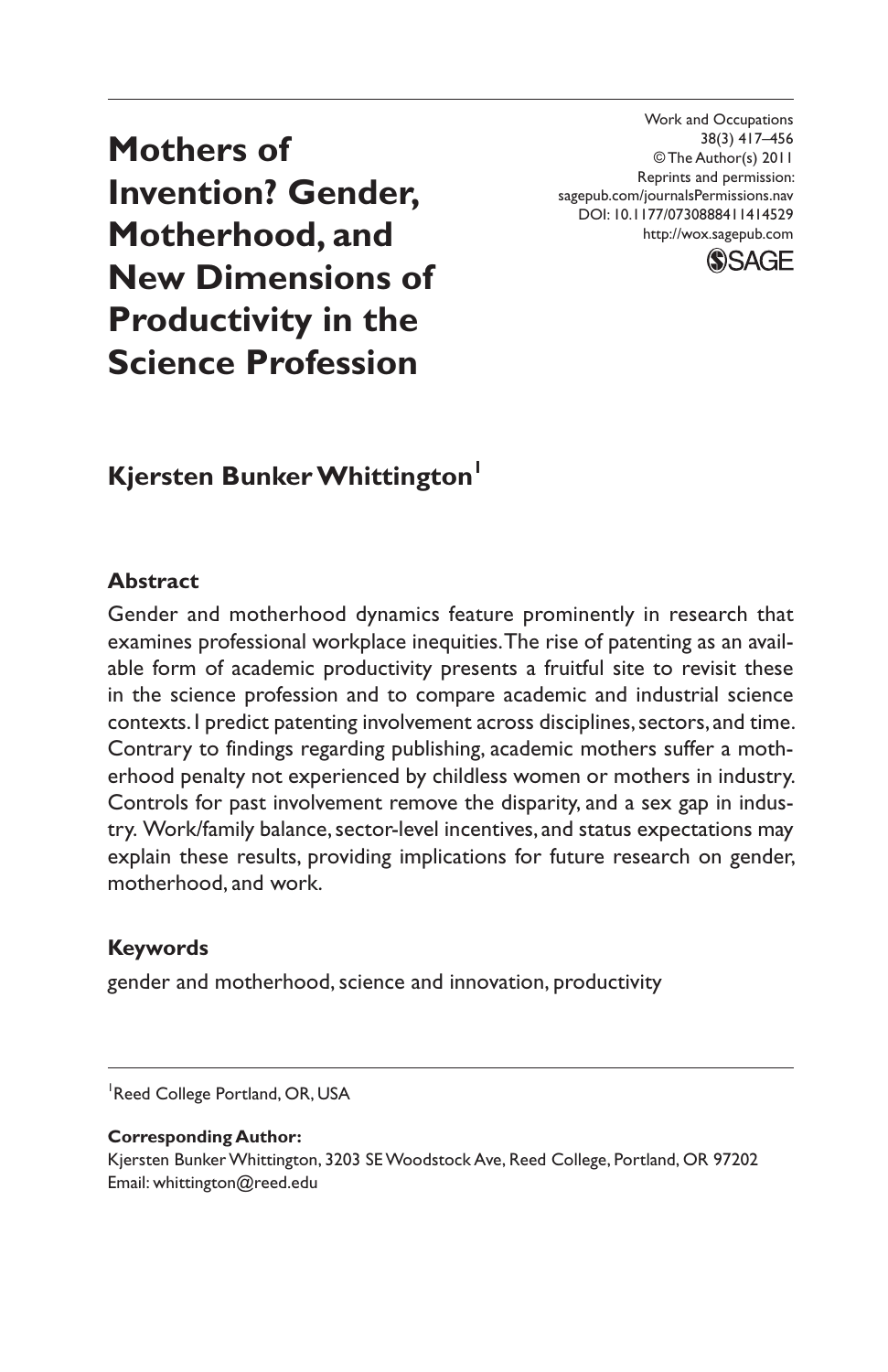### **Introduction**

Sex disparities in professional achievement have long been a focus of scholars of work and occupations. In recent work, motherhood, in particular, arises as a primary source of stratification between men and women workers in the contemporary workplace (Correll, Benard, & Paik, 2007; Crittendon, 2001; Cuddy, Fiske, & Glick, 2004; Glass, 2004). Employed mothers appear to constitute the majority of the sex gap in pay (Glass, 2004), and the overall pay gap between mothers and childless women is now estimated to be greater than the gap between men and women in the workplace (Crittendon, 2001). This article addresses gender and parenthood dynamics in the science profession. In research on workers in this field, productivity is a frequently studied disparity between men and women scientists. Studies have found that women are less likely to publish their research than men and that structural positioning and resources account for much of the sex gap in publishing productivity (see Long, 2001; Xie & Shauman, 2003 for reviews). However, previous studies of mothers and publishing productivity have found few disparities between this group and others (Cole & Zuckerman, 1987; Fox, 2005; Kyvik, 1990).

I focus on sex and motherhood disparities in *patenting* across academic and industrial domains. The rise of patenting activity in the academy over the past three decades reflects broad changes in the science profession more generally, as the logic of science and the logic of commerce increasingly overlap in the scientific work conducted in academia and industry. Aided by federal and state promotion as well as university infrastructure, academic scientists have become increasingly involved in a variety of commercial activities, including patenting, licensing, start-up incubation and firm founding, especially in the life sciences (Kleinman & Vallas, 2001; Owen-Smith & Powell, 2001; Rosenburg & Nelson, 1993). At the same time, in some sectors there is much greater involvement in basic research by industry (Powell, Koput, & Smith-Doerr, 1996). Whether this emerging hybrid logic reflects an "easy coexistence," a "productive tension," or a "hostile invasion" between the strategies of industrial and academic science (Murray, 2010), many agree that the traditional view of the scientist as a disinterested and communal searcher of "knowledge for knowledge's sake" (Merton, 1942/1990) is being replaced by a new model of the scientist-entrepreneur—one who balances corporate responsibilities as well as academic activities.

University scientists now find it advantageous to become involved in both public and private domains (Owen-Smith & Powell, 2001); indeed, academic scientists face increasing pressure to commercialize in universities (Slaughter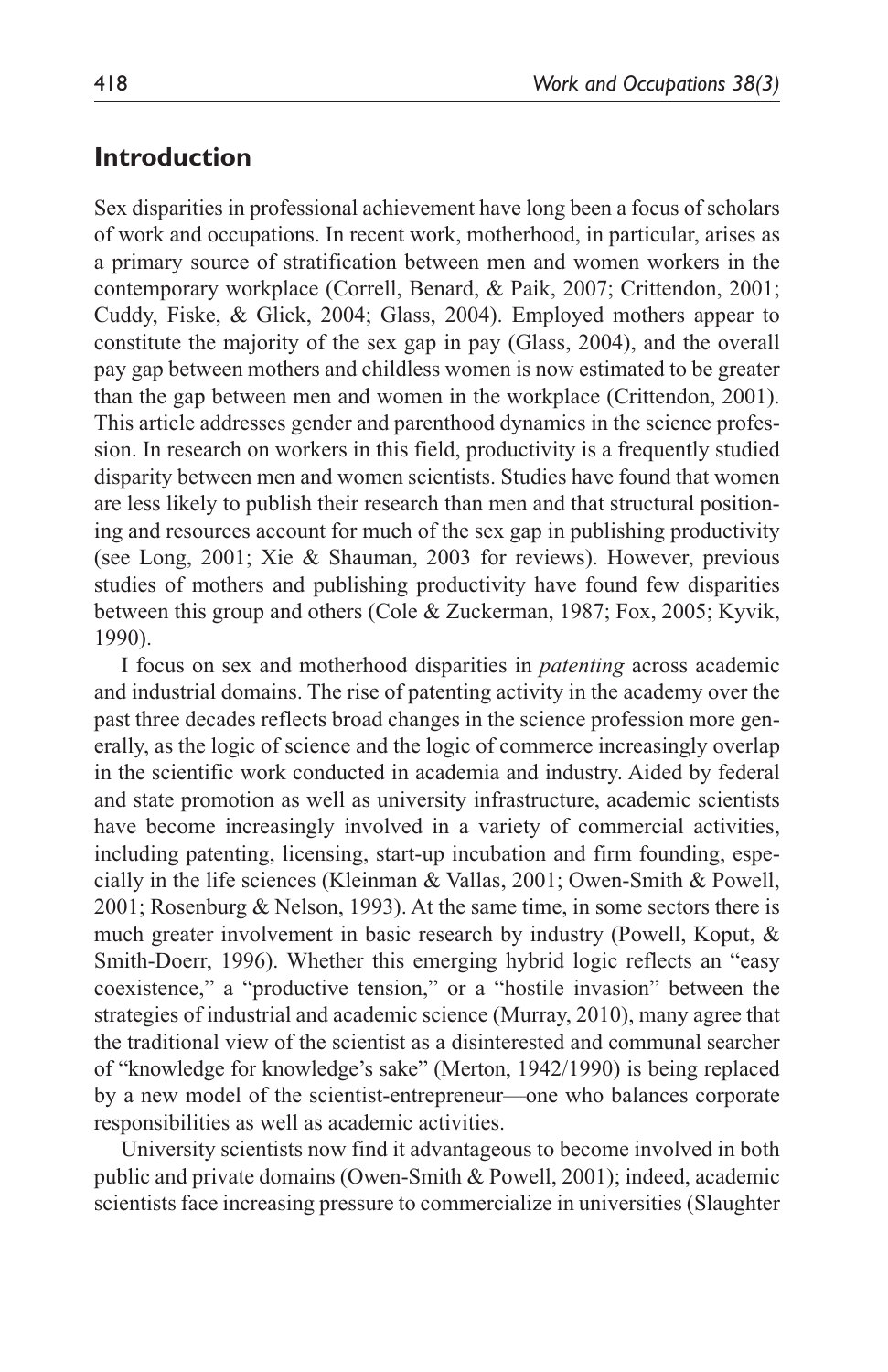& Rhoades, 2004). While research on patenting among scientists has grown prodigiously, studies that combine a concern with gender dynamics and an emphasis on commercial outcomes are rare (although see Ding, Murray, & Stuart, 2006; Murray & Graham, 2007; Whittington & Smith-Doerr, 2005, 2008). Publishing disparities in the academy may now represent just one dimension (and location) of productivity inequity in the science profession.

A focus on patenting allows for an examination of the ways in which men and women workers, especially parents, negotiate new dimensions of productivity amidst the existing demands of their professional work. Inventing is a largely "optional" activity for academics but can carry extensive monetary and reputational benefits for inventors. Yet patenting requires available time and resources and can hinge on the development of commercial relationships and invitations to participate. Although previous work on science professions suggests little differences in productivity exist between female parents and others, mothers' status may complicate opportunities to conduct research in new directions like commercial behavior.

I also address whether or not familiarity, or previous involvement with the patenting process, reduces sex or motherhood disparities. The influence of past exposure in predicting future involvement is not known and can reveal the extent to which particular types of constraints on academic scientists, such as time demands or existing commercial knowledge, may be important in producing observed sex disparities. This issue is particularly relevant for women scientists; at least in the academy, research has shown women to have less knowledge about inventing than their male counterparts (Murray & Graham, 2007).

Patents also provide a new coinage that can be drawn on in careers that span industrial and academic sectors. Although some research on women and mothers in science attends to institutional structure (Fox, 2001, 2005), the focus has been on conditions for academic scientists in research universities. Little is known about sex and motherhood disparities in industrial science, be it with a focus on productivity or toward other outcomes, such as management levels or promotion rates. Data have not been readily available on scientists who work outside of educational organizations although they constitute 49% of the doctoral scientists in the U.S. workforce (National Science Board, 2006, calculated from Appendix Tables 3-9). Sex differences at the sector level reveal the role of context in defining outcomes for women in the workplace and variations in productivity under different workplace norms, support, and circumstances.

My data source combines two waves of structural and locational variables with demographic and career-level data not present in other data sets. I focus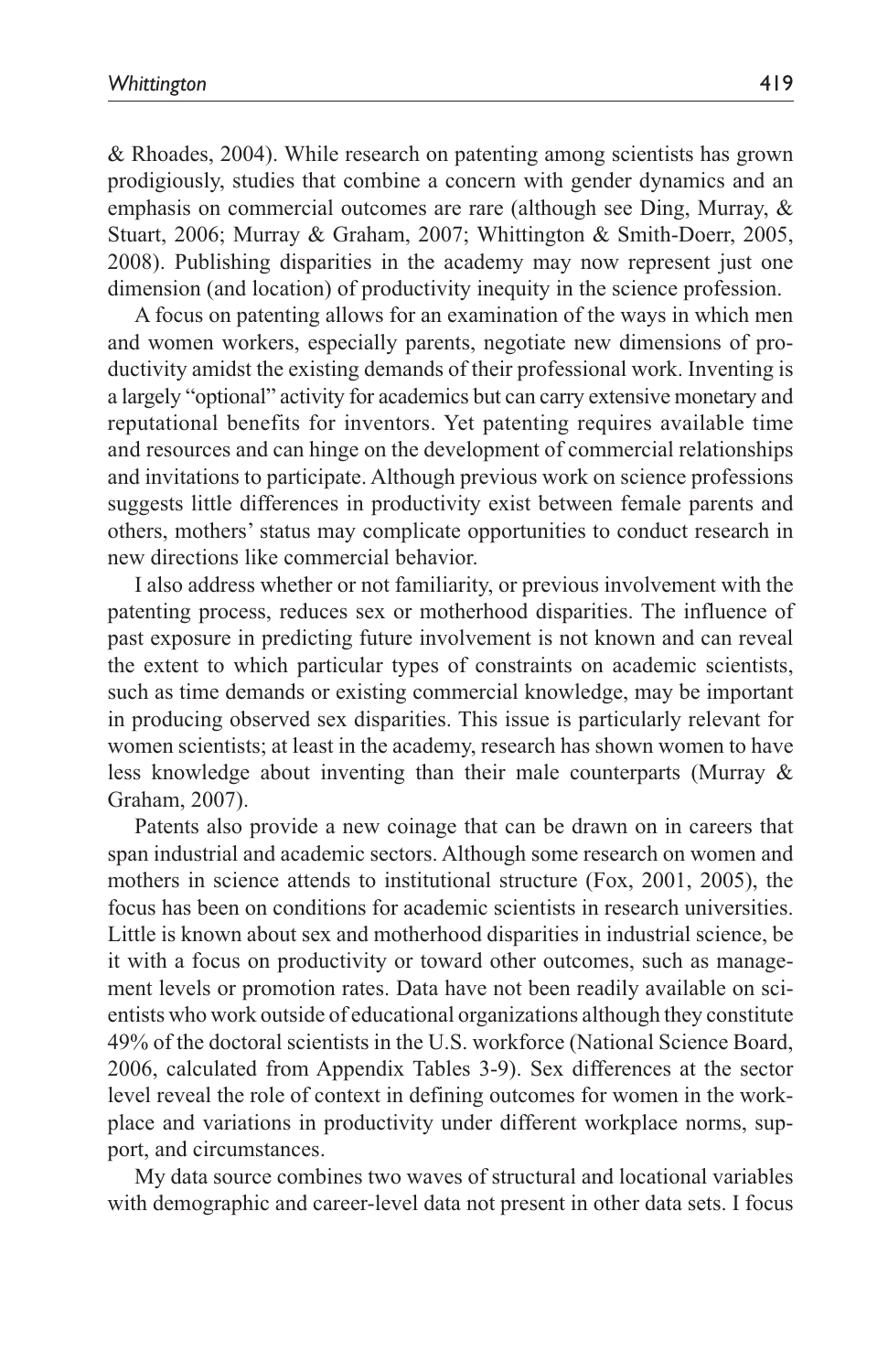on doctorate-level scientists working in academic and industrial domains. I investigate whether women scientists, and in particular, mothers, are less likely to be involved with, and produce less, commercial work than parent and nonparent men scientists. The results highlight the existence of important commercial tradeoffs in the academy and elsewhere. Women's participation rates as inventors vary from those of men and are partially related to sorting mechanisms across disciplines, job positions, and experience. Mothers emerge as a principally disadvantaged group although their involvement differs by sector and is related to prior commercial experience. The results provide insight into the ways in which gendered outcomes become more (or less) relevant with the introduction or expansion of new professional work activities. Furthermore, they highlight how motherhood effects can be situational or context-related and dependent on prior or existing knowledge or demands.

### **Patenting in Academic and Industrial Domains**

Patenting is important behavior to study to understand career outcomes in both sectors (Kleinman & Vallas, 2006). Since the mid-1980s, there has been a dramatic upsurge in the amount of patenting in the United States and other countries (Kortum & Lerner, 1998). Growth in university patenting has eclipsed that of industry over the past 20 years; by 2002 the stock of academic patents had increased in volume nearly 8 times since 1980 (Owen-Smith & Powell, 2001). Academic scientists now make decisions in the face of university, department, and peer pressure about their level of involvement in commercial work. The unanimous 2006 decision by Texas A&M University to include patenting in tenure and promotion decisions is one example of changes occurring to the reward structure of the academy. Indeed, Owen-Smith and Powell (2003, p. 109) suggest that commercial involvement among academic scientists represents "the appearance of a new fault line" between those who participate and those who do not.

Unlike publishing, patenting in the academy is not a "required" activity for tenure and promotion and carries with it different incentives for participation. Although substantial benefits can accrue to those involved, many scientists (especially junior faculty) report an unwillingness to engage in commercial work at a time when "publishing is what counts" for tenure and promotion (Murray & Graham, 2007). Furthermore, fostering commercial networks, learning the process of disclosure in the university setting, and conducting patentable research requires effort, information, and often, experience. Interviews with academic scientists by Murray and Graham (2007) reveal that commercial opportunities come through a complex interaction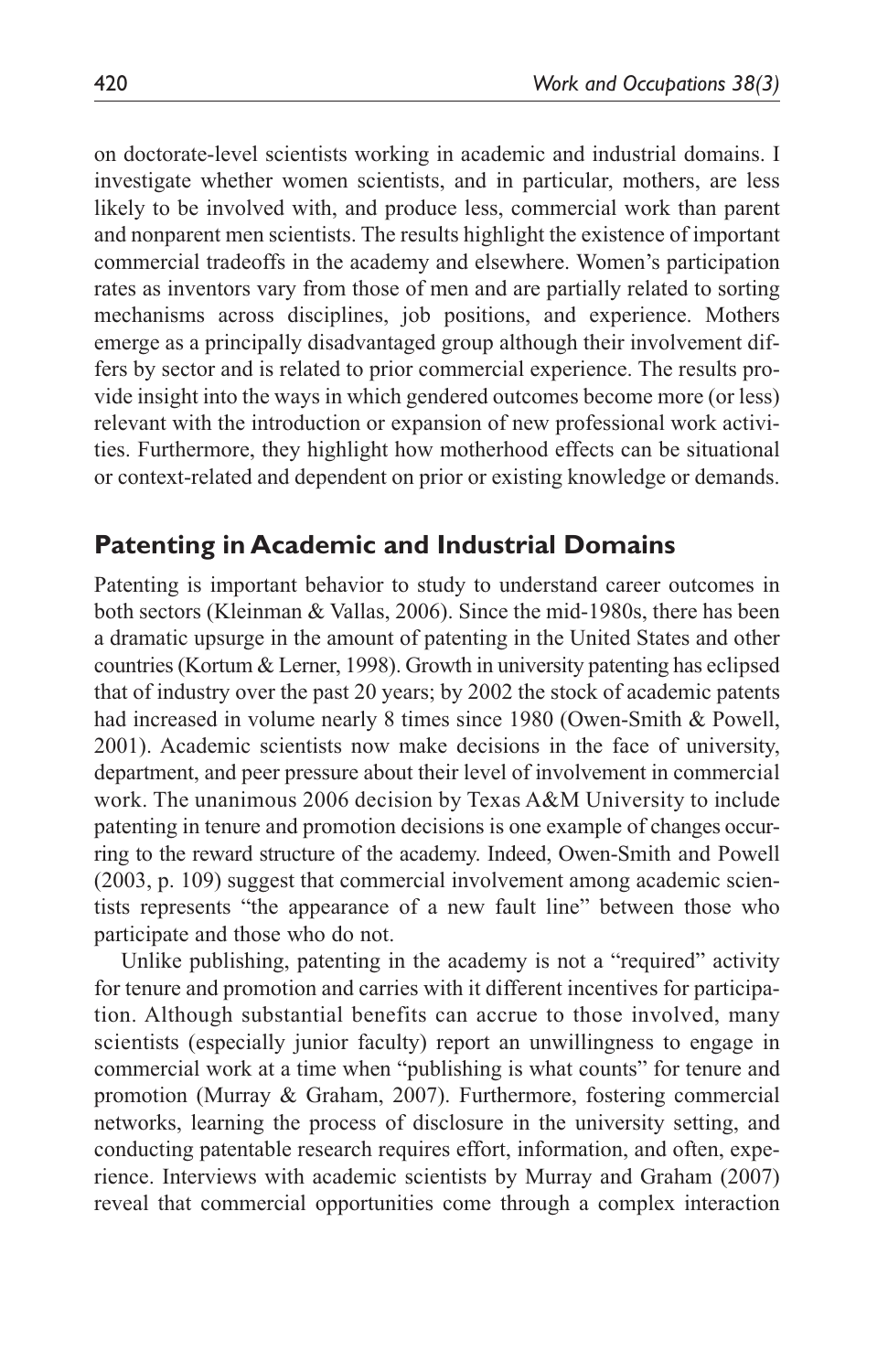between demand- (when firms or investors come to "buy" science) and supply-side (when scientists actively "sell" their science) mechanisms. On the demand-side, faculty are approached by a variety of outside sources that include "cold-calls" for expertise from previously unknown individuals, referrals from one's collaborative network, and personal invitations from colleagues or previous students. Scientists actively "sell" their science by filing invention disclosures, initiating formal patenting processes, and/or engaging in conversations about commercial opportunities with university technology transfer offices.

The nature of both demand- and supply-side commercial dynamics makes relevant the issue of women's differential access to support and information in the workplace. Whereas demand-side approaches reflect an implicit opportunity structure that shapes the commercial opportunities presented to academic faculty members, supply-side inputs rest on scientists' interests, expertise, and expectations regarding patenting. Furthermore, the available time, resources, and know-how needed for the commercial process does not always overlap with their knowledge of and capital for basic research activities.

The route to patenting for industry scientists is supported by alternative mechanisms. Commercial output is more of a typical outcome for industrial scientists and one way to display evidence of productivity. Involvement may be determined by one's job position (i.e., having a job description that develops commercial applications), or it may be influenced by technology management staff members who solicit commercial applications from their workers. Many companies offer lucrative bonuses for granted patents as added incentives for involvement. Furthermore, the invention process is often maintained through overt intellectual property arrangements that facilitate filing and support for patenting procedures. Thus the process governing industrial scientists' participation may look quite different from that of the academy, making the comparison of influences like sex and motherhood effects across sectors revealing.

### **Gender and Patenting**

Women patent less than men, in both sectors, even after controlling for a handful of education- and career-history variables (Ding et al., 2006; Whittington & Smith-Doerr, 2008). Additional work on inventor citation rates shows no sex difference in the number of citations men and women receive on their patents, thus these differences may be less about whether women are capable of producing a similar level of patentable research and more about their opportunities or incentives to become involved (Whittington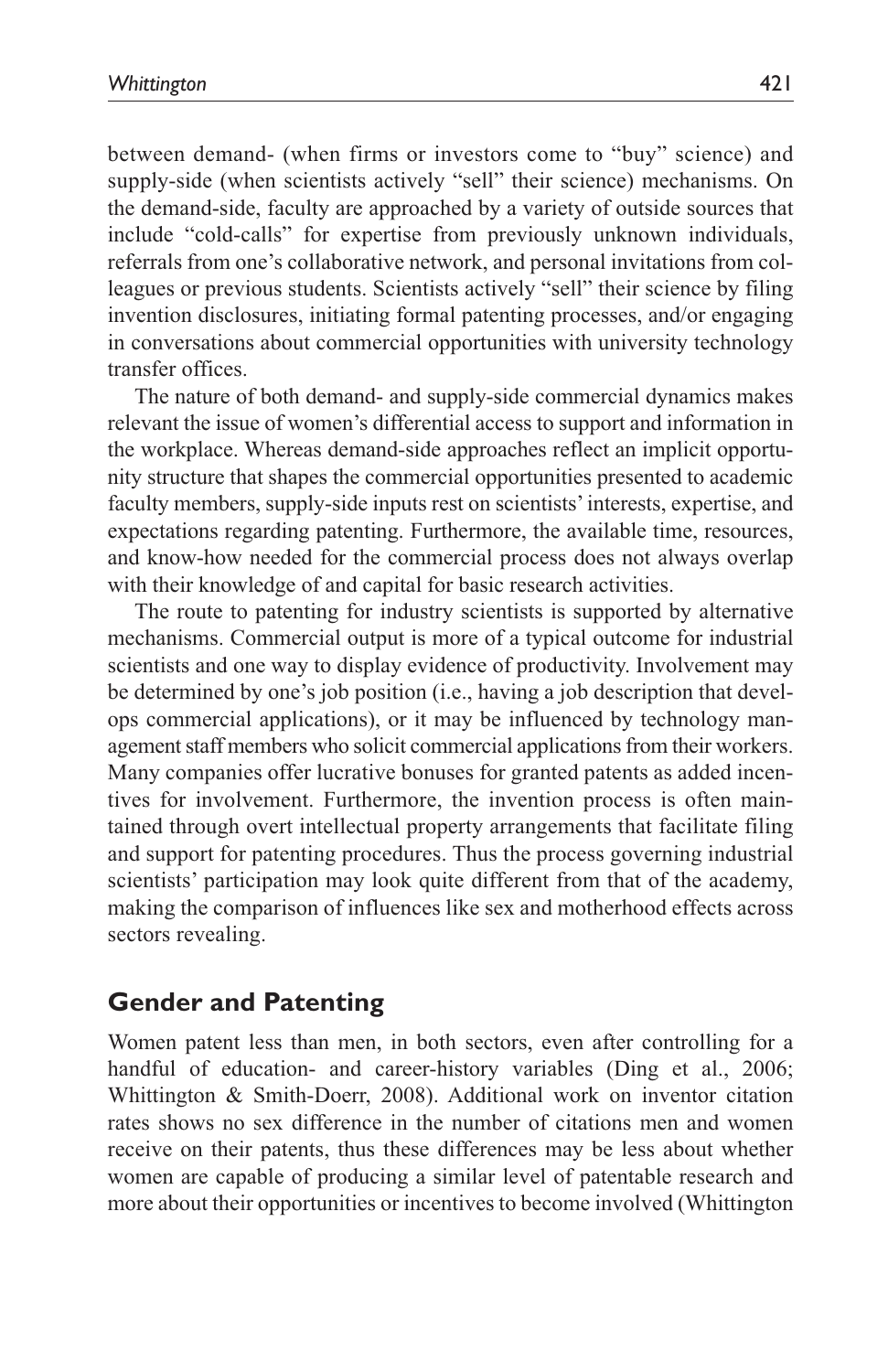& Smith-Doerr, 2005). Sex differences may stem from women's locations in particular job positions and disparities in research resources and/or women's differential responses to patenting and access to knowledge about the patenting process. The former references job characteristics that are influenced by sorting and distributional mechanisms such as rank, monetary resources, and type of workplace environment (teaching or research institution, etc.). These factors are largely measurable and many have been extensively documented as relevant to sex disparities in both publishing (Xie & Shauman, 1998) and patenting (Whittington, 2009) in studies of science professionals, at least in the academy. The latter—women's responses and access to commercial activity—references the gendered structure of scientific work and the embodied nature of job characteristics more generally. For example, it has been shown that academic women receive less support and research attention from their universities, departments, and scientific disciplines than their comparable male colleagues even when holding credentials, productivity levels, and job locations constant (Long & Fox, 1995).

Similar gendered processes may extend into the commercial realm. Murray and Graham's (2007) interviews reveal that women experience less exposure to the commercial process and fewer opportunities to disclose than men. While many nonpatenting academic men indicated turning down available opportunities, nonpatenting women were more likely to indicate a *lack* of opportunities and/or feelings of exclusion from the commercial process. Implicit bias may be influencing firms or investors from approaching female scientists, and discrepancies in familiarity with the patenting process may hinder more women from involvement than men. In academia, this may translate into less support for learning or engaging in a "new" or unfamiliar research direction like patenting.

### *Motherhood as an Empirical Focus*

We know little about whether and how these experiences are concentrated in, or reflect the realities of, particular subgroups of women like mothers. Increased participation rates for women in the workforce have eroded some of the more explicit gender biases that traditionally governed women's occupational choice and evaluation. Indeed, childless women are realizing new equities in their achievement of job positions, wages, and labor market outcomes. There is growing evidence that women suffer additional disadvantages in the workplace when they give evidence of being a mother, however (Benard & Correll, 2010). The system is far from perfect for any women, but mothers appear to face particular challenges and hurdles in the workforce.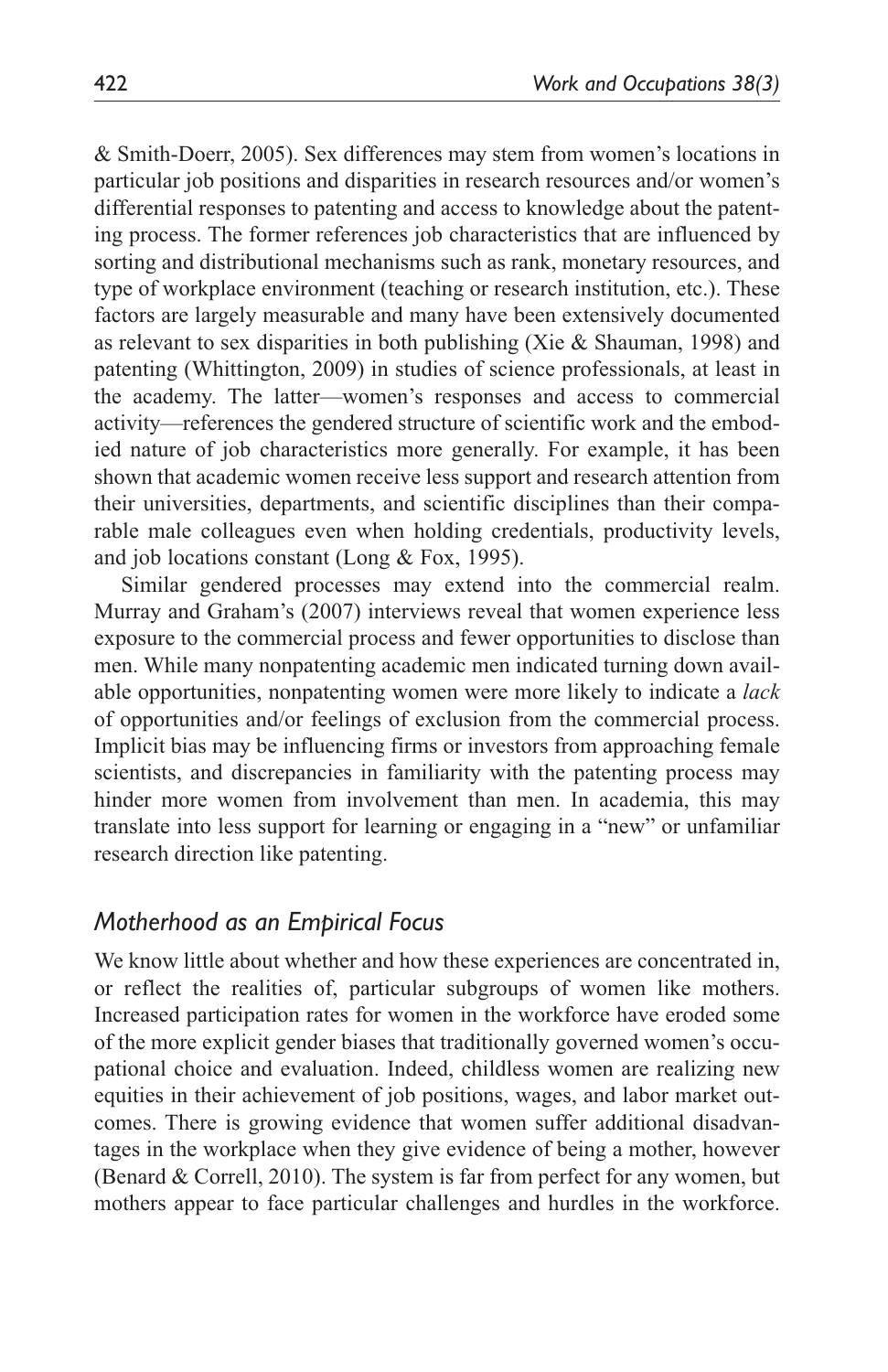Given the demands associated with patenting in the academy, and its "optional" nature for promotion, certain groups of scientists may be more influenced to participate than others. Female parents may experience particular constraints regarding patenting in the academy. In contrast, the more "routine" nature of patenting in industrial science may reveal different trends for this group.

*Motherhood in the academy*. Parenthood has received a great deal of attention as a source of pressure for women scientists although the focus has been on academic scientists. Female parents typically act as primary caretaker for children in the home, are more likely to be married to other full-time workers (especially other scientists), and frequently experience dual-career and geographic mobility constraints in their careers (Preston, 2004). In addition, the concurrent timing of tenure with fertility can be particularly challenging for young women faculty. Many women scientists reference the decision to work in industry as one based on dual career geographic constraints and/or (the perception of) a more feasible balance of work and family obligations (Preston, 2004; Whittington, 2007). Women faculty with children do not, on average, publish less than women academics without children, however (Long, 1990; Reskin, 1978). While some authors find that women scientists raising preschool age children face significant career hurdles and decreased productivity (Xie & Shauman, 2003), others show increased publishing output when sufficient time is allocated to research activities during the childbearing years (Fox, 2005). Thus resources and time allocations are tantamount—sex disparities between women with children and peer scientists are not present between those in comparable situations.

Although commercial work can provide career benefits, it is a time luxury given tenure and promotion demands. Because academic women report responsibility for the heavy percentage of childrearing activities, the added time demands of commercial work may make it difficult to pursue (and gain knowledge about) activities that are not required for tenure and promotion. Indeed, one reason that marriage and the family are not particularly strong explanatory variables regarding publishing is that mothers appear to make "disciplined choices" (Cole & Zuckerman, 1987) and invoke selective "allocations of time" to preference research activities over other tasks such as committee work, instruction, and mentoring (Fox, 2005). Thus, time-compromised mothers may preference publishing activities and be less commercially involved.

Furthermore, implicit notions of availability or competence may influence the "demand" side of the commercial process that leads to invitations to participate. The fact that implicit assumptions about women permeate evaluation and rewards in the sciences is not new to research on the science profession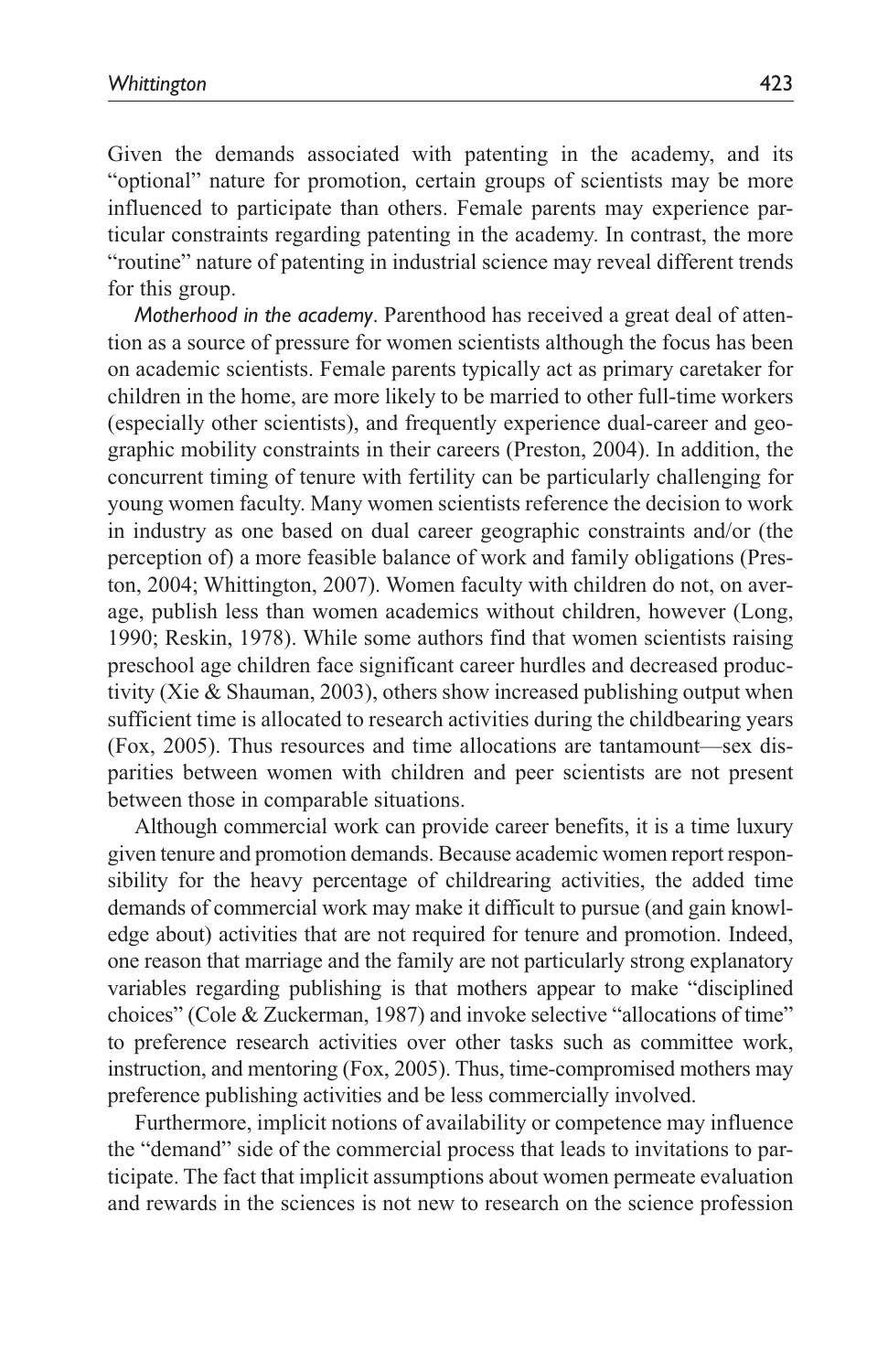(Long & Fox, 1995). Yet recent research highlights how motherhood, in particular, operates as a distinct status characteristic that activates implicit stereotypes about mothers' perceived commitment and competence on the job, in ways childless women are able to overcome (Correll et al., 2007). In separate experiments, workers described as mothers are rated as less competent and committed when compared to similar childless women and men (Cuddy et al., 2004) and offered lower organizational rewards even when they are portrayed an unambiguously high performing (Benard & Correll, 2010). Given this, motherhood may be particularly important to consider in light of commercial involvement in the academy, where patenting activities are largely viewed as "special," "out-of-the-ordinary," or accessible only to scientists whose research and applications hold particular qualities. If women are less likely to be approached by outside firms and investors to "buy" their science, assumed notions of competency, commitment, and availability may make mothers particularly challenged in this regard. Furthermore, mothers' status and/or assumed (lack of) availability may mean that fewer are approached by colleagues or mentors with information on the commercial process or with invitations to collaborate in such endeavors.

Whether through the "discipline choices" of time demands, implicit assumptions that lead to commercial contacts and rewards, or interactions between the two, I expect the following:

*Hypothesis 1:* Mothers will be less likely to patent in the academy than men and childless women.

*Motherhood in industry*. It is less clear how sex and motherhood may influence patenting activity in industry. The literature on science professionals has largely avoided a focus on industry science—viewing work in this sector as too varied or different from academic science—and little is known about sex disparities in this sector. The structure of work in industrial organizations provides a strong contrast to that of the prestige hierarchy in academic science. While mothers in industry also wrestle with the competing demands of motherhood and work responsibilities, certain arrangements like part-time or flexible work schedules are more available for industrial workers and present work-life balance options not offered in the traditional academic setting (Preston, 2004). Furthermore, the prevalence of formal or bureaucratic policies in industry (especially in large organizations) are thought to assist women more generally by making performance standards more transparent and providing clearly defined benchmarks for promotion and productivity (McIlwee & Robinson, 1992; Reskin & McBrier, 2000). However, scientists, of any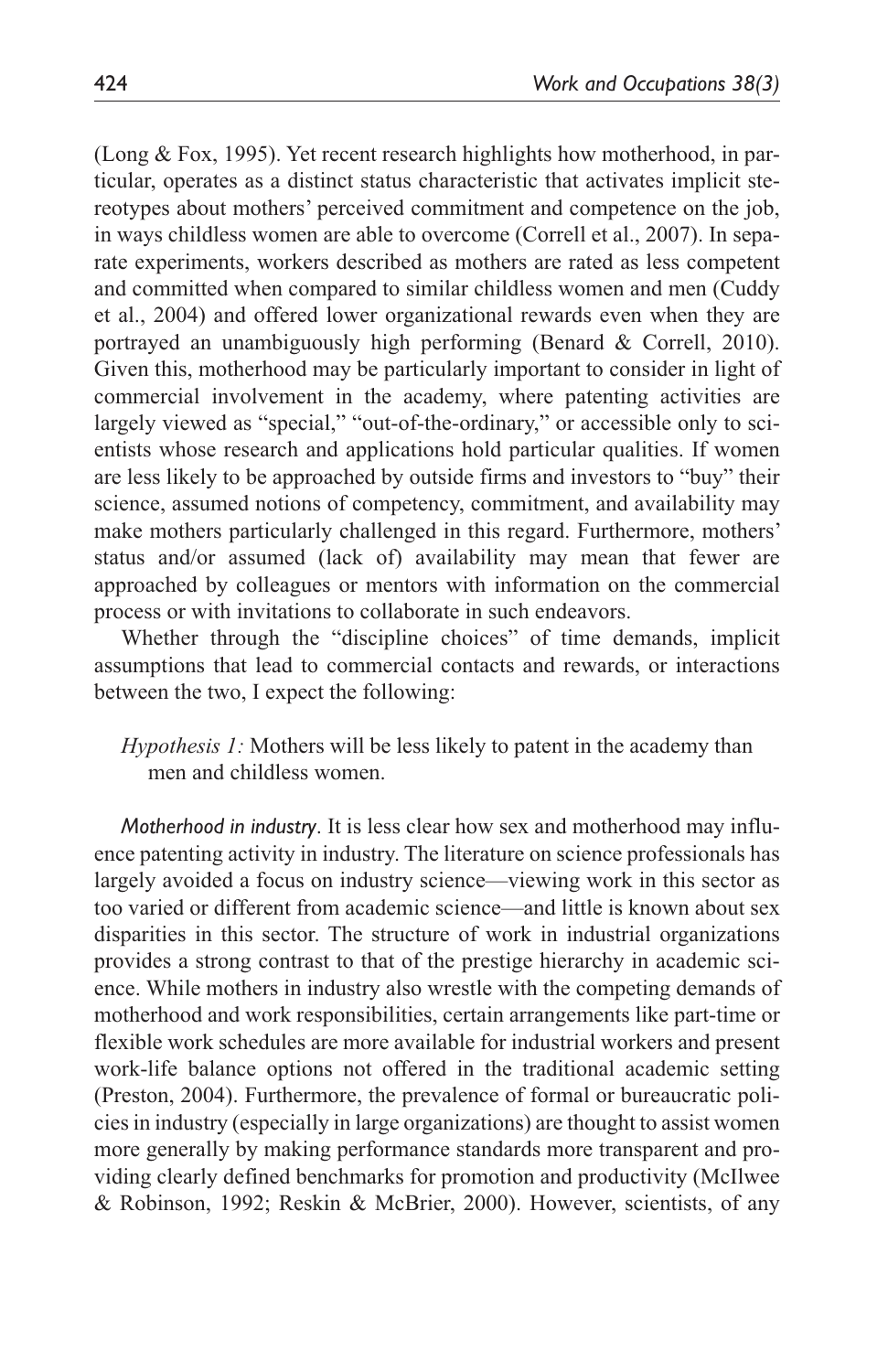sector, must keep their skills current, and therefore time demands on mothers in industry—part-time or otherwise—are still present. The efficacy of flexible work arrangements also depends on adequate workplace structure. If not supported and funded appropriately, these work arrangements can lead to group backlash on the employees who take advantage of them or the managers who offer them. And while the availability of part-time or flexible work schedules may ease work for some women, it can also present more avenues of stifled career trajectories for "mommy-tracked" employees, or perpetuate the *perception* that mothers enjoy reduced work expectations.

Previous literature does not address whether there are productivity disparities between industry mothers and others. On one hand, industrial structure offers a distinctively different approach to productivity because industrial scientists work collectively to foster collaborative ties to other groups in their organization or outside of it. Industry settings may allow intermittent workers to do so with less compromise to their collaborative network than in academic settings (i.e., because by default, the research connections of the firm are maintained while they are away). Intermittency may not compromise productivity to the same degree in industry as in the academy. But there are plenty of industry women (and men) for whom intermittent work options are not offered and/or desired.

Furthermore, the different norms and incentives to patent in industry settings may reduce industrial motherhood disparities. At least in positions that emphasize research and development, commercialization is more of an expected and institutionally supported outcome. While the productivity of industrial mothers may still be subject to conflicting time demands of worklife balance, as in academic science, industrial women may make similar "disciplined choices" to preference these research activities over other workplace options (Cole & Zuckerman, 1987).

On the other hand, as in the academy, industry professionals are also subject to gendered evaluation processes, and their productivity is also likely linked to issues of status and legitimacy that privilege men over women workers, or nonmothers over others. However, while women parents in industry are almost certainly still subject to implicit assumptions of motherhood, the fact that industrial scientists do not have to actively "sell" their science to outside investors and firms may reduce motherhood disparities in commercial outcomes in comparison with that of academic workers.

It is possible that motherhood disparities in patenting may reveal alternative outcomes than in academia. Industrial mothers may not experience the same degree of disparity as academic mothers when considering patenting activity.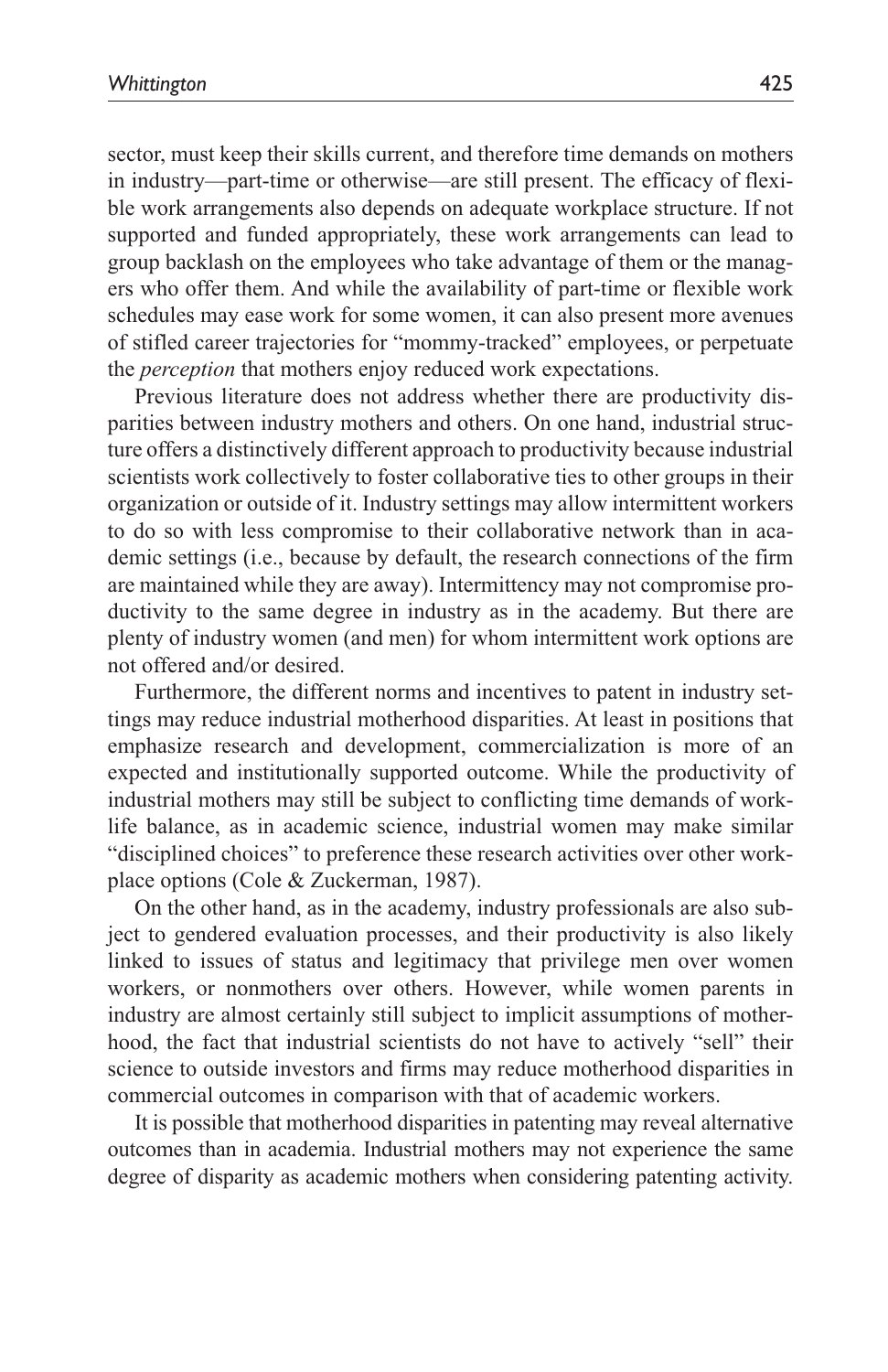Given the dearth of previous research in this area, however, I do not formally hypothesize about this group but look to the data to shed light on these trends.

# **How Prior Involvement in Commercial Activity Reduces Sex and Motherhood Disparities**

In the academy, aggregate sex and/or motherhood disparities may decline when considering whether or not scientists have previously initiated the patenting process. Scientists gain knowledge and familiarity with the patenting process by participating in it. If conflict between incentives and time demands leads academic mothers engage less in an unknown and ambiguous productivity activity like patenting, having previous experience should provide women (and men) knowledge and tools to facilitate future involvement in "selling science." Therefore the greatest disparity between mothers and others may be at the initial point of commercial involvement.

The visibility of previous commercial activity may also operate as a signal, drawing in firms or investors. While implicit beliefs are hard to curtail, evidence of prior commercial involvement may also provide disconfirming evidence that minimizes assumptions about a particular women's competency and legitimacy, thus facilitating future involvement.<sup>1</sup> Given these combined mechanisms, I expect the following:

*Hypothesis 2:* In academy, accounting for scientists' prior experience with patenting activity will reduce (or diminish) motherhood disparities in patenting.

It is less clear how the experience of prior patenting involvement influences sex and motherhood disparities in the industrial sector. On one hand, the more routine status of patenting in industry should result in less of a disparity between industrial mothers and others to begin with. On the other hand, the increased firm-level support for the patenting process should facilitate women's (and men's) filing, for first-time inventers as well as others. I do not formally hypothesize about the experience of past patenting in industry but look to the results of the analysis to reveal the strength of these mechanisms in this sector.

# **Sorting and Distributional Mechanisms**

In the academy, female scientists occupy fewer senior positions, receive fewer accepted grants, have less monetary research resources, and spend more time on teaching as opposed to research-related activities (Fox, 1995; Long, 2001;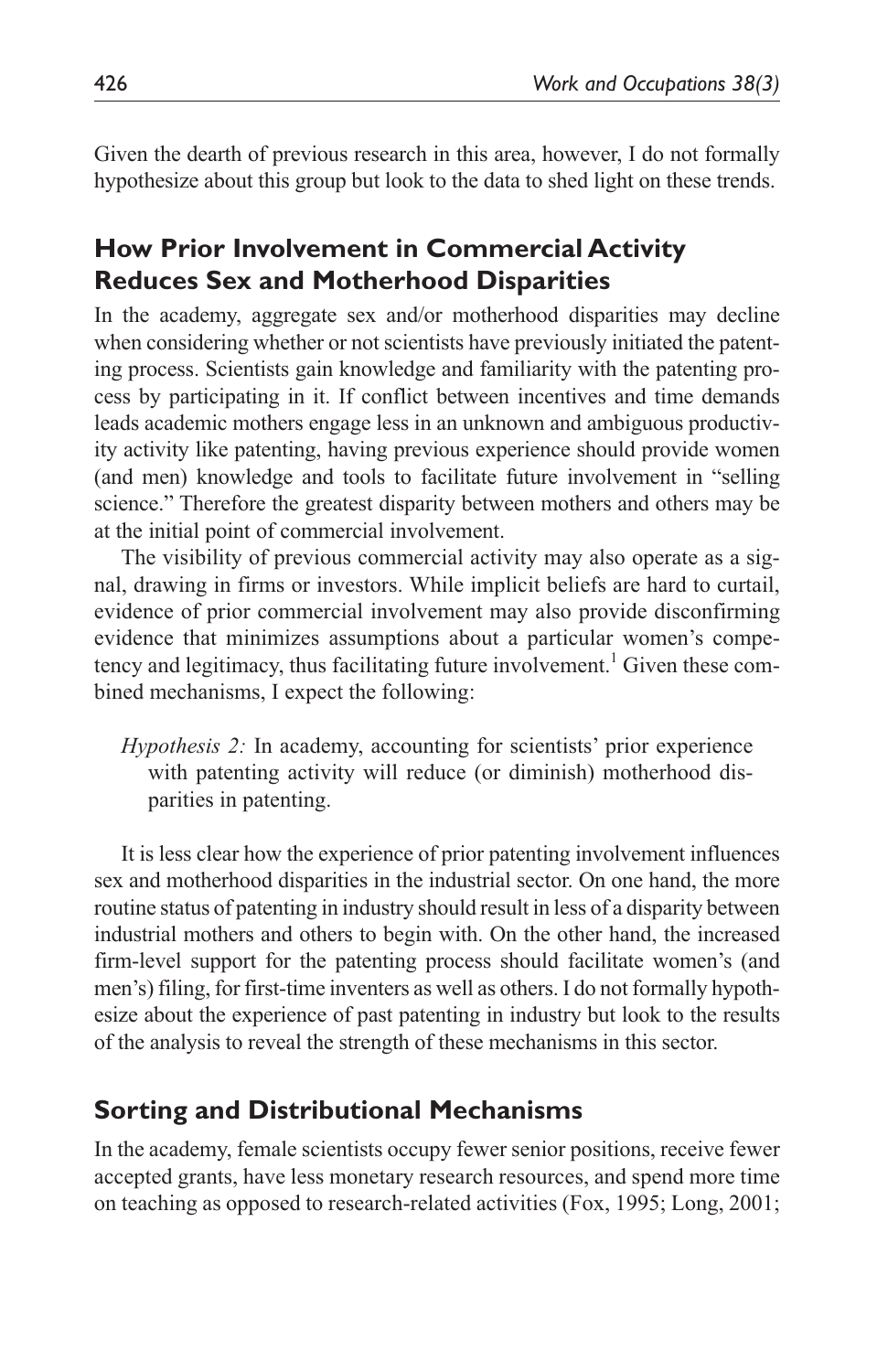Xie & Shauman, 2003). These factors relate both exogenously and endogenously to sex disparities in productivity. A job focus on research or teaching may have a reciprocal, causal relationship to sex or motherhood processes, for example, in contrast to the analytically prior consideration of the distribution of men and women across scientific disciplines. Whether through direct and/or indirect mechanisms, a significant portion of the publication gap is related to sorting and distributional factors (Long, 2001; Xie & Shauman, 2003), and may be related to academic patenting as well.

Industry workers also present variation in their job positions, opportunities, and resources, although it is not known how the distribution of positions and resources varies by sex in industry, or about their potential influence on patenting productivity. Given their importance in the academy, these may be correlated with sex discrepancies in productivity in this sector as well. If more men are senior in industry, for example, it is possible that a higher percentage of men will patent than women in this sector. This analysis includes sector-specific variables in the statistical models to gauge the extent to which sex and motherhood differences in patenting productivity are present in academia and industry among those with similar credentials, job locations, and resources. I return to the complex relationship between sorting and distribution factors and productivity assessments after presenting the results.

## **Research Method**

### *Data*

Data on scientists' patenting behavior is available from the April 1995 and April 2001 waves of the Survey of Doctorate Recipients (SDR), conducted by the National Science Foundation (National Science Foundation, 1995, 2001). The SDR is a longitudinal survey that follows recipients of research doctorates from U.S. institutions until age 76. Although SDR data is collected every other year, 1995 and 2001 are the only waves in which the survey asked respondents about their patenting behavior in consecutive and nonoverlapping time intervals.<sup>2</sup> These dates capture a highly relevant time for academic patenting, which began to take off in the mid-80s and gathered significant steam through the 90s. The SDR data are acquired through a complex survey design that stratifies respondents by scientific discipline, employment sector, receipt of a doctoral degree, and numerous demographics. When proportionally weighted, the SDR data characterize the nationally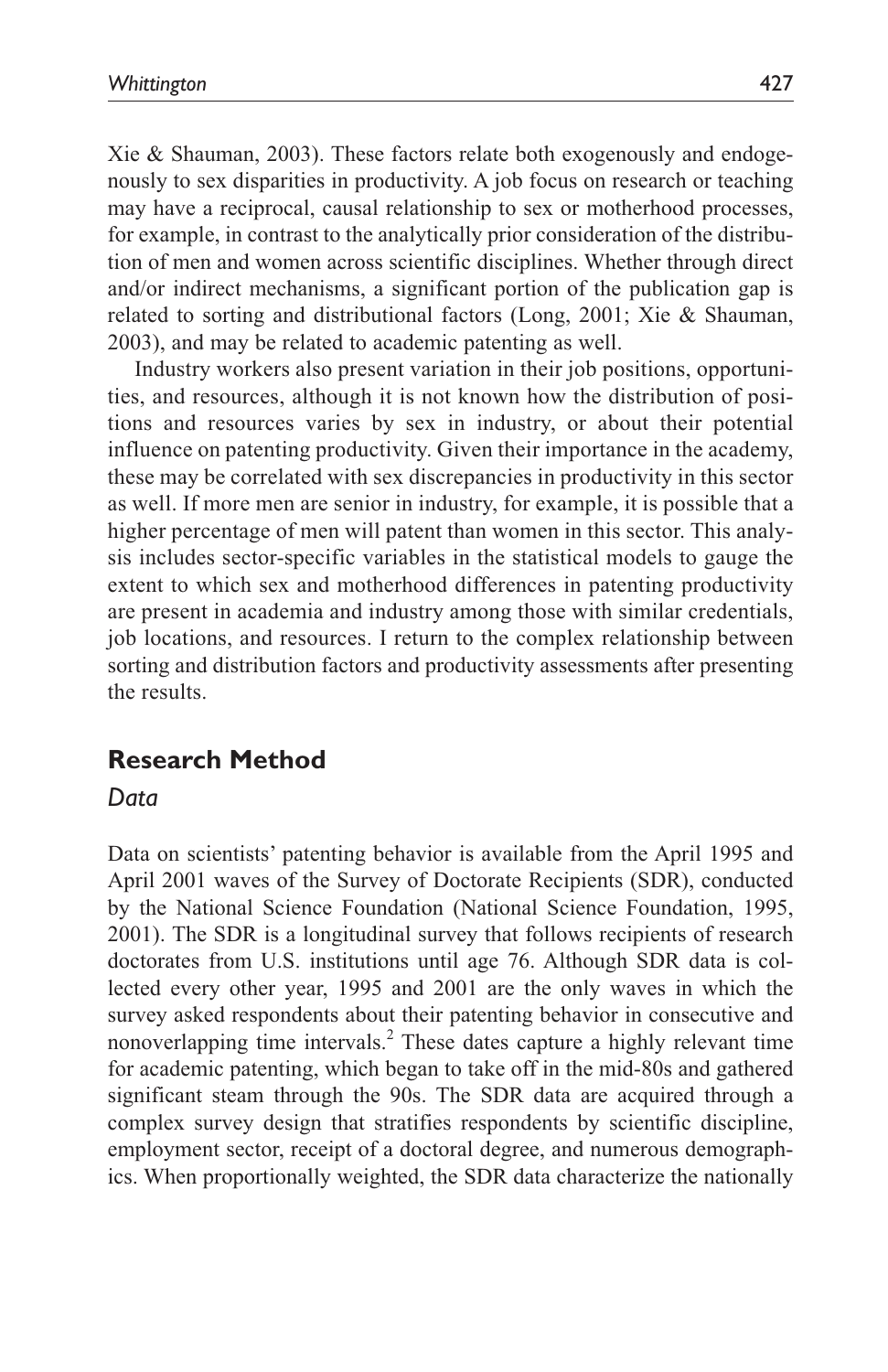representative population of individuals trained and/or working as scientists or engineers in the United States in April of those years.<sup>3</sup>

The sampling process yields waves with a mix of both previous and new respondents, as each new sample from the population inevitably selects some individuals in back-to-back years (and post-1993 cohorts are sampled with slightly more weight). In this sample, 47% of the respondents were surveyed in both 1995 and 2001. This ad hoc panel allows for a unique opportunity to address changes over time within person as well as between survey years.

Scientists in the sample are classified by "major employment sector"—that is, 2-year colleges, 4-year colleges, government, or business/industry. I focus specifically on scientists in 4-year colleges and business/industry. Institutions designated as 4-year colleges include baccalaureate and masters institutions, and Research I and II universities. The industrial sector includes scientists in private, for-profit companies, and those who are self-employed. In addition, scientists are placed in one of six disciplines according to the type of science they perform in their current job, and I focus on those in the "hard" sciences computer and mathematical sciences, life sciences, physical sciences, and engineering—for whom commercial activity is especially relevant.<sup>4</sup>

Respondents are asked to indicate the primary and secondary work activities on which they "spent the most hours during a typical work week."<sup>5</sup> I restrict the sample to those who list applied and basic research, development or design as their primary and/or secondary work activity. Doing so avoids confounding sex disparities with differential sorting into positions that carry sole teaching responsibilities or management levels with no research opportunities.

Last, I include only scientists who are working full time. Part-time scientists may not have the same opportunity to publish and patent as their fulltime counterparts. These restrictions likely produce a lower bound on the level of sex differences between scientists, as more women than men are located in jobs that are part-time or contain job activities that focus less on research and development and more on teaching or other services.

### *Patenting Activity*

Table 1 provides a list of all means and standard deviations, by sex and parental status (defined below), used in the analysis. The dependent variable is involvement in patenting activity. In both waves, respondents were asked whether or not they had been named as an inventor on a U.S. patent application in the past 5 or 6 years, respectively (e.g., for the 1995 survey, the question references patenting between April 1990—April 1995; for the 2001 survey, the period is April 1995-April 2001). Involvement is an indicator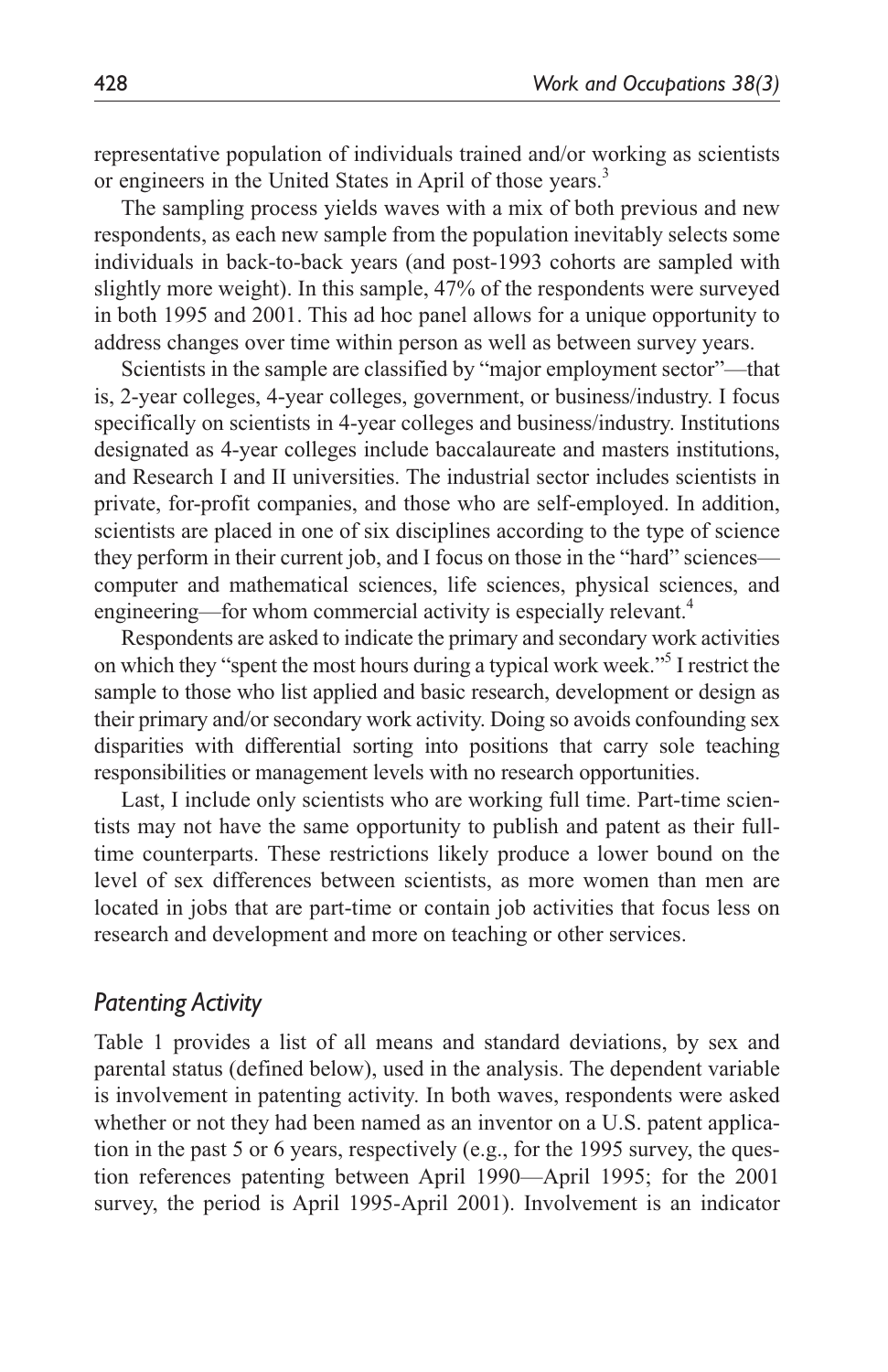|                                                                           | Female                 |            | Male       |            |
|---------------------------------------------------------------------------|------------------------|------------|------------|------------|
| Variables                                                                 | Nonparent <sup>b</sup> | Parent     | Nonparent  | Parent     |
| Dependent variable<br>Patented (1990-1995)<br>or (1995-2001) <sup>a</sup> | 0.15                   | 0.20       | 0.23       | 0.29       |
| Control variables                                                         |                        |            |            |            |
| Research productivity and grant support                                   |                        |            |            |            |
| Count of publications<br>(academy only)                                   | 7.10(.26)              | 8.61(.33)  | 10.55(.23) | 11.44(.20) |
| Did publish (industry<br>$only)^{a}$                                      | 0.67                   | 0.66       | 0.60       | 0.59       |
| Government grant<br>support <sup>a</sup>                                  | 0.51                   | 0.50       | 0.46       | 0.43       |
| Primary job focus                                                         |                        |            |            |            |
| Research, primary focus<br>(industry only) <sup>a</sup>                   | 0.82                   | 0.82       | 0.80       | .0.80      |
| Teaching, primary focus<br>(academy only) <sup>a</sup>                    | 0.28                   | 0.24       | 0.35       | 0.34       |
| lob rank                                                                  |                        |            |            |            |
| Academic rank (academy only)                                              |                        |            |            |            |
| Full professor                                                            | 0.17                   | 0.14       | 0.41       | 0.33       |
| Associate professor                                                       | 0.15                   | 0.23       | 0.15       | 0.26       |
| Assistant professor                                                       | 0.28                   | 0.28       | 0.16       | 0.21       |
| "Other" ranking                                                           | 0.41                   | 0.35       | 0.28       | 0.20       |
| Supervisor (industry only) <sup>a</sup>                                   | 0.52                   | 0.54       | 0.50       | 0.57       |
| Management, primary focus<br>(industry only)                              | 0.05                   | 0.07       | 0.07       | 0.07       |
| Salary (in US\$10,000s)                                                   | 5.85(.07)              | 6.25(0.09) | 7.40 (.05) | 7.64(.04)  |
| Year of PhD                                                               | 1988(.21)              | 988 (.19)  | 1981 (.16) | 1984 (.10) |
| Demographics<br>Discipline                                                |                        |            |            |            |
| Computer and<br>mathematical<br>sciences                                  | 0.14                   | 0.12       | 0.15       | 0.15       |
| Physical sciences                                                         | 0.19                   | 0.18       | 0.27       | 0.24       |
| Life sciences                                                             | 0.57                   | 0.59       | 0.30       | 0.32       |
| Engineering                                                               | 0.10                   | 0.11       | 0.28       | 0.29       |

**Table 1.** Weighted Means and Standard Errors for Demographic and Organizational Characteristics Used in the Analysis of Scientists' Propensity to Patent, 1990-1995; 1995-2001

*(continued)*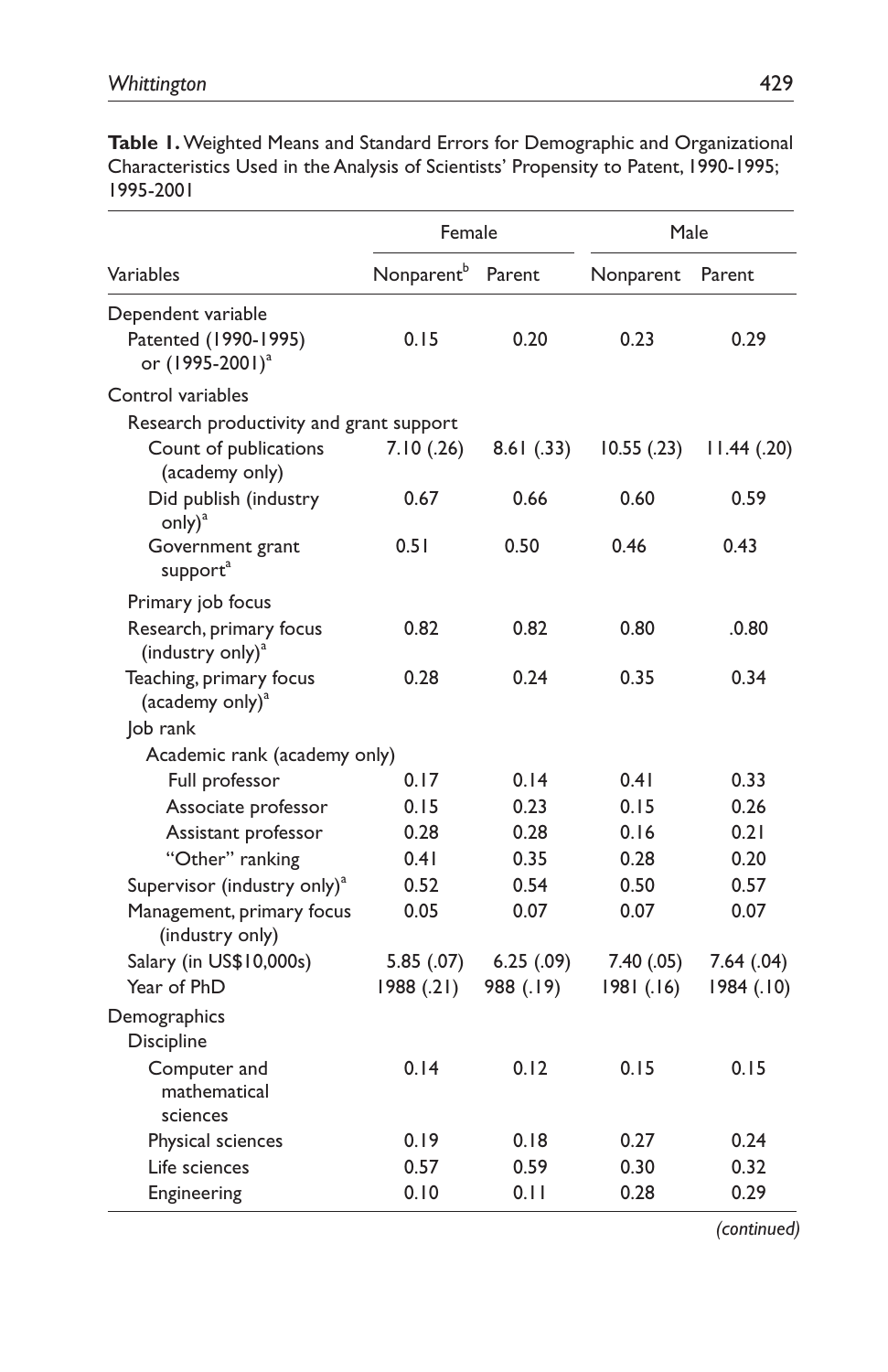|                        | Female                        |           | Male      |           |
|------------------------|-------------------------------|-----------|-----------|-----------|
| Variables              | Nonparent <sup>b</sup> Parent |           | Nonparent | Parent    |
| Survey year = $2001^a$ | 0.55                          | 0.59      | 0.52      | 0.52      |
| PhD prestige           | 3.13(.02)                     | 3.22(.02) | 3.22(.01) | 3.15(.01) |
| $U.S.$ citizen $a$     | 0.85                          | 0.79      | 0.86      | 0.82      |
| Married <sup>a</sup>   | 0.51                          | 0.93      | 0.66      | 0.97      |
| Sample N               | 2,745                         | 2,132     | 8,226     | 10,736    |
| Weighted sample N      | 38,233                        | 29.724    | 150.110   | 193.040   |

#### **Table 1. (continued)**

Source: NSF SESTAT Data, 1995 and 2001 Survey of Doctorate Recipients (SDR) (sestat.nsf.gov). Reference period of patenting question runs from April 1990 to April 1995 or April 1995 to April 2001.

Note: Valid *N* = 23,839. Means for continuous variables include standard deviations (in parentheses). a. Omitted categories for the tables are did not patent, research not primary, teaching not primary, did not publish, did not receive government grant support, not a supervisor, not in management, survey year = 1995, not a U.S. citizen, and not married, respectively. b. The term "parent" in this table specifically refers to individuals who have "children under the age of 18 living in the home," per the NSF SDR parlance.

variable where a value of 1 means that a scientist has patented at least once in the 5- or 6-year period. $6$ 

### *Sex and Parenthood Status*

The primary analytical variables in the models are respondents' self-reported sex and parental status as well as the interaction between them. The operationalization of parenthood status is particularly important in defining the focus of the analysis. Parenthood effects can be conceptualized in a variety of ways, by using an indicator variable for whether the scientist has children, a continuous variable for the number of children, or categorically using particular age sets (infant, preschool, school age, out of the home, etc.). Models that include a continuous measure provide focus on the effect of each additional child on the odds of patenting. Categorical representations model variation across particular age groups (e.g., between those with young vs. older children).

 Models that incorporate an indicator variable for parenthood set the lowest possible threshold for parental influences by combining the parental duties of those with multiple children or across ages and investigating aggregate differences between all parents and others. I operationalize parenthood using this approach  $(1 = parent)$ , determined by a question on the survey that asks whether or not respondents currently have children under the age of 18 living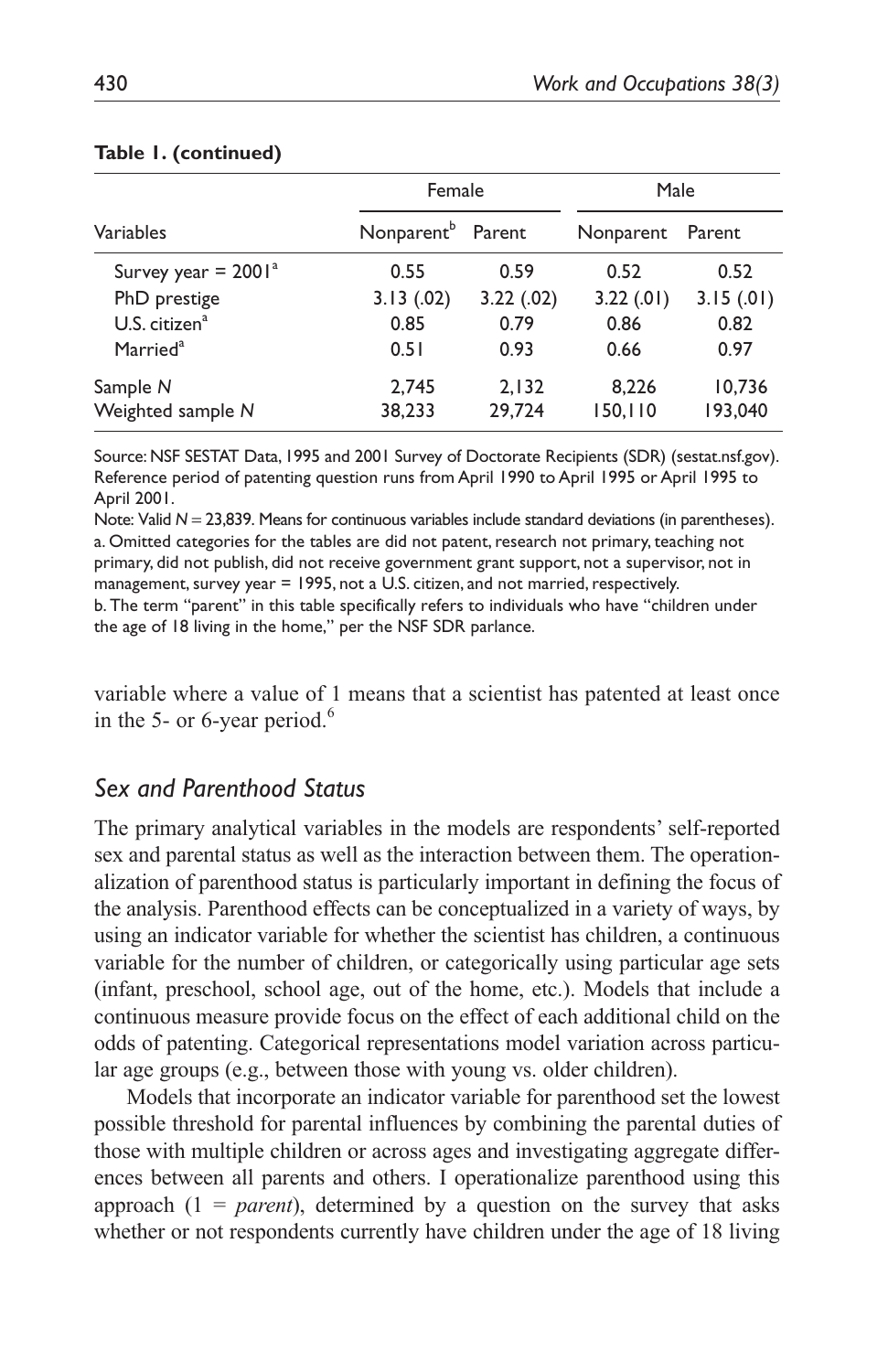in the home. While the parents of some age groups may be particularly sensitive to time demands (infants, for example), parental responsibilities for children of all ages can result in work/family conflict for professional scientists. In addition, as a status characteristic, motherhood influences should be present for women with one child as for those with more than one, and for any age, including for those with children older than preschool (Correll et al.,  $2007$ ).<sup>7</sup> In this sample, 54% of the respondents have a child at home (56%) men and 44% women) with little significant difference across sectors.

### *Sorting and Distributional Variables*

To ensure comparisons between scientists with similar resources and standing, the models include sorting and distributional variables known to be related to patenting behavior (such as job position, resources, research involvement, and demographic characteristics), adjusted for relevance by sector.

*Research productivity*. In the academic models, I include a self-reported count of published research articles (in peer-reviewed journals) in the preceding 5- or 6-year period from the 1995 and 2001 survey date, respectively (logged to address skewness). Academic publishing has been shown to be positively related to patenting, and well-published scientists appear to have more opportunities to commercialize (Stephan, Gurmu, Sumell, & Black, 2007). The average academic scientist in this sample reports publishing 10.4 articles in the 5- or 6-year period.

In industry, authoring just one article in a 5-year period may indicate that the scientist is in a job position that is conducive to dissemination outcomes more generally, and thus she may be more likely to patent as well. For this reason, the industrial models contain an indicator variable (rather than a count, where value 1 indicates at least one publication in the preceding time period). Approximately 60% of the industry sample published at least once in the sample reference period.

*Grant support*. Research grants provide monetary and collaborative resources that can translate into dissemination outcomes. I include an indicator variable for presence of government-funded grants or support (value  $1 =$ *presence of funding*), for both academic and industrial scientists.<sup>8</sup> Approximately 46% of the sample (65% and 25% of the academic and industrial scientific population, respectively) received government support during the survey period for their research program.

*Primary job focus*. Although the sample is restricted to those who report research or development as one of their first or second primary work activities, there is variation in the extent to which scientists choose research and development as their first primary work activity. Academic scientists who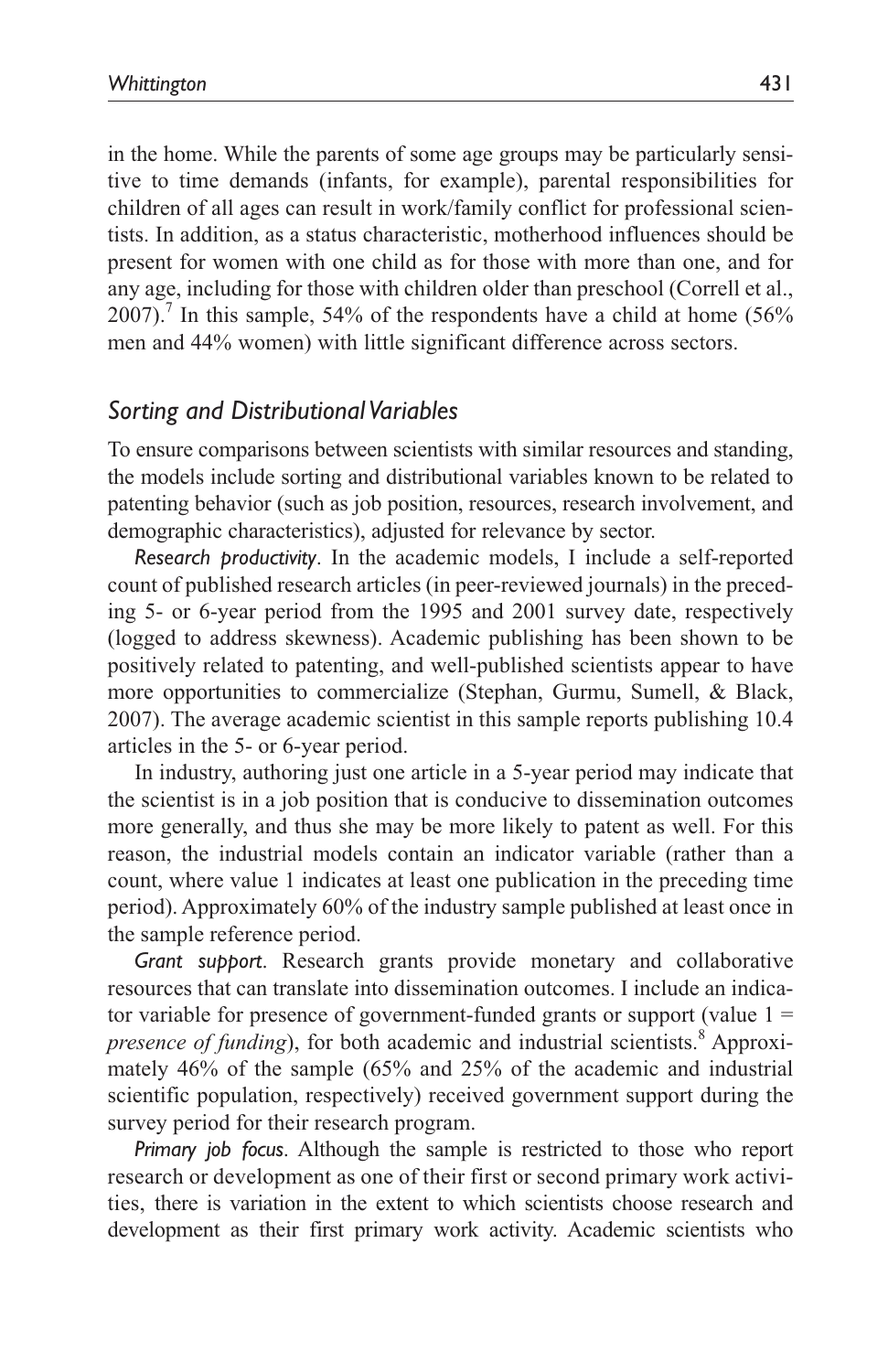indicate that their first primary work activity is teaching, and industry scientists who indicate research and development (as opposed to management and administration, computer applications, or other tasks), are given an indicator variable value of 1 to account for the implications of the emphasis on their productivity.

*Job rank*. High ranking senior scientists may have more developed contacts and commercial networks and therefore may be more likely to patent. The academic models include indicator variables for scientists in full, associate, and assistant professor ranks. Academic scientists who do not fit into the tenure-track categories (i.e., research scientists, adjunct professors, postdoctoral workers, etc.) are designated to an "other" category.

In industry, senior scientists may be more involved in shaping the dissemination process than those who are early in their careers, and thus more likely to be listed as inventors on firm projects. Unlike academia, however, industry does not have the uniform status distinctions of rank across disciplines and industrial settings. Though not perfect, the SDR contains several measures that help delineate between various levels of experience in industrial science, and I include the following: whether or not the respondent is currently in a supervisory position (1/0), management as a primary work activity (1/0), salary (self-reported, in thousands), and the number of years since PhD grant date (to control for years of experience).

The academic models also include reported salary and years since PhD. Salary information helps adjudicate between the resources or status of scientists within (and across) ranks and may also be an indicator of the wealth of the academic institution. Years since PhD controls for any cohort effects in commercialization trends and for the amount of time scientists have had to patent since they completed graduate work. The average scientist in the sample received his or her PhD in 1984, with more women receiving their degree later, on average, then men (1988 for women vs. 1983 for men).

*Demographics*. The models include measures for scientific discipline (life sciences, physical sciences, computer and mathematical sciences, or engineering) to control for (a) disproportional rates of patenting across fields and (b) variation in the proportion of women across disciplines. Applied fields where research results translate into new medicines or tools more readily (e.g., the biomedical sciences or engineering) have higher rates of patenting. In 2006, women earned almost one half of the doctorates in the biological and agricultural sciences; around one third of the doctorates in chemistry and in mathematical sciences; and only about one fifth in computer science, engineering and physics (Hill, Corbett, & St. Rose, 2010, Figure 9). I also control for the year of the survey to account for changes in rates of commercialization in each sector and field over time and women's increasing presence in the labor market.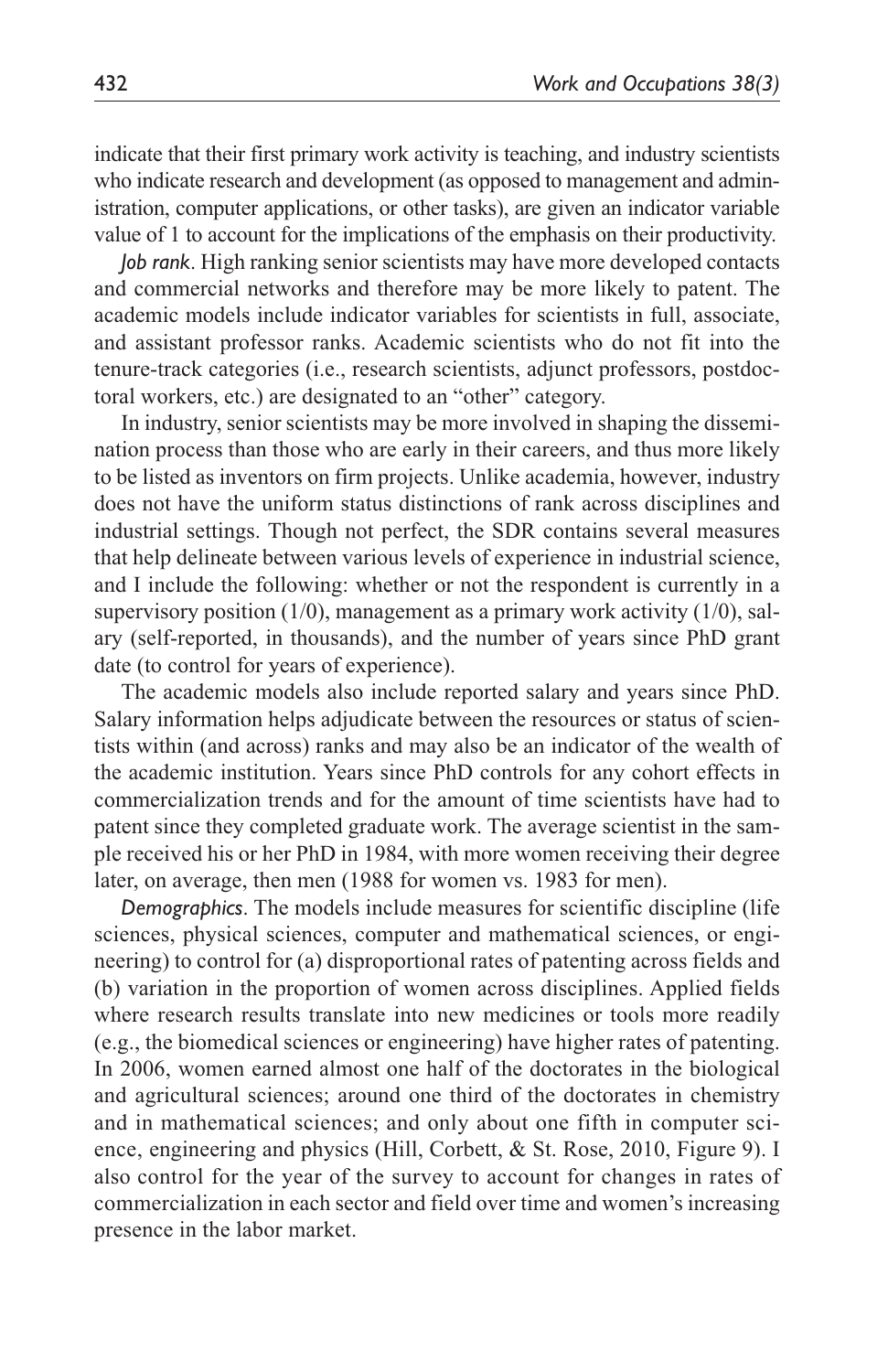The models also account for the prestige of scientists' graduate training using the National Research Council's (NRC) 1995 ranking of graduate programs (National Research Council, 1995). The NRC ranks university programs on quality and effectiveness using a 5-point scale derived from institutional data and solicited opinions by the academic community . I construct a generalized score for each institution by taking the average of the institutional rating scores across all scientific disciplines. The measure varies from 0 (*Not sufficient for doctoral education*) to 5 (*Distinguished institution for doctorate education*), and is included in the models as a continuous variable.<sup>9</sup> The average NRC score for respondents in this sample is 3.18, and those who are involved in patenting behavior have a slightly higher score than those who do not patent  $(p < .05)$ . Women in this sample do not differ statistically from men in their average PhD ranking, both across and within sectors  $(p > 0.1)$ .

I include an indicator for U.S. citizens because they may be more inclined to file patents with the U.S. government than noncitizens (Stephan et al., 2007). Women in this sample are also slightly more likely to be citizens than men  $(p >$ .05). Last, I include an indicator for respondents' current marital status ( $1 =$ *married*) to isolate parenthood from marriage influences. The research on marriage and publishing productivity (in the academy) consistently finds that married scientists (both male and female) publish more than their single counterparts (Cole & Zuckerman, 1987; Xie & Shauman, 2003), and the aggregate data for this survey confirms this trend (Table  $1, p < .01$ ). The models also include interactions between sex and marital status to control for the potential of sex-specific interactions with marriage. Eighty-one percent of the respondents are married (83% men and 69% women, similar across sectors).

### *Method*

I conduct two separate analyses to address the research questions of this study. In the first, I combine the two survey waves and use logistic regression to predict the likelihood of scientists' commercial involvement. I run separate regressions for industry and academic scientists to include structural and organizational variables that are within-group applicable.<sup>10</sup> The models control for survey year and incorporate robust standard errors to account for repeated measures across respondents.

In the second analysis, I address how prior patenting behavior predicts current involvement using the set of 1995 respondents who were resampled again in 2001. I use logistic regression to predict the likelihood of 2001 commercial involvement, and control for prior involvement reported in 1995 while also including the full set of 2001 variables from the first analysis.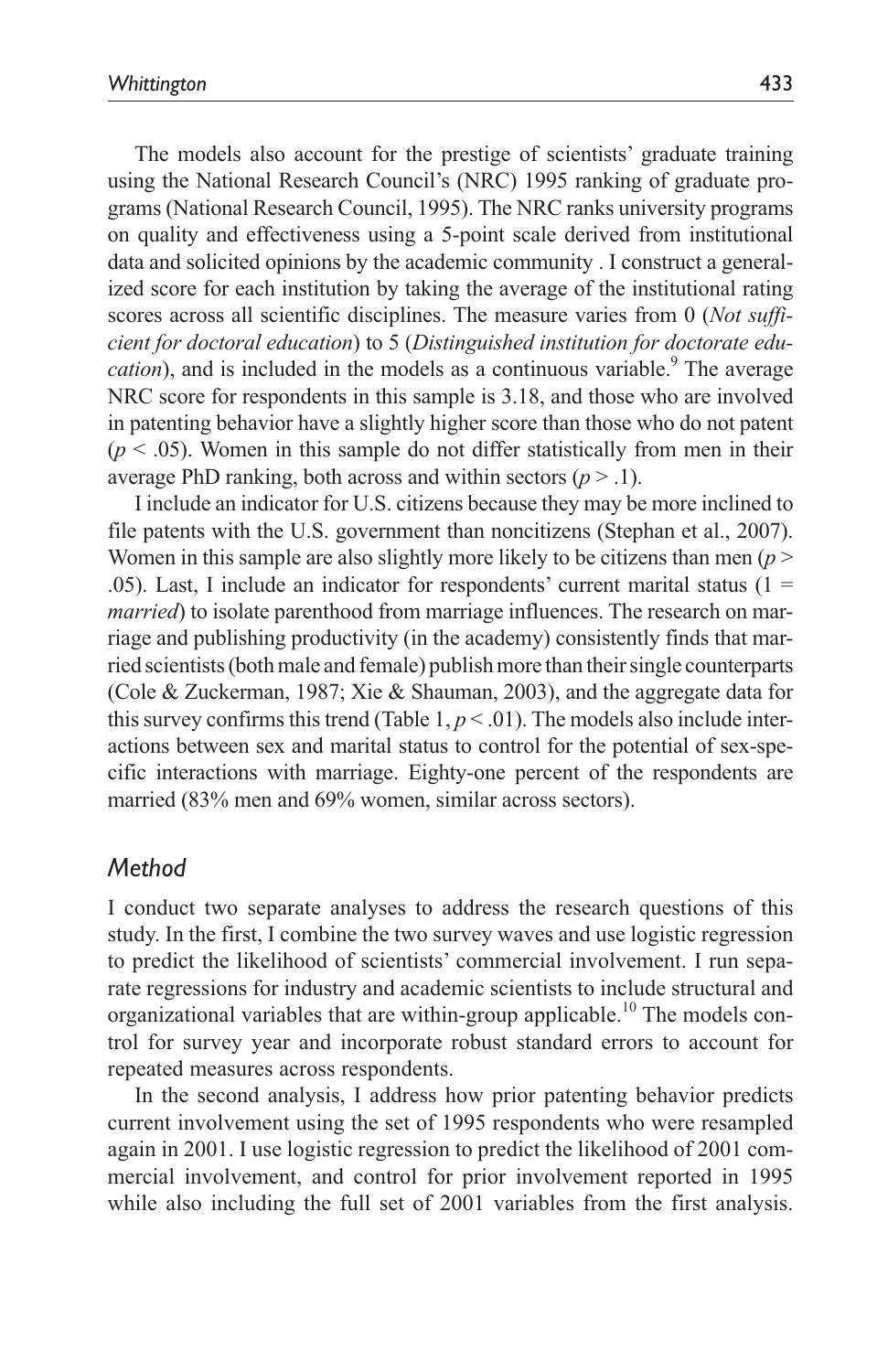Before conducting the second analysis, I present data and information on the patterns of attrition in the sample across waves.

After all variables and sample definitions are taken into account, the final sample contains 23,839 scientists (when weighted, 194,151 in 1995 and 216,956 in 2001). Female scientists make up 16.5% of the sample (19% in academia, 14% in industry). The percentage of missing data is low  $(N = 306$ respondents, 1.2%).

### **Gender and the Patenting Population**

Approximately 22% and 27% of the sample patented between 1990 and 1995, and between 1995 and 2001, respectively (Table 2). The proportion is skewed by the higher rates of industrial patenting; about 11% of university scientists patented in the period leading up to 1995, compared with 35% of industrial scientists. In the next 6 years, however, university growth eclipsed that of industry. By 2001, university involvement grew to 16% (a 45% increase) and industry to 40% (a 14% increase).

Figure 1 shows changes over time in the percent of men and women who patent, by sector. Approximately 14% of women and 24% of men had patented in the 1995 survey. By 2001, however, 20% of women scientists (a 43% increase) had patented compared to 29% men (a 21% increase). These percentages vary by employment sector. Whereas only 7% of women patented in the 1995 period within the university setting, the percentage of women who patented in industry in the same time period was 25%. Men and women across sectors have changed their participation over time, but the greatest change occurred for women scientists in the university, who increased their percent involvement by 86%. Men in academia and women and men in industry settings have also increased their involvement over time, just not as drastically (33%, 20% and 15%, respectively). Across all disciplines and sectors, however, women are involved in patenting activity at a lower rate than men.

## **Predicting Involvement in Commercial Behavior**

Tables 3 and 4 present the results of logistic regression models for university and industrial workers, respectively. Unless noted below, all nested models improve in fit upon the previous models, and the tables show that most coefficients remain similar in sign and significance across models. The model order allows for comparisons to be drawn across models that include only the direct effect of sex (Models 1 and 2), versus those that include sex-specific interactions between parenthood and marriage (Models 3-5).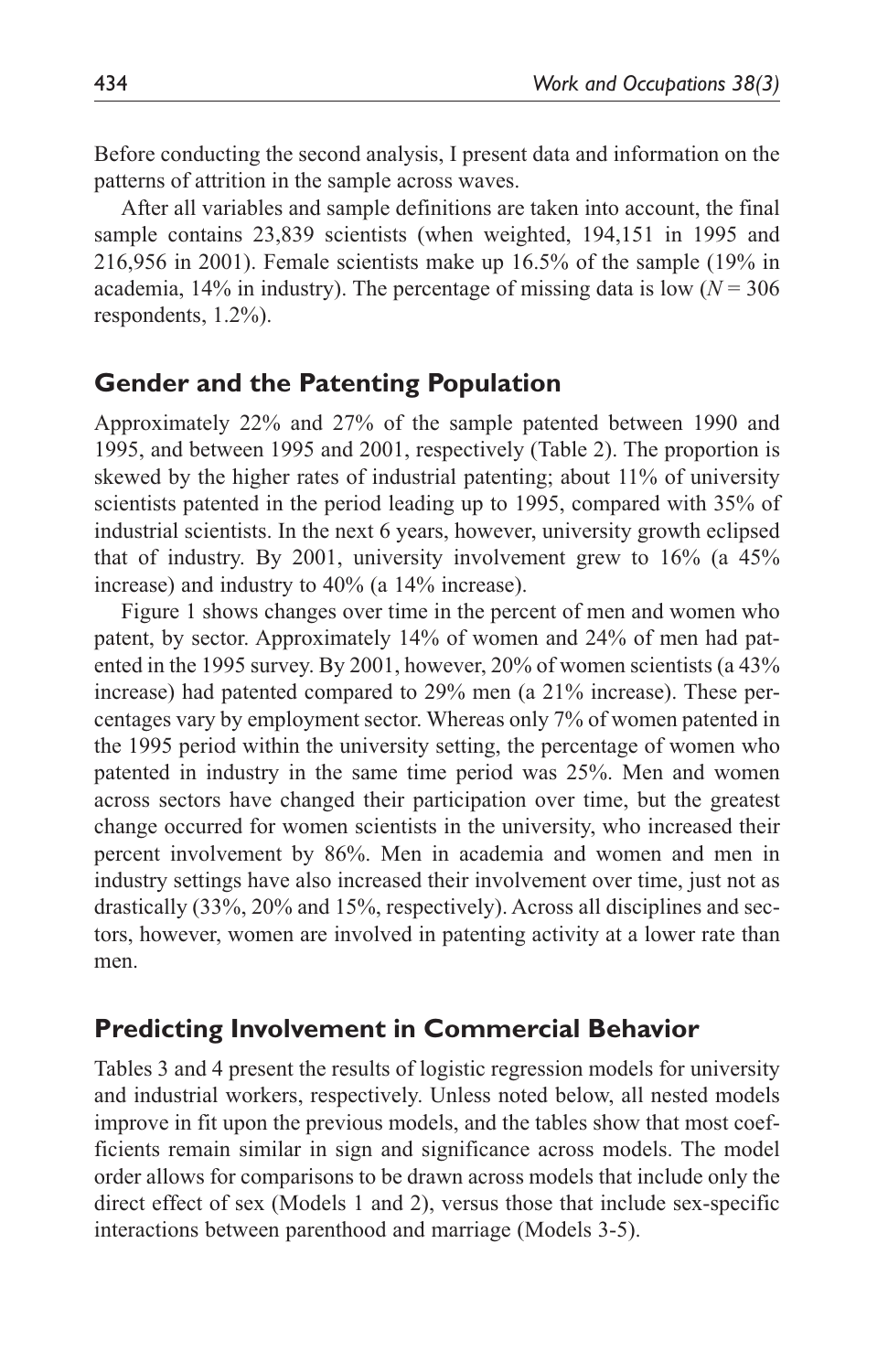|                                          | Male inventors | Female inventors | Total    |
|------------------------------------------|----------------|------------------|----------|
| 1995 Wave                                |                |                  |          |
| <b>Employment sector</b>                 |                |                  |          |
| University                               | .12            | .07              | .H       |
| Business/industry                        | .36            | .25              | .35      |
| <b>Discipline</b>                        |                |                  |          |
| Computer and<br>mathematical<br>sciences | .11            | .04              | .10      |
| Life sciences                            | .18            | .13              | .17      |
| Physical sciences                        | .30            | .20              | .29      |
| Engineering                              | .30            | .18              | .29      |
| Total                                    | .24            | .14              | .22      |
| 2001 Wave                                |                |                  |          |
| <b>Employment sector</b>                 |                |                  |          |
| University                               | .16            | .13              | 16.      |
| Business/industry                        | .41            | .30              | .40      |
| Discipline                               |                |                  |          |
| Computer and<br>mathematical<br>sciences | .17            | .13              | 16.      |
| Life sciences                            | .24            | .17              | .22      |
| Physical sciences                        | .32            | .23              | .31      |
| Engineering                              | .39            | .35              | .38      |
| Total                                    | .29            | .20              | .27      |
| Total sample N, 1995                     | 10,690         | 2,452            | 13,142   |
| Weighted sample N, 1995                  | 164,862        | 29,289           | 194, 151 |
| Total sample N, 2001                     | 8,272          | 2,425            | 10,697   |
| Weighted sample N, 2001                  | 178,289        | 38,668           | 216,956  |

**Table 2.** Weighted Percentage of Male and Female Scientists Who Are Inventors by Year, Discipline, and Location

Source: NSF SESTAT Data, 1995 and 2001 Survey of Doctorate Recipients (SDR) (sestat.nsf. gov). Reference period of patenting question runs from April 1990 to April 1995 (1995 survey) and April 1995 to April 2001 (2001 survey).

Note: Valid *N* = 23,839

In both sectors, the odds of patenting grow across the survey waves and with increased doctorate prestige and publishing activity. As expected, scientists across disciplines display variation in their propensity to patent. In addition, scientists are more active in commercialization when in positions that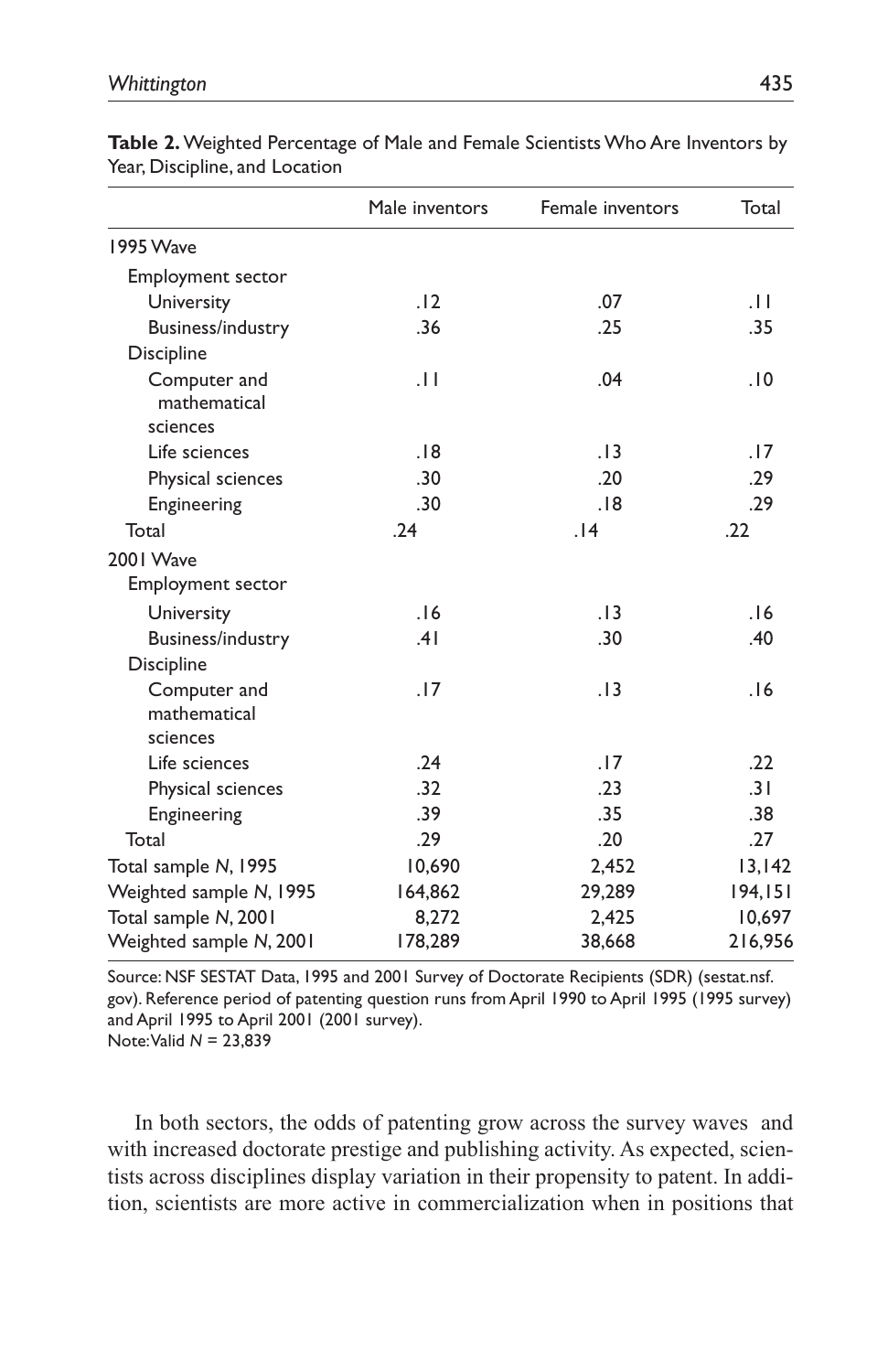



Source: NSF SESTAT Data, 1995 and 2001 Survey of Doctorate Recipients (SDR; sestat .nsf.gov).

focus primarily on research activities (i.e., not on teaching, in academia, and on research, in industry).

Model 1 in Table 3 (academic sample) suggests that academic women patent at a lower rate than academic men. Model 2 suggests that observed sorting and distributional variables are responsible for a portion of the aggregate sex disparity in the academy. Though the gender coefficient remains negative and significant, factors related to research involvement, grant support, and job focus and job rank and experience significantly increase the model fit  $(p < .01)$  and reduce the magnitude of the coefficient for sex disparity. The sex coefficient in Model 2 corresponds to a 18% ( $\exp^{(-20)}$ ) reduction in the odds of academic women patenting as compared with men, other things equal.

Marital status does not have a significant effect on the predicted odds of patenting, and there are no differences in the odds of patenting between married men and women (Models 3 and 5). Parenthood, however, relates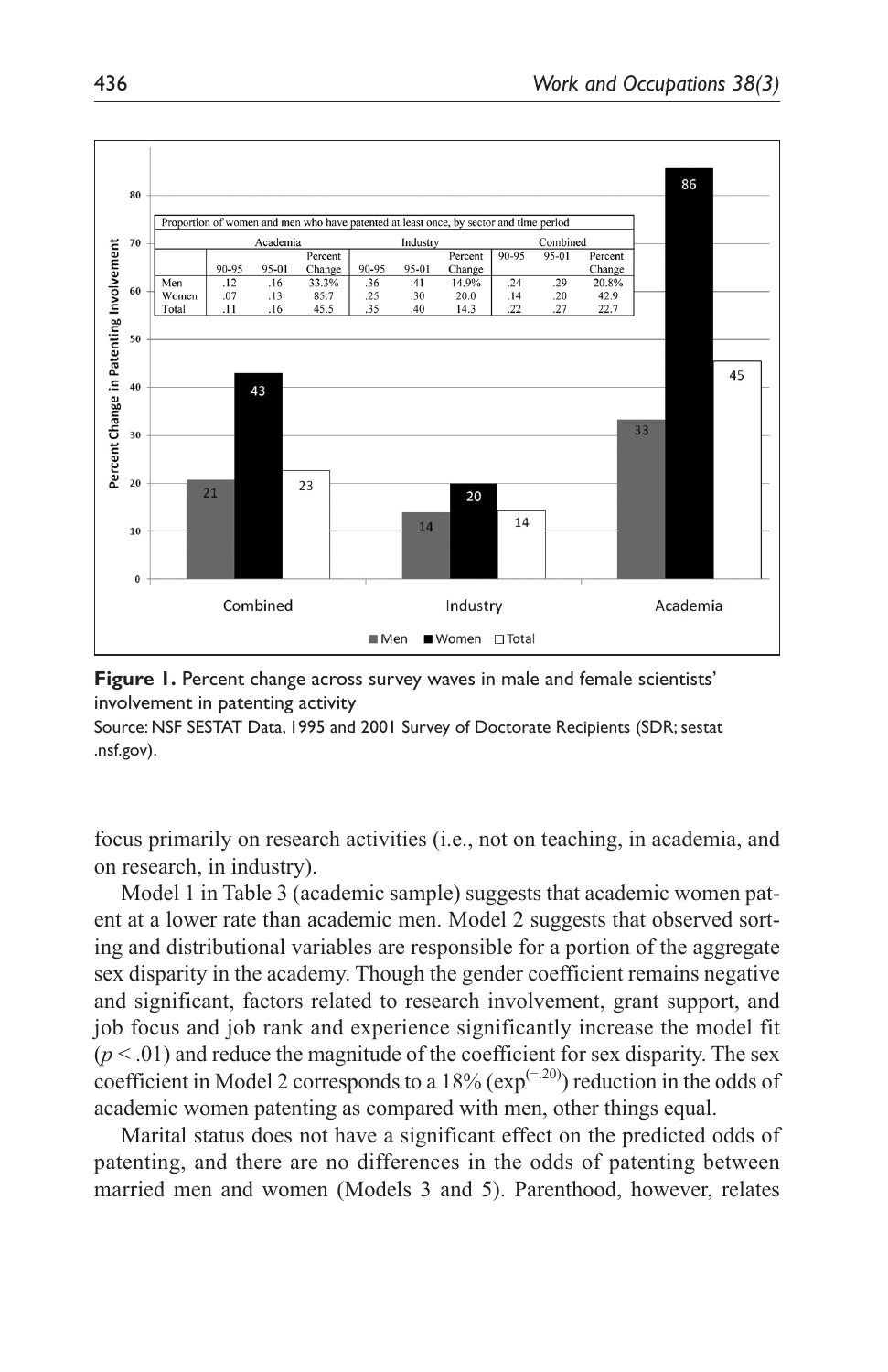| <b>Table 3.</b> Maximum Likelihood Estimates and Robust Standard Errors From Logit Models Predicting the Probability of Patenting by<br>University Scientists, 1990-1995; 1995-2001 |                                             |                                       |                          |                                                     |                                       |
|-------------------------------------------------------------------------------------------------------------------------------------------------------------------------------------|---------------------------------------------|---------------------------------------|--------------------------|-----------------------------------------------------|---------------------------------------|
| Variables                                                                                                                                                                           | Model                                       | Model 2                               | Model 3                  | Model 4                                             | Model 5                               |
| Sex                                                                                                                                                                                 |                                             |                                       |                          |                                                     |                                       |
| Female <sup>a</sup>                                                                                                                                                                 | $-45$ (.08)                                 | $-20^{**}$ (.08)                      | $-29$ <sup>*</sup> (.15) | $-.17^{**}(.08)$                                    | $-13(16)$                             |
| Demographics                                                                                                                                                                        |                                             |                                       |                          |                                                     |                                       |
| Survey year $= 2001a$                                                                                                                                                               | $(20)$ $*$                                  | $.23*** (.07)$                        | $(41^{***} (05))$        | $.26^{***} (.07)$                                   | $.27^{***}(.07)$                      |
| Computer and mathematical                                                                                                                                                           | (4)                                         | $-1.56$ (.15)                         | $-1.76***$ (.14)         | $-1.56***(15)$                                      | $-1.57***(15)$                        |
| sciences <sup>a</sup>                                                                                                                                                               |                                             |                                       |                          |                                                     |                                       |
| Physical sciences                                                                                                                                                                   | $(60)$ $^{***}$ $(09)$                      | $(01')$ $66 -$                        | $(60)$ $*87 -$           | $(01')$ $_{\text{max}}$ 06 <sup>-</sup>             | $(01')$ $^{***}$ $(06)'$              |
| Life sciences                                                                                                                                                                       |                                             | (0.06)<br>$-70^{***}$                 | $(-0.01)$                |                                                     | $-.72^{***}$ (.08)                    |
| U.S. citizen <sup>a</sup>                                                                                                                                                           | $-48^{***}$ (.07)<br>.23 <sup>*</sup> (.09) | (10)<br>ँ<br>। 6 ।<br>.               | $(60)$ $*$ 74            | $-71$ <sup>***</sup> (.08)<br>(80)<br>$\frac{1}{2}$ | 16(.10)                               |
| PhD prestige                                                                                                                                                                        | $.25^{***}$ $(.04)$                         | (0.04)<br>。<br>10.                    | (0.04)<br>$26^{***}$     | (04)<br>$\sum_{n=1}^{\infty}$                       | (04)<br>$\sum_{i=1}^{n}$              |
| Research involvement, grant support, and job focus                                                                                                                                  |                                             |                                       |                          |                                                     |                                       |
| Publication count (logged)                                                                                                                                                          |                                             | $(46)$ (.04)                          |                          | $(45)$ (.04)                                        | $(45^{10})$                           |
| Government grant funding"                                                                                                                                                           |                                             | $.12^{*}$ (.07)                       |                          | $(10)$   I                                          | $(11)$ (.07)                          |
| Primary emphasis = teaching <sup>a</sup>                                                                                                                                            |                                             | (09)<br>$-53$ <sup>***</sup>          |                          | $-53^{***}$ (.09)                                   | (0.0)<br>$-53^{***}$                  |
| ob rank and experience                                                                                                                                                              |                                             |                                       |                          |                                                     |                                       |
| Associate professor <sup>4</sup>                                                                                                                                                    |                                             | $(60)$ 01.                            |                          | (60')80                                             | $(60)$ 80.                            |
| Assistant professor                                                                                                                                                                 |                                             |                                       |                          | $(11)$ (iii)                                        |                                       |
| "Other" ranking                                                                                                                                                                     |                                             | $.15(.11)$<br>30 <sup>***</sup> (.12) |                          | $.34^{***}(.12)$                                    | $.18(.11)$<br>35 <sup>***</sup> (.12) |
| Salary (in thousands)                                                                                                                                                               |                                             | (02)<br>$\sum_{n=1}^{\infty}$         |                          | (02)<br>$50^{\frac{2}{3}}$                          | (.02)<br>$\overline{\phantom{0}}$     |
| Year of PhD                                                                                                                                                                         |                                             | 0003(01)                              |                          | $-003(01)$                                          | $-0.01(0.1)$                          |
|                                                                                                                                                                                     |                                             |                                       |                          |                                                     | (continued)                           |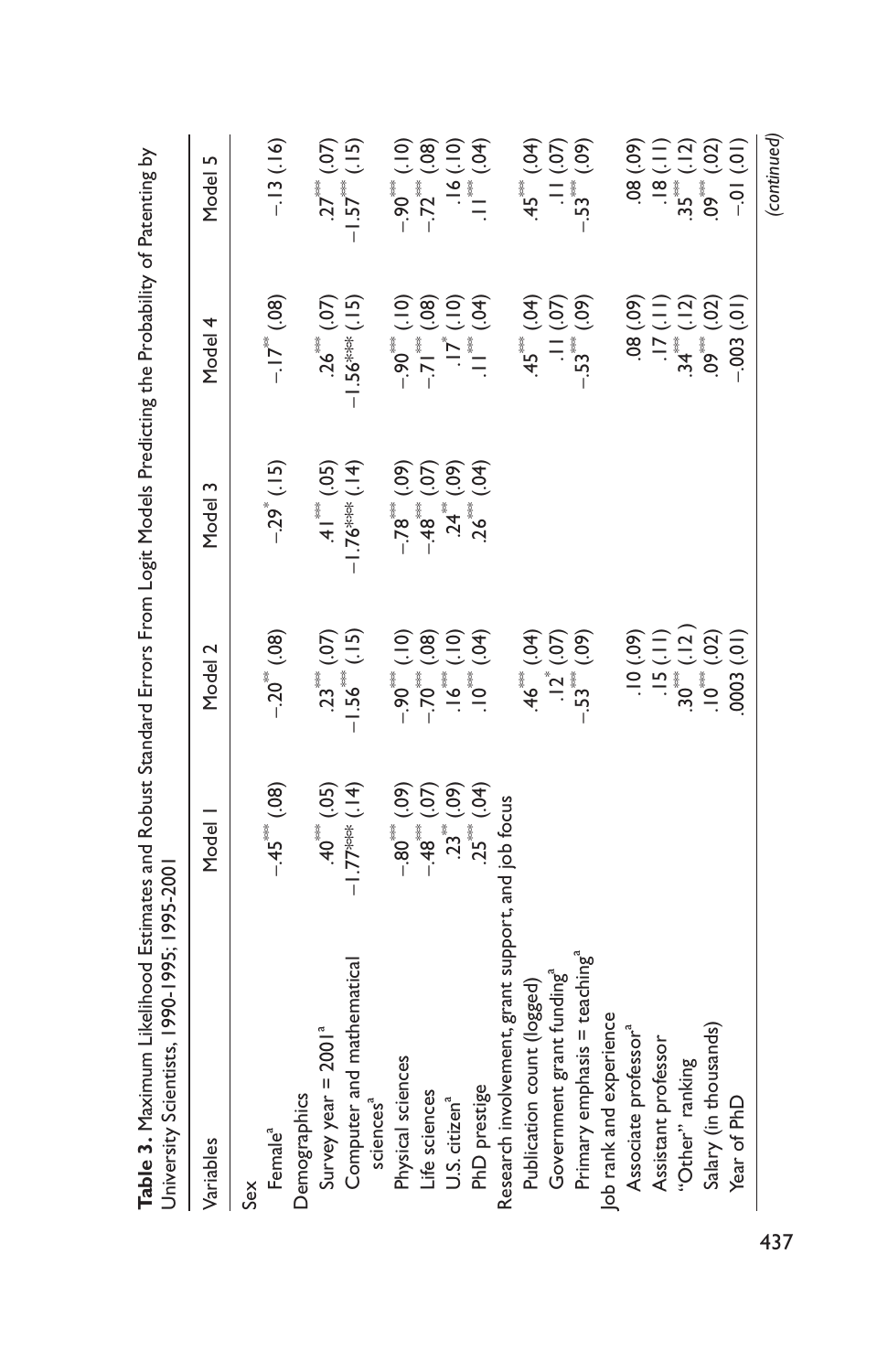| Table 3. (continued)                                                                                                                              |                         |               |                  |                  |                   |
|---------------------------------------------------------------------------------------------------------------------------------------------------|-------------------------|---------------|------------------|------------------|-------------------|
| Variables                                                                                                                                         | Model I                 | Model 2       | Model 3          | Model 4          | Model 5           |
| Marital status and parenthood                                                                                                                     |                         |               |                  |                  |                   |
| Married <sup>a</sup>                                                                                                                              |                         |               | $(01)$ 91.       | $(60')$ 90.      | (01) 100          |
| Female x Married                                                                                                                                  |                         |               | .11(.20)         |                  | .26(.20)          |
| Children "in the Home" <sup>a</sup>                                                                                                               |                         |               | (0.07)           | $.24^{***}(.07)$ | $.33^{***}$ (.08) |
| Female x Children                                                                                                                                 |                         |               | $-.38^{**}(.17)$ |                  | $(11')$ *** (.17) |
| Constant                                                                                                                                          | $-2.52$ <sup>****</sup> | $-2.85$       | $-2.89***$       | 2.58             | 5.36              |
| Sample N                                                                                                                                          | 12,904                  | 12,904        | 12,904           | 12,904           | 12,904            |
| Wald $\chi^2$                                                                                                                                     | 296.15                  | 776.71        | 327.80           | 788.81           | 795.64            |
| Degrees of Freedom                                                                                                                                |                         | $\frac{5}{1}$ |                  | $\tilde{=}$      | $\overline{C}$    |
| Source: NSF SESTAT Data, 1995 and 2001 Survey of Doctorate Recipients (SDR) (sestat.nsf.gov).<br>Note: Robust standard errors are in parentheses. |                         |               |                  |                  |                   |

Note: Robust standard errors are in parentheses.

ו יעבודי בשנים.<br>A.Omitted categories are male, survey year = 1995, engineering, not a U.S. citizen, no government grant support, primary emphasis is not teaching, a.Omitted categories are male, survey year = 1995, engineering, not a U.S. citizen, no government grant support, primary emphasis is not teaching, full professor, not married, and does not have children under age 18 "in the home", respectively.<br>\*p < .1. \*\*p < .05. \*\*\*p < .01. full professor, not married, and does not have children under age 18 "in the home", respectively. \**p* < .1. \*\**p* < .05. \*\*\**p* < .01.

438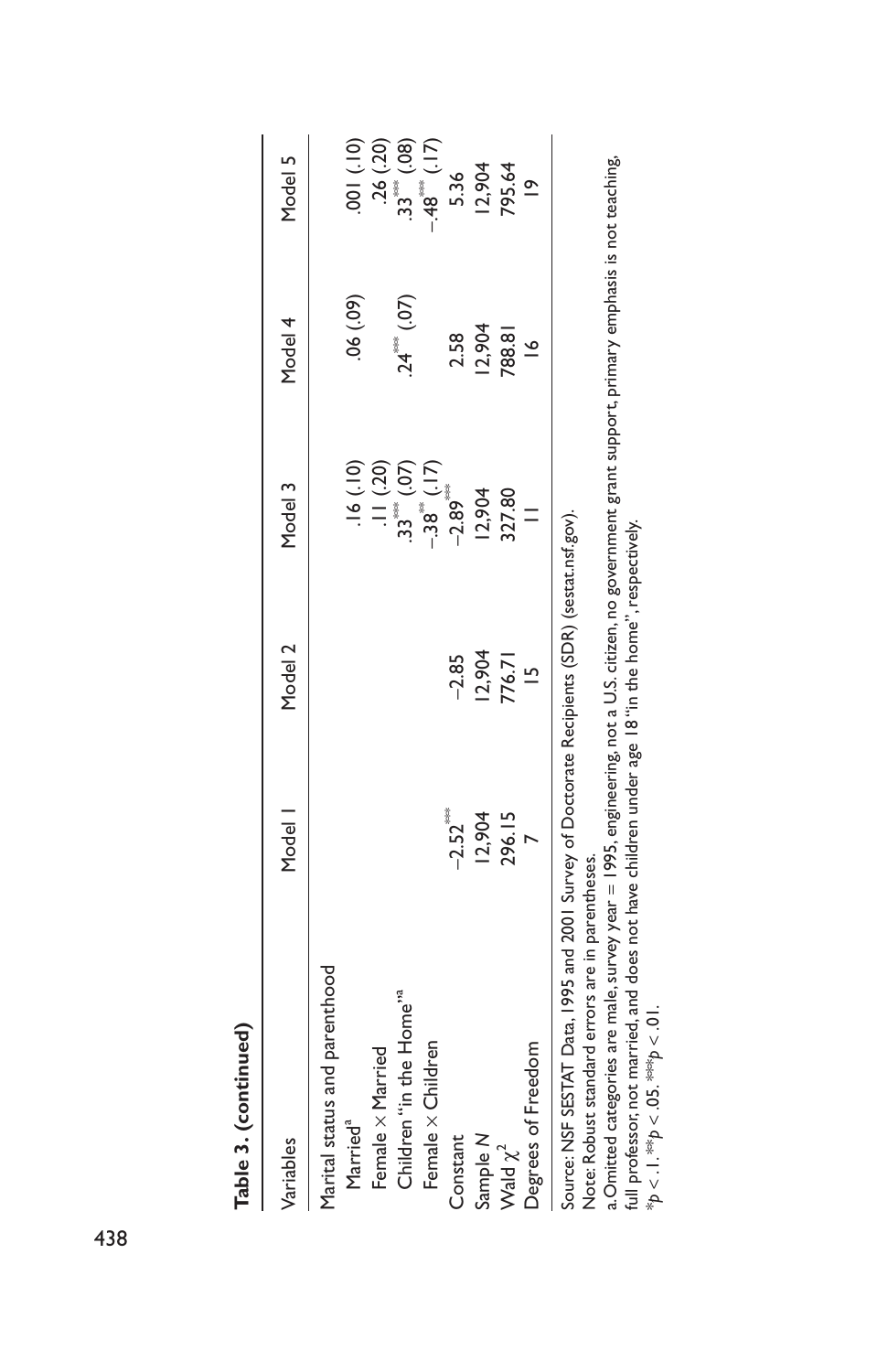| lable 4. Maximum Likelihood Estimates and Kobust Standard Errors From Logit Models Predicting the Probability of Patenting by<br>Industry Scientists, 1990-1995; 1995-2001 |                        |                    |                |                   |                  |
|----------------------------------------------------------------------------------------------------------------------------------------------------------------------------|------------------------|--------------------|----------------|-------------------|------------------|
| Variables                                                                                                                                                                  | Model                  | Model 2            | Model 3        | Model 4           | Model 5          |
| Sex                                                                                                                                                                        |                        |                    |                |                   |                  |
| Female <sup>a</sup>                                                                                                                                                        | $-37***$ (.06)         | $-43***$ (.06)     | $-35***$ (.12) | $.30*** (.06)$    | $-38***$ (.12)   |
| Demographics                                                                                                                                                               |                        |                    |                |                   |                  |
| Survey year $= 2001a$                                                                                                                                                      | 199**** (.04)          | $17***$ (.06)      | (04)           | $.18***(.06)$     | $18*** (06)$     |
| Computer and mathematical                                                                                                                                                  | $(50^{+1.07}_{-0.07})$ | $(50)$ $(07)$      | $-82***$ (.07) | $(20)$ ***89.     | $(20)$ ***89.    |
| sciences <sup>a</sup>                                                                                                                                                      |                        |                    |                |                   |                  |
| Physical sciences                                                                                                                                                          | 28**** (.06)           | $14**$ (.06)       | $.28*** (.06)$ | $14**$ (.06)      | $.14**$ (.06)    |
| Life sciences                                                                                                                                                              | $-23***$ (.06)         | $-50***$ (.06)     | $-23***$ (.06) | (06)              | $-51***$ (.06)   |
| U.S. citizen <sup>a</sup>                                                                                                                                                  | $.14**$ (.06)          | $(90)$ ***         | $16*** (06)$   | $20***$ (.06)     | $20*** (06)$     |
| PhD prestige                                                                                                                                                               | $.15*** (.03)$         | $14***$ (03)       | $.16*** (03)$  | $14*** (03)$      | $(14*** (03))$   |
| Research involvement, grant support, and job focus                                                                                                                         |                        |                    |                |                   |                  |
| Publishing activity <sup>a</sup>                                                                                                                                           |                        | 38**** (.05)       |                | $39*** (05)$      | $.39*** (05)$    |
| Government funding <sup>a</sup>                                                                                                                                            |                        | $-88***$ (.06)     |                | $-87***$ (.06)    | $-87***$ (.06)   |
| Primary emphasis = research <sup>a</sup>                                                                                                                                   |                        | $73***$ (.08)      |                | $.72***(.08)$     | $72***$ (.08)    |
| Job rank and experience                                                                                                                                                    |                        |                    |                |                   |                  |
| Salary (in thousands)                                                                                                                                                      |                        | $(10)$ **** $(01)$ |                | $(10)$ *** $(01)$ | $(0.01$ $(0.01)$ |
| Year of PhD                                                                                                                                                                |                        | $(-001)(003)$      |                | $-0.002(0.003)$   | $-0.002(0.003)$  |
| Supervisory status <sup>a</sup>                                                                                                                                            |                        | (25)               |                | $(42*** (05))$    | $.42***(.05)$    |
| Primary emphasis = management <sup>a</sup>                                                                                                                                 |                        | $45***$ (11)       |                | (11)              | (11)             |
|                                                                                                                                                                            |                        |                    |                |                   | (continued)      |

**Table 4.** Maximum Likelihood Estimates and Robust Standard Errors From Logit Models Predicting the Probability of Patenting by Ċ  $\cdot$ í, L  $\epsilon$ f. í. ă  $\overline{\cdot}$ Ė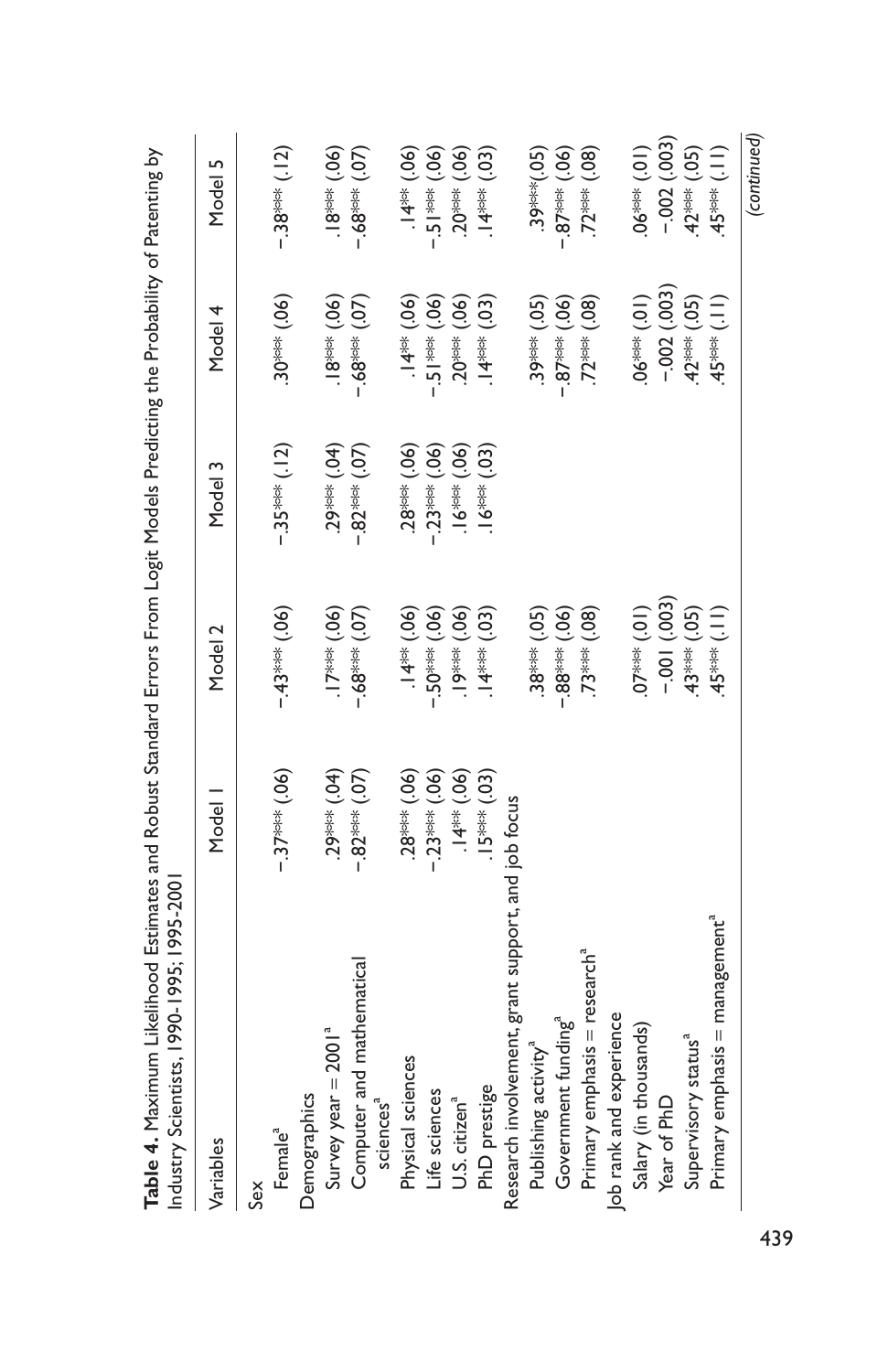| Variables                                                                                     | Model 1  | Model 2       | Model 3       | Model 4       | Model 5                 |
|-----------------------------------------------------------------------------------------------|----------|---------------|---------------|---------------|-------------------------|
| Marital Status and Parenthood                                                                 |          |               |               |               |                         |
| Married <sup>a</sup>                                                                          |          |               | (0.07)        | (02, 07)      | $(20)$ $10$             |
| Female x Married                                                                              |          |               | $-0.04(15)$   |               | $(91)$ $50$ .           |
| Children "in the home" <sup>a</sup>                                                           |          |               | $.21***(.05)$ | $20*** (05)$  | $8*** (06)$             |
| Female x Children                                                                             |          |               | .12(.13)      |               | .13(.14)                |
| Constant                                                                                      | **<br>二二 | -1.66***      | $-1.37***$    | E             | 88                      |
| Sample N                                                                                      | 10,935   | 10,935        | 10,935        | 10,935        | 10,935                  |
| Wald $\chi^2$                                                                                 | 370.61   | 852.76        | 403.37        | 870.28        | 872.37                  |
| Degrees of Freedom                                                                            |          | $\frac{4}{1}$ |               | $\frac{8}{1}$ | $\frac{\infty}{\infty}$ |
| Source: NSF SESTAT Data, 1995 and 2001 Survey of Doctorate Recipients (SDR) (sestat.nsf.gov). |          |               |               |               |                         |

Note: Robust standard errors in parentheses. Note: Robust standard errors in parentheses.

a Omitted categories are male, survey year = 1995, engineering, not a U.S. citizen, did not publish, no government support for research, primary a.Omitted categories are male, survey year = 1995, engineering, not a U.S. citizen, did not publish, no government support for research, primary emphasis is not research or management, is not a supervisor, not married, and does not have children under age 18 "in the home," respectively. emphasis is not research or management, is not a supervisor, not married, and does not have children under age 18 "in the home," respectively. \* $p < 1$ , \*\* $p < 0.5$ , \*\*\* $p < 0.1$ . \**p* < .1. \*\**p* < .05. \*\*\**p* < .01.

### 440

**Table 4. (continued)**

Table 4. (continued)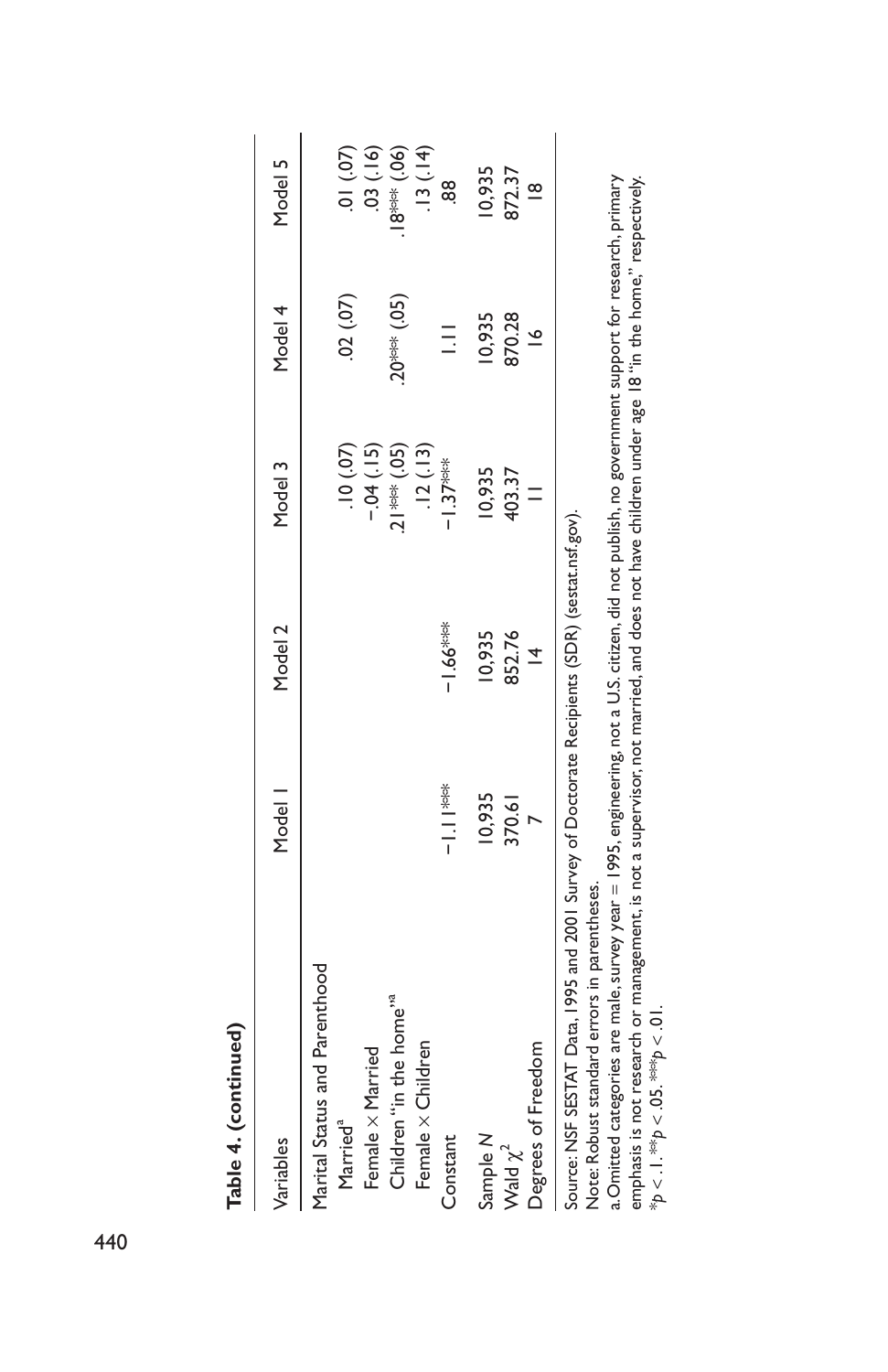significantly to the propensity to patent. The inclusion of marital and parental status variables in the base model (Model 3) almost reduces the direct effect of sex to insignificance  $(p < 0.1)$ . Close examination of the interaction effects suggest that while academic male parents experience a significant boost in their propensity to patent, female parents experience an additional decrease in their likelihood of patenting as compared with single, nonparent men. In the final Model 5, which includes the full set of sorting and distributional variables, accounting for marriage and parenthood variables removes the significance of the direct sex effect on patenting.<sup>11</sup> These results suggest support for Hypothesis 1, and imply that the most significant sex disparity in academic patenting relates to academic mothers.

In contrast to the academic models, Table 4 (industry sample) reveals that accounting for various sorting and distributional mechanisms (Model 2) does not substantively influence aggregate sex disparities in industry. Although the inclusion of the variables in Model 2 statistically improve the fit of the model, there is little change to the magnitude of the sex coefficient, which corresponds to 34% reduction in the odds of industrial women patenting as compared with men,  $(\exp^{(-43)})$ . In addition, Models 3 and 5 demonstrate that the interaction between sex and parenthood is not significant (as are marriage influences and interactions). There is no statistical difference in the likelihood of male and female parents patenting.<sup>12</sup> In addition, there is little change in the direct effect of sex with the addition of these variables (Model 3) and with the full set of controls (Model 5). In industry, there is a lingering sex disparity in the likelihood of patenting after all variables are included in the models. In addition, while both women and men parents experience an increase in their propensity to patent, like childless women, the net likelihood of patenting by industry mothers is still less than that of men.

### *Predicted Probabilities of Patenting*

Table 5 presents the predicted probabilities of patenting for men and women parents and nonparents, using the coefficient values from the final model of Table 3 (academic scientists) and Table 4 (industrial scientists).<sup>13</sup> In academia, parenthood delineations present the greatest difference between men and women scientists. Whereas the predicted probability of patenting by male and female academic scientists without children is .09 versus .08, respectively (a percent sex difference [F/M] of 89%,  $p > 0.1$ ), the difference in predicted probability for men and women with children is much larger from .12 to .07, respectively (a percent sex difference [F/M] of  $57\%, p < .01$ ).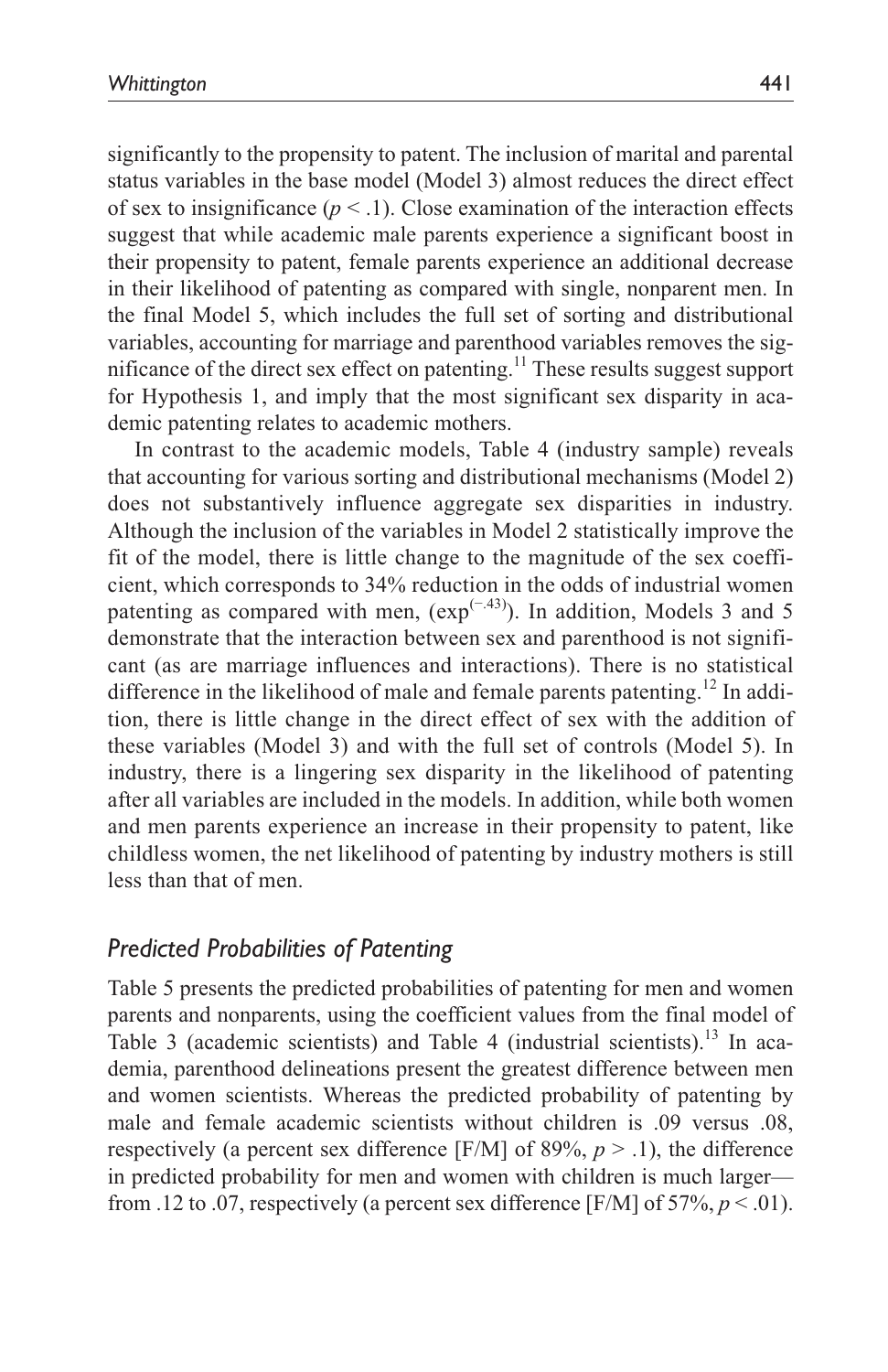|                                                | Female | Male  | % Difference, row (F/M) |
|------------------------------------------------|--------|-------|-------------------------|
| Industry                                       |        |       |                         |
| Children                                       | .31    | .39   | 80.1%                   |
| No children                                    | .25    | .34   | 71.8%                   |
| % Difference, Column<br>(no children/children) | 80.7%  | 87.2% |                         |
| Academy                                        |        |       |                         |
| Children                                       | .07    | .12   | 57.8%                   |
| No children                                    | .08    | .09   | 89.2%                   |
| % Difference, column<br>(no children/children) | 114.3% | 75.0% |                         |

**Table 5.** Predicted Probabilities of Patenting by Sex, Parenthood Status, and Sector

Source: NSF SESTAT Data, 1995 and 2001 Survey of Doctorate Recipients (SDR) (sestat.nsf.gov). Note: All predicted probabilities are calculated using Model 5 coefficient values from Table 3 (Academy) or Table 4 (Industry). The computed probabilities vary the model indicator values for female, parent, and Female × Parent while holding all other variable values at their mean. Percent difference is the ratio of the predicted probabilites of patenting, multiplied by 100.

Men with children have the highest probability of patenting in the academy, while women with children have the lowest.

While my theoretical motivation focuses on sex disparities between mothers and others, these findings demonstrate consistency with other research on sex disparities in the workplace that finds evidence of a "fatherhood premium" (Correll et al., 2007; Hersch & Stratton, 2000; Townsend, 2002). When gendered conceptions of the "ideal worker" mingle with that of the "ideal parent," men and women parents can experience very different outcomes for evaluation and treatment. Whereas cultural conceptions of a "good mother" tend to exist in tension with that of the "ideal worker" (i.e., mothers are perceived as less committed or less available workers), traditional assumptions about what it means to be a "good father" are not seen as incompatible with that of an ideal worker. "Fatherhood premiums" often reflect the notion that male parents represent a "package deal" that simultaneously define both the ideal man and worker (Townsend, 2002). In the context of patenting, a fatherhood premium may arise through the contacts and invitations men receive from colleagues who believe them most capable and able to join in the commercial process. In addition, fathers may simply have more available time than mothers (Preston, 2004). Whether conceptualized as a fatherhood premium or a motherhood penalty, indeed, the results suggest that the largest difference in predicted probability between men and women across sectors occurs between men and women academics with children.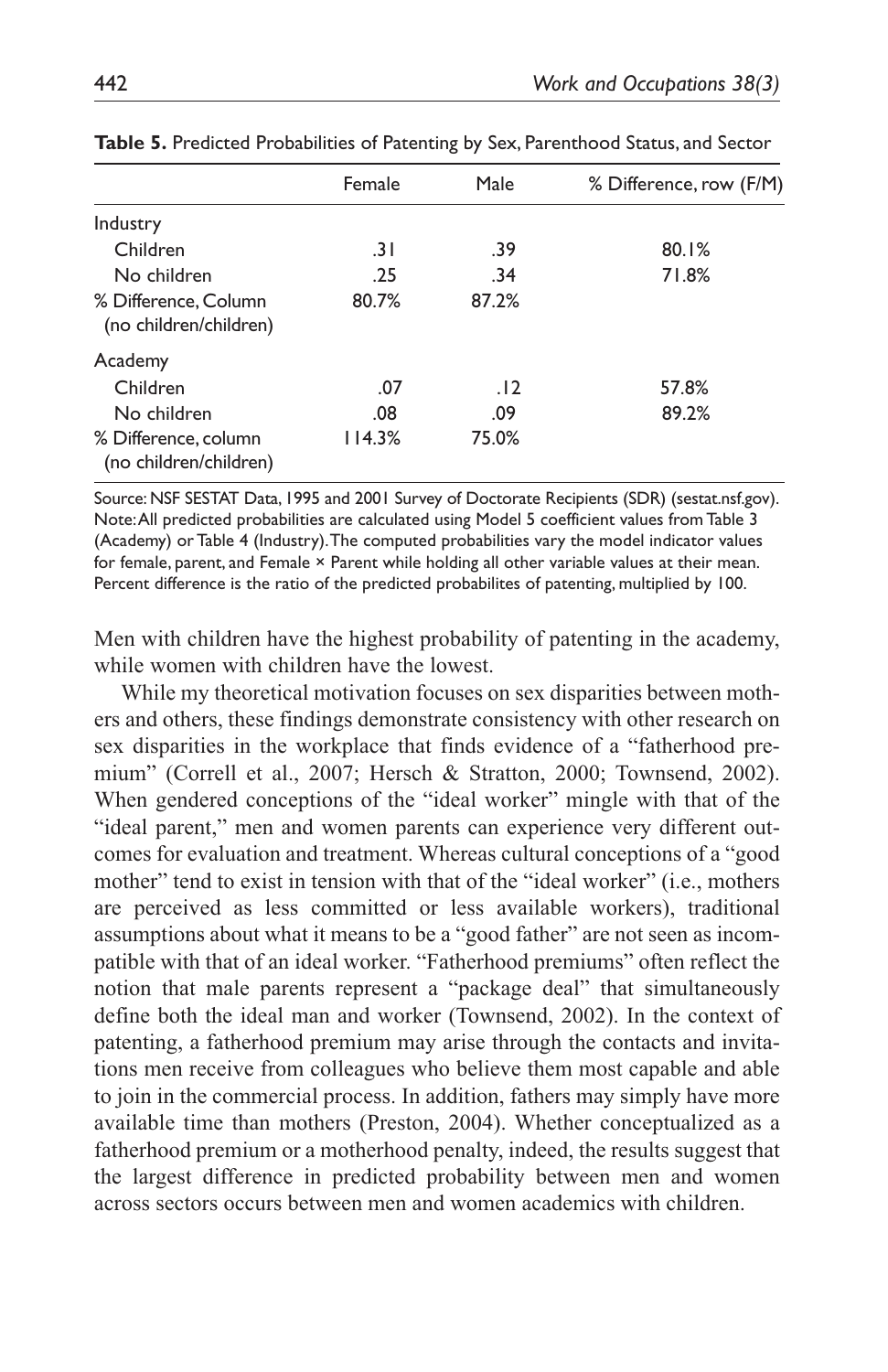In comparison, the percent gender difference in the predicted probabilities of patenting between women and men with children in industry is much higher, at 80.1% (and, as the model statistics reveal, are not statistically significant).

#### *Prior Involvement and the Panel Sample*

Does evidence of past involvement in commercial activity reduce sex disparities between men and women, and/or mothers and others? The full sample includes 5,265 individuals who were randomly resampled twice by NSF in both survey waves and whose responses fit the criteria for inclusion in the two time periods. This subset, referred to here as "the panel" (as compared to "the full sample"), can be used to assess if prior involvement diminishes motherhood and sex disparities among scientists with similar job positions and resources.

It is of particular relevance to this study that an additional 1,856 scientists from the 1995 survey were also resurveyed but are not included in the second analysis because of changes in their employment circumstances in at least one of the following four criteria: work status (moving from full to part-time work, or to not working at all), employment sector (moving from academia or industry into other settings such as government or 2-year colleges), discipline (moving into the social sciences or nonscience and engineering fields), or work priorities (no longer listing R&D as a primary work activity).<sup>14</sup>

It is possible and likely that sex and other important characteristics are related to attrition from one wave to the next. Indeed, in this sample, women scientists are more likely to indicate moving on to either nonpaid work or work in other areas outside the sample domain, as indicated by the slightly lower percentage of women in the panel versus the full sample in 2001 (14% vs. 18%). In additional models, I used the full set of resampled respondents and conducted weighted logistic regression models to predict the probability of sample attrition using the same set of predictor variables incorporated in the final models (Model 5) of Tables 3 and 4. The results of the analysis indicate that *academic* parents—both mothers and fathers—are no more likely to change employment circumstances than others (and in addition, childless women are no more likely to leave the sample than childless men). In addition, *new* parents (those that report a change in parenthood status across sample waves) are no more likely to be in the attrition set than "incumbent" parents or childless scientists. In the *industry* models, however, mothers are more likely to leave the sample than fathers and childless men and women. Thus, any underlying sex disparity in the following industry models must be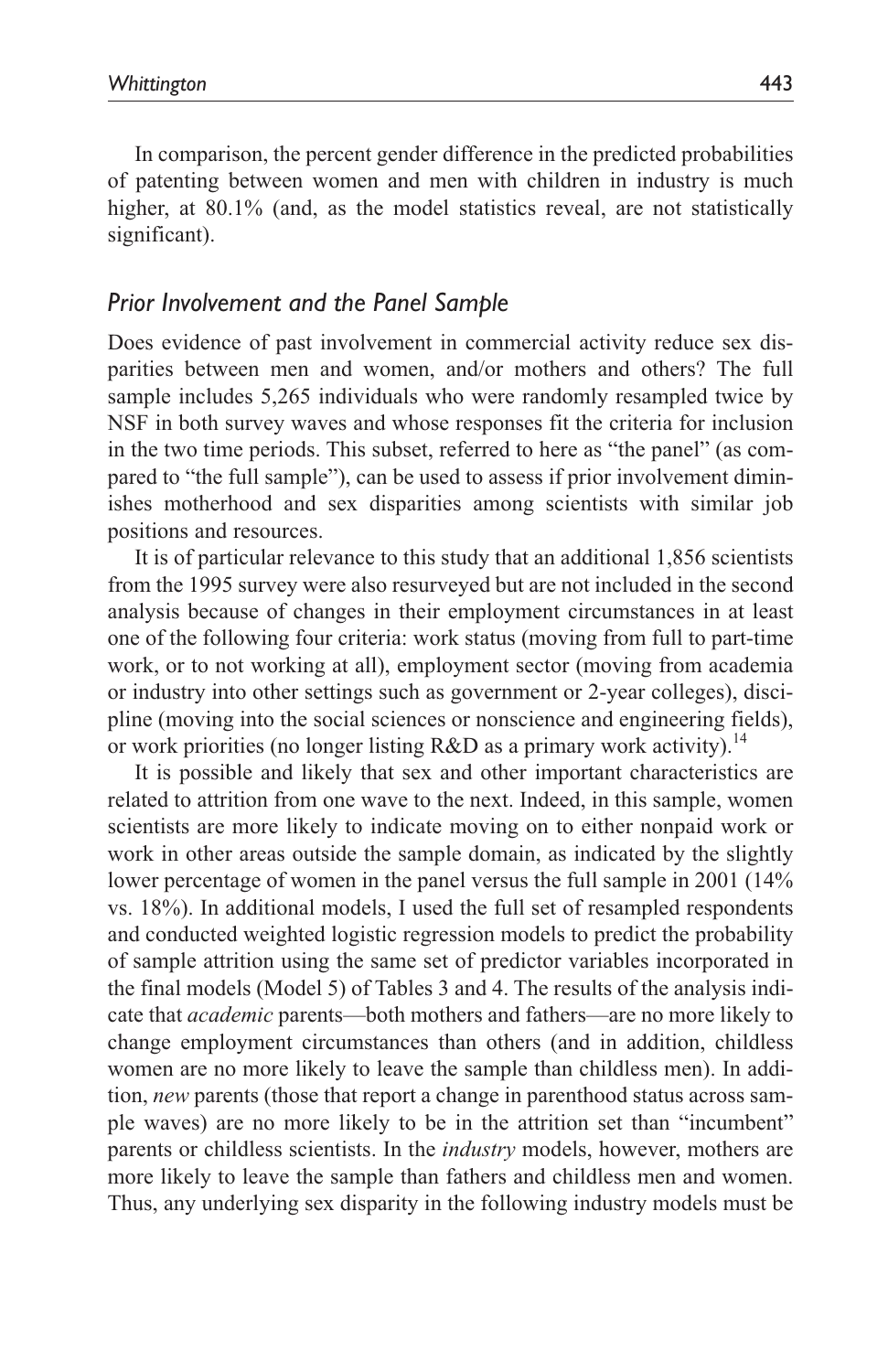interpreted in light of the influences that already exist on industrial mothers to change employment circumstances in this sector. It is important to view the mothers in the 2001 panel as a particular group of women who have survived a winnowing process over time. I discuss this factor in tandem with the results of the final analysis in more detail below.

It is also important to consider the movement of scientists from academia to industry, and vice versa, across waves. Perhaps the higher percentage of academic female inventors in the second time period (Figure 1) is related to a growing proportion of women changing employment sectors, or otherwise transitioning from one locale to another? The data do not suggest that this is the case. Scientists' patenting statuses remain fairly static across time although in general those moving from academic to industry settings are more likely to be "new inventors." Men who switch employment sectors are more likely to be new inventors than those who have not switched (24% who switch are new inventors vs.  $12\%$  who have not switched,  $p < .01$ ). In contrast, women who have switched are only marginally more likely to be new inventors than female scientists who have not switched (18% vs. 15%, respectively,  $p < .01$ ). For female scientists, then, it would be difficult to attribute a switch toward or away from patenting to a change in employment sector, and the initiation of new female patenting is not simply a story of movement in and out of employment sectors.

### *The Influence of Previous Involvement*

Table 6 presents the final Model 5 of Tables 3 and 4 again, this time using data from the panel respondents to predict 1995-2001 patenting involvement. I add three additional terms to the analysis: an indicator for past commercial involvement (as reported in the 1995 survey), whether the respondent reported a change of employment sector (industry to academia or vice versa) between 1995 and 2001, and whether the respondent reported a change in parenthood status across the two waves (1 = *new parent*).

The academic Model 1 predicts 1995-2001 patenting activity without the inclusion of variables that take into account 1990-1995 activity. As with the combined sample, this model suggests that academic mothers are less likely to patent compared to other scientists. Model 2 adds prior patenting involvement as well as controls for those moving from industry to academia and recent changes in parenthood. In support of Hypothesis 2, the inclusion of these variables reduces sex and motherhood disparities in patenting to insignificance.<sup>15</sup>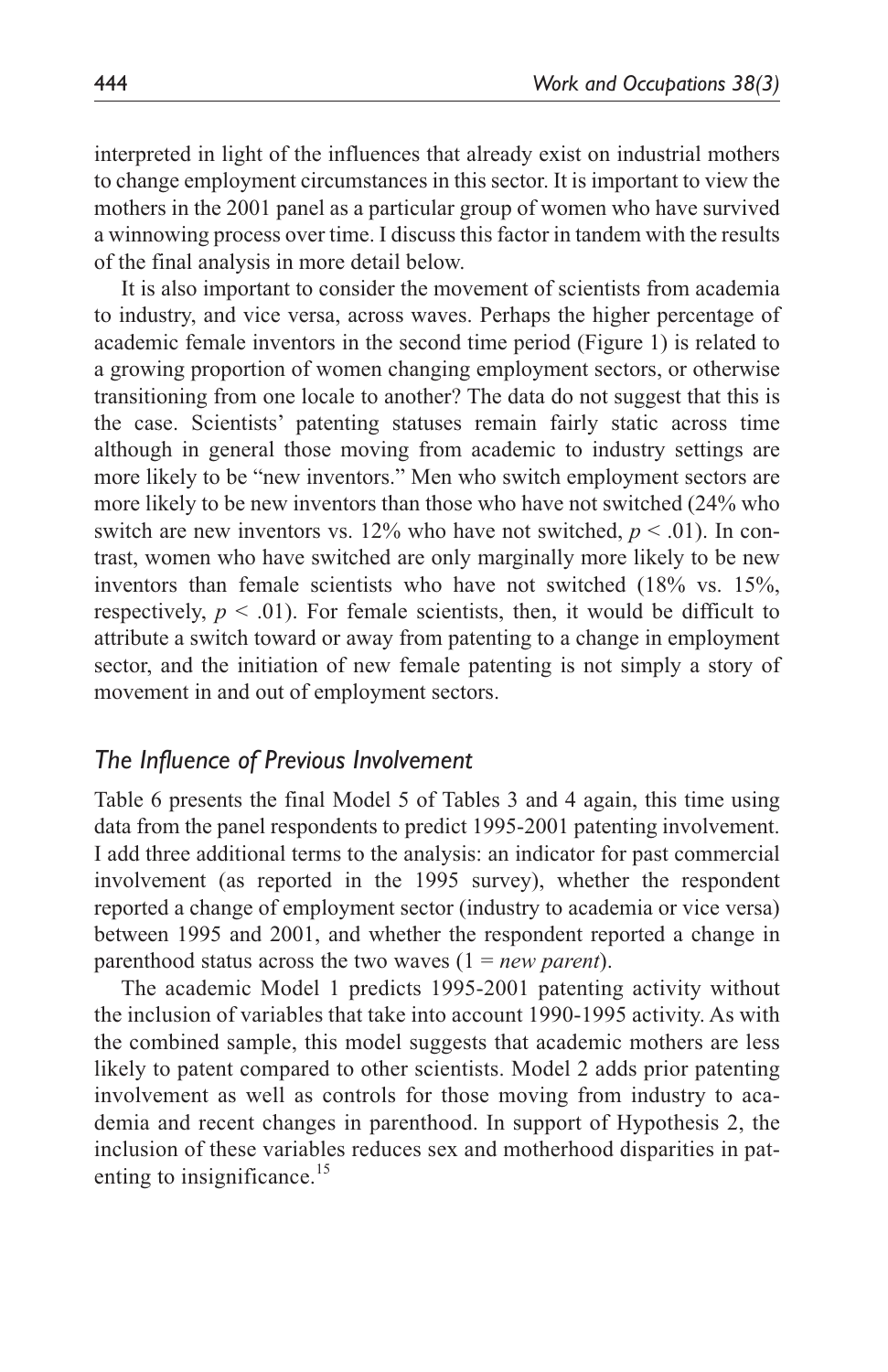| Table 6. Maximum Likelihood Estimates From Weighted Logistic Models Predicting the Probability of Involvement in Patenting<br>Activity From 1995-2001 <sup>ª</sup> |                  |                  |                     |                  |
|--------------------------------------------------------------------------------------------------------------------------------------------------------------------|------------------|------------------|---------------------|------------------|
|                                                                                                                                                                    |                  | Academia         | Industry            |                  |
| Variables                                                                                                                                                          | Model            | Model 2          | Model 3             | Model 4          |
| Female                                                                                                                                                             | $-0.04(91)$      | $-0.04(39)$      | $-0.28***$ (.12)    | $-0.05(12)$      |
| Discipline                                                                                                                                                         |                  |                  |                     |                  |
| Computer and math. Sciences                                                                                                                                        | $-1.68***$ (.34) | $-1.47***$ (.37) | $-0.57***(1.7)$     | $-0.16(.18)$     |
| Physical sciences                                                                                                                                                  | $-0.84***$ (.18) | $-0.78***$ (.20) | $0.29***$ (.12)     | 0.11(11)         |
| Life sciences                                                                                                                                                      | $-0.25*(.15)$    | $-0.18(.16)$     | $-0.57***$ (.17)    | $\frac{15}{15}$  |
| U.S. citizen                                                                                                                                                       | 0.38(.25)        | 0.42(0.28)       | 0.10(18)            | 0.04(21)         |
| PhD prestige                                                                                                                                                       | $(50)$ (-07)     | $(80)$ $(0.01)$  | $0.14**$ (.06)      | 0.09(0.06)       |
| Publishing activity                                                                                                                                                |                  |                  | $0.44***$ (.10)     | (11)             |
| Publication count (logged)                                                                                                                                         | $0.51*** (0.8)$  | $0.46***$ (.08)  |                     |                  |
| Government funding                                                                                                                                                 | 0.10(.15)        | 0.10(.16)        | $-1.00$ ** $(0.12)$ | $-0.75***$ (.13) |
| Primary emphasis = research                                                                                                                                        |                  |                  | $1.05***$ (.19)     | $0.82***$ (.21)  |
| Primary emphasis = teaching                                                                                                                                        | $-0.13(15)$      | $(11)$ (0.00     |                     |                  |
| Salary (in thousands)                                                                                                                                              | $0.11***$ (0.03) | $0.08***$ (.03)  | $0.07***$ (.02)     | $0.05***(02)$    |
| Year of PhD                                                                                                                                                        | (0.01, 0.01)     | $0.02***(01)$    | $0.02***(01)$       | $0.05***(01)$    |
| Academic rank                                                                                                                                                      |                  |                  |                     |                  |
| Associate professor                                                                                                                                                | 0.12(17)         | $(61)$ 0.20      |                     |                  |
| Assistant professor                                                                                                                                                | 0.19(22)         | 0.13(25)         |                     |                  |
| "Other" ranking                                                                                                                                                    | $0.44**$ (.20)   | $0.42*(.22)$     |                     |                  |
|                                                                                                                                                                    |                  |                  |                     |                  |

*(continued)*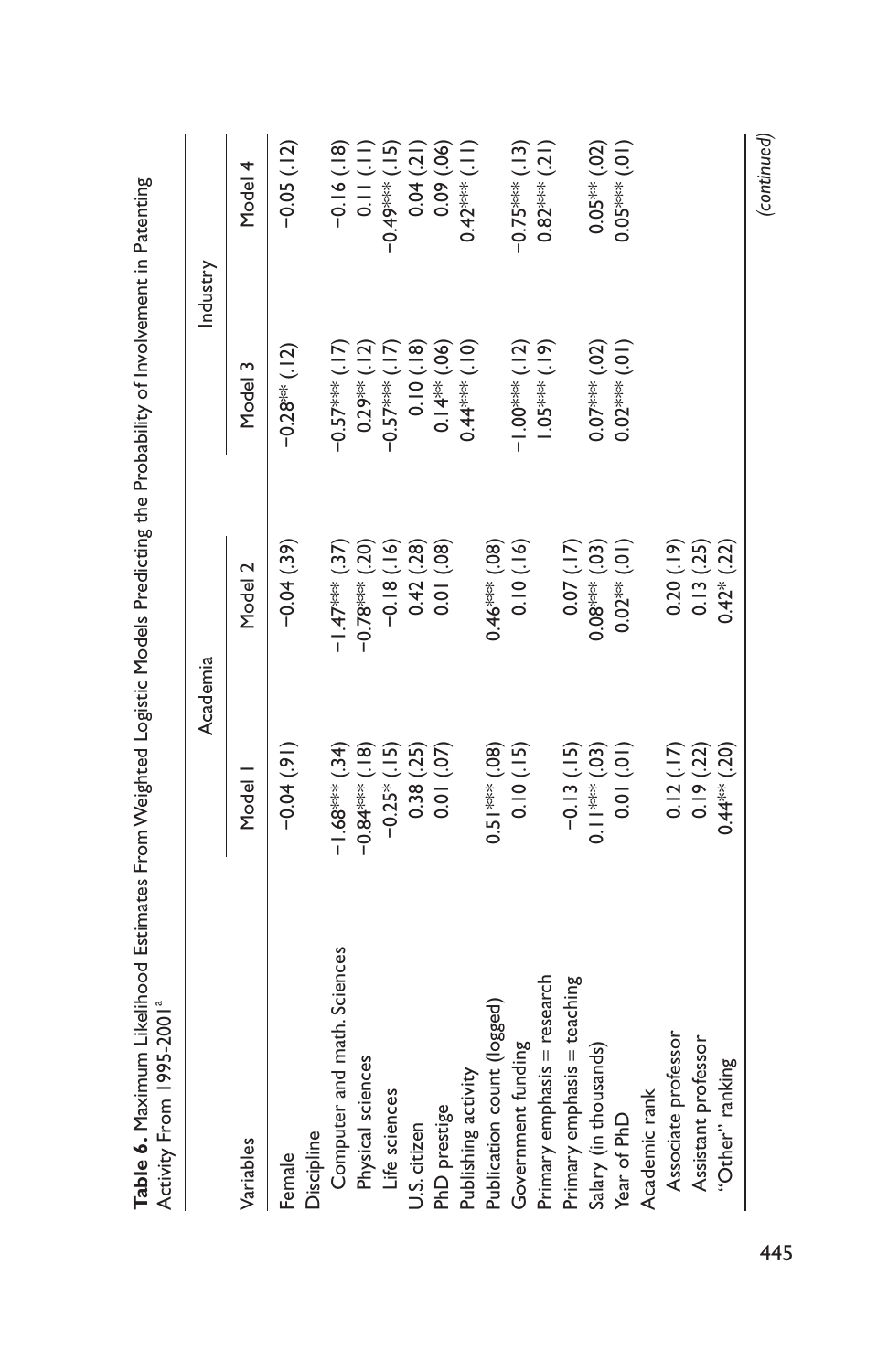|                                                                                               | Academia                |                 | Industry        |                 |
|-----------------------------------------------------------------------------------------------|-------------------------|-----------------|-----------------|-----------------|
| Variables                                                                                     | Model                   | Model 2         | Model 3         | Model 4         |
| Supervisory status                                                                            |                         |                 | $0.32***$ (.10) | $0.28**$ (.12)  |
| Primary emphasis = management                                                                 |                         |                 | $0.97***$ (.23) | $0.71***$ (.26) |
| Marital status                                                                                |                         |                 |                 |                 |
| Married                                                                                       | 0.25(23)                | 0.39(0.25)      | 0.10(10)        | 0.19(20)        |
| Female x Married                                                                              | 0.63(43)                | $(64)$ $53$     | $-0.68*(.35)$   | $-0.92**$ (41)  |
| Parental status                                                                               |                         |                 |                 |                 |
| Children "in the home"                                                                        | $0.32***$ (.15)         | 0.08(.16)       | 0.07(.12)       | $-0.02$ (.14)   |
| Female $\times$ Children                                                                      | $-0.80**$ (.32)         | $-0.49(0.35)$   | $0.56*(.31)$    | $0.68*(.37)$    |
| 1995 variables                                                                                |                         |                 |                 |                 |
| Patented, 1990-1995                                                                           |                         | $2.64***$ (.16) |                 | $2.50***$ (.13) |
| Change in employment sector                                                                   |                         | $0.67***$ (.22) |                 | $-0.11(6)$      |
| Change in parenthood status                                                                   |                         | 0.18(20)        |                 | 0.14(.16)       |
| Constant                                                                                      | $-28.22$                | $-49.18**$      | $-45.19***$     | $-97.90***$     |
| Sample N                                                                                      | 2,760                   | 2,760           | 2,413           | 2,412           |
| Model F                                                                                       | 10.64                   | 18.35           | 12.92           | 25.35           |
| Degrees of freedom                                                                            | $\frac{\infty}{\infty}$ |                 |                 | $\overline{20}$ |
| Source: NSF SESTAT Data, 1995 and 2001 Survey of Doctorate Recipients (SDR) (sestat.nsf.gov). |                         |                 |                 |                 |

Source: NSF SESTAT Data, 1995 and 2001 Survey of Doctorate Kecipients (SDK) (sestat.nsr.gov).<br>a.Omitted categories for the academic and industrial models follow those of Table 3 and 4, respectively.<br>\*p < .1. \*\*p < .05. \* a.Omitted categories for the academic and industrial models follow those of Table 3 and 4, respectively. Source: NSF SESTAT Data, 1995 and 2001 Survey of Doctorate Recipients (SDR) (sestat.nsf.gov). \**p* < .1. \*\**p* < .05. \*\*\**p* < .01.

446

**Table 6. (continued)**

Table 6. (continued)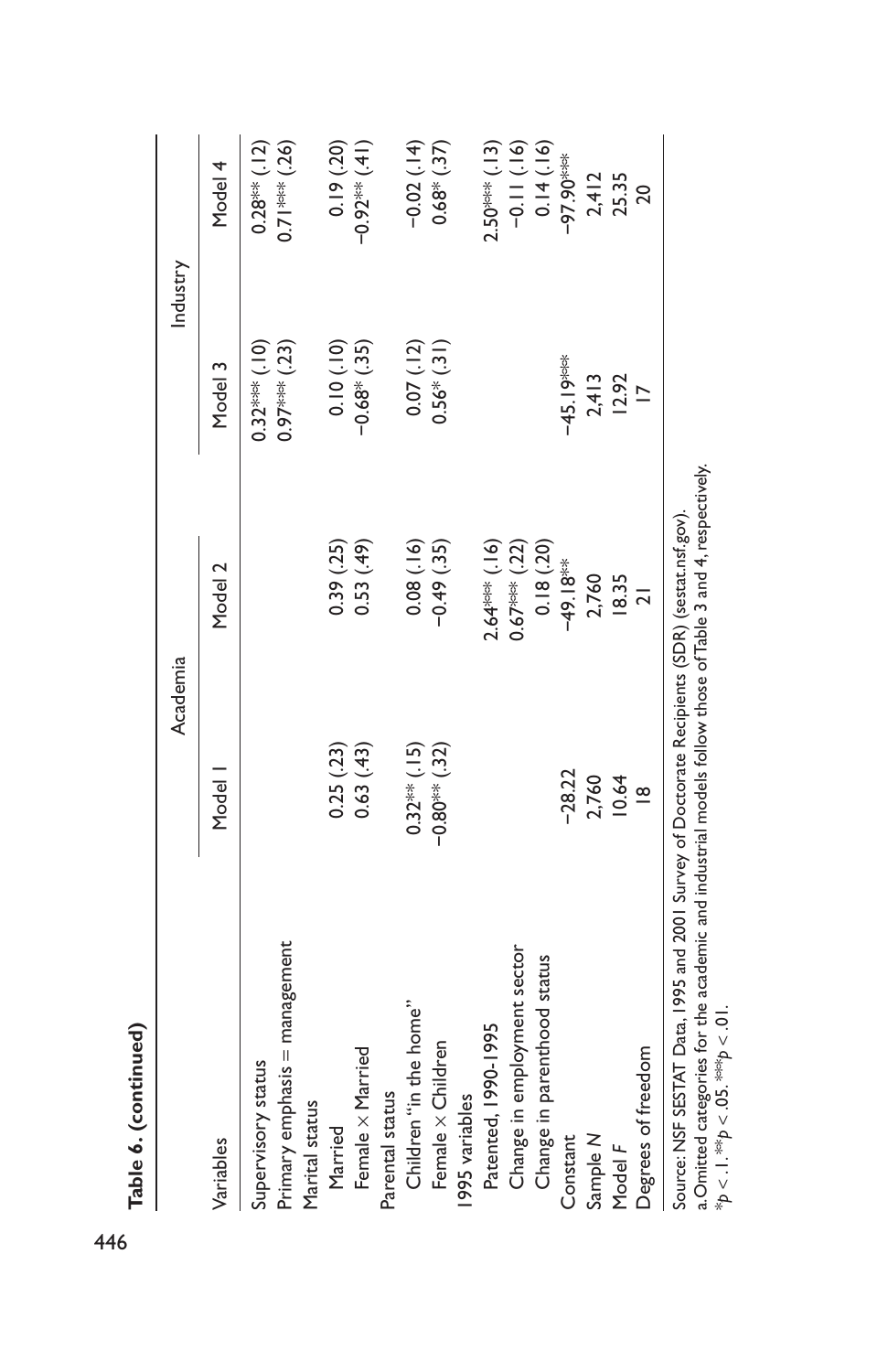In industry, Model 3 (Table 6) echoes the final model of Table 4 (Model 5) in revealing sex disparities among men and women although the panel results differ from that of the full sample. Among scientists in the panel in 2001, sex disparities in patenting involvement are present among childless scientists, and from marriage and family influences. In particular, married, childless women are even less likely to patent than childless women, while mothers display (marginally significant) increases in their likelihood of patenting. Given that industrial mothers are more likely to leave the panel sample across waves, these results suggest that mothers who have not left show improved rates of patenting. Although mothers show increases in their likelihood of patenting compared with childless men, the fact that the majority are married (87%) suggests that most experience a net negative likelihood of patenting as compared with men. The conclusion from Model 3 is that most women in industry show a decreased likelihood of patenting compared to men.

The addition of prior patenting performance in Model 4 renders the direct effect of sex insignificant although gendered marriage and (marginal) parenthood influences remain. Thus controlling for prior activity locates remaining residuals with those most vulnerable to attrition—married women and mothers. The industry results provide partial support for the idea that accounting for previous experience may reduce sex disparities for women in industry, specifically regarding childless women. When coupled with attrition influences, however, the industry set reveals specific implications about the influence of family status on women's patenting involvement in industry science. In both sectors, motherhood appears as an important delineator between those who participate in patenting and those who do not although the underlying mechanisms in the two sectors vary. I discuss the results for each sector in turn.

## **Discussion**

### *Sex and Motherhood Influences on Academic Patenting*

The conclusion of this study differs from those found for publishing in the academy, which find little statistically significant difference between mothers and others after controlling for positions and resources (Cole & Zuckerman, 1987; Fox, 2005; Kyvik, 1990). Among similarly situated scientists, academic mothers are less likely to patent. There are several reasons why family factors may play a more influential role for academic women's patenting than publishing. First, at this time, patenting is not a necessity for promotion like publishing, and therefore carries with it different incentives.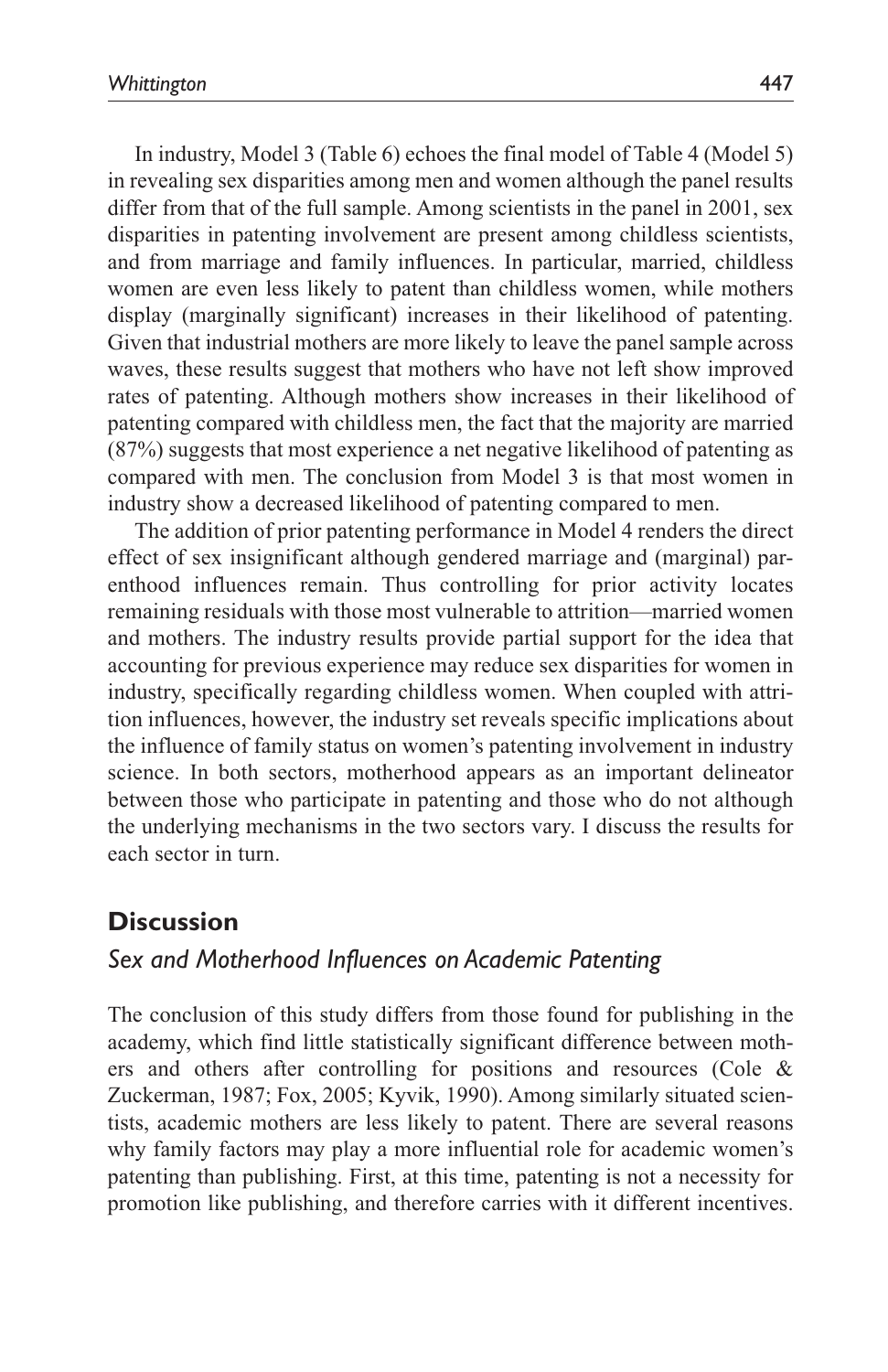Although commercial behavior can provide positive outcomes for those who can balance their basic science with more applied applications, scientists must first have a research focus that lends itself to commercial applications and a desire to engage in the commercial process. In addition, commercial work requires time and additional work on the part of the academic, where networks of outside contacts and applied collaborators (which may not overlap with academic collaborators) are a necessity. Sex differences rooted specifically in the subpopulation of women with children may suggest that fewer mothers are interested in becoming inventors, or that fewer have the time or necessary support to become involved. The complex balancing act of parenthood and career responsibilities may turn not only on the choices parents make of where to focus their energies, but also on logistical issues like the amount of time or resources they have. The fact that patenting increases the time demand on productivity outcomes, while not being formally regarded, leads to yet another gendered element of the academic work structure. It builds on gender differences and reproduces them.

Differences between mothers and others may also be related to additional factors beyond resource allocation or time demands. If, as other studies suggest, parenthood is a particularly strong status delineator for women employees, the implicit evaluations of others may influence mothers' opportunities to participate. If patenting knowledge is partially dependent on interests from outside investors or firms, female parents may be less likely to be involved. Because women report less interaction with, and invitation to, the commercial process, the tangible challenges parenthood presents may interact with commercial demand-side processes to reinforce differential output. Though a nonrequired activity now, the growing importance of commercial activity in the academic realm leaves mothers' differential involvement an increasing concern.

Once accounting for differences in previous involvement, however, women scientists (mothers or not) are just as likely to patent as male scientists in the academy. One important difference between mothers and others, then, is that they do not appear to have as much previous involvement. Once the hurdle of knowledge acquisition is met, time demands may be lessened and mothers may not feel as though they have to make a "disciplined choice" away from patenting (Cole & Zuckerman, 1987). In addition, initial involvement may establish commercial networks that more easily promote future involvement, and may set in motion the necessary knowledge, support, and/or incentives for women (mothers or not) to patent to a similar degree to men.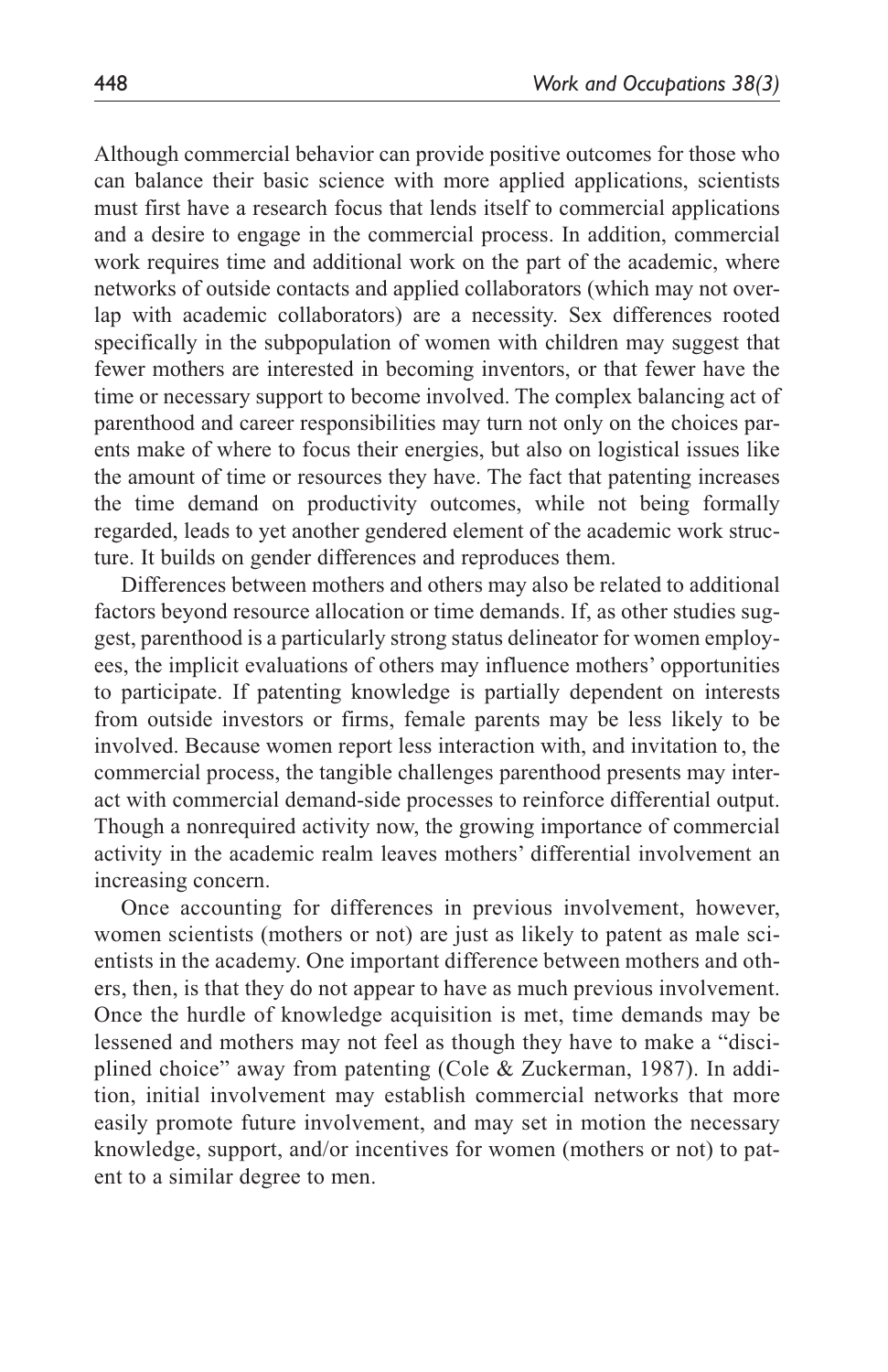### *Sex and Motherhood Influences on Industrial Patenting*

Before taking into account prior activity, what is noticeable about the industrial models is the lingering sex difference that cannot be explained away by sorting and distributional variables. Furthermore, there is not a motherhood factor in the industrial sector regarding patenting involvement; rather, sex differences apply to all industry women. Although parents—both men and women—demonstrate an increased likelihood of patenting over childless men and women, the net influence on mothers remains negative compared to childless men.

Commercial work is often a more familiar outcome of scientists' research in industry, especially among the doctorate population. However, industrial women may be disproportionally located in positions that are not delineated by the models here (into jobs *within* research and development that provide less incentive to commercialize, for example). Perhaps more women are working in research than development, or more men occupy positions with direct lines to the commercial process. One limitation of studying scientists in industry is that, unlike academia, rank/position is not uniformly classified across industrial settings, and contains more inherent variability. Although this research includes a suite of variables intended to measure work responsibility, job position, training and experience, the lingering sex disparity among men and women in industry could be attributed to further sorting mechanisms in industrial positions. This sample is by necessity relatively homogenous in that all scientists have doctorate degrees and a similar emphasis on research and development, however. Thus companion explanations are foreseeable. One possibility for the persistent and uniform disparity is that, like industrial mothers, *childless* women in industry may also sort into (or experience discrimination regarding) job characteristics in relation to their *potential* to become mothers.<sup>16</sup> Indeed the models show that, over time, women with children are more likely to change their employment criteria by leaving full-time work in industry or by moving away from an R&D focus. This may contribute to views in the workforce that mothers (or those likely to become mothers), are (or will be) more variable or intermittent workers. Thus, similar to mothers, nonmothers (who may become pregnant down the road) may also experience status delineations of the signaling sort as coworkers assess their perceived commitment and skill. Alternatively, this group of scientists may anticipate future marital or motherhood status events in their careers and sort themselves into job positions like mothers. In either case, motherhood disparities could be similarly relevant to childless women.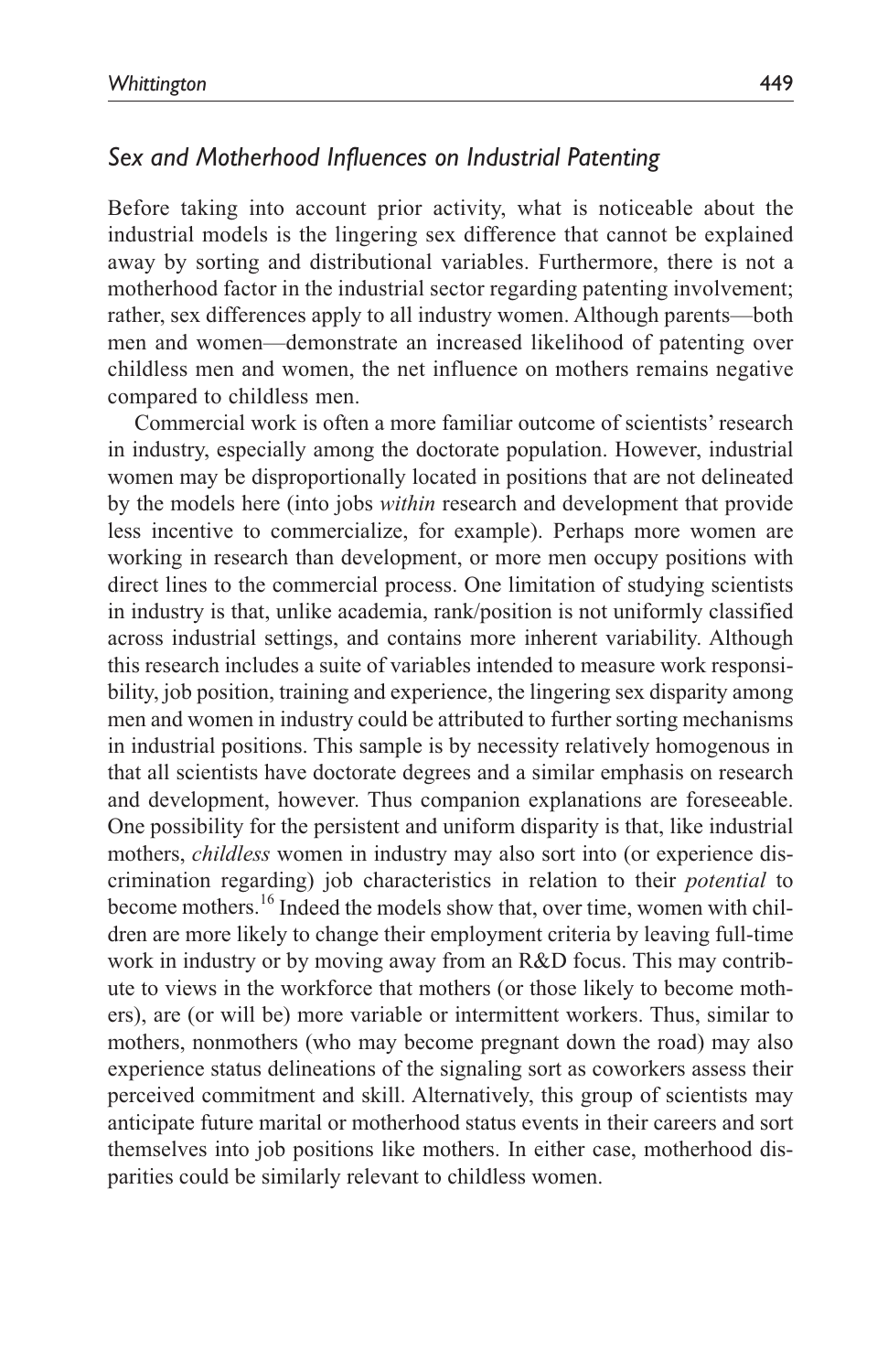The final panel sample suggests steep decreases in the odds of patenting of married, childless women, providing some support for this mechanism. Although the models control for cohort effects from year of degree, age is perhaps a more direct reference to scientists' fertility in the workplace. If nonmothers are, on average, significantly younger than mothers, it may be possible to argue that nonmothers are seen against a backdrop of their future motherhood potential. Mothers in industry are, however, only 1 year older that nonmothers in industry  $(p < .05)$ , on average, and there is no difference between mothers and nonmothers in academia  $(p > 0.1)$ .

On the other hand, it could be argued that rather than industry, it is the academy that produces unique influences regarding motherhood. Do childless women in the academy engage in "discrimination avoidance behavior," where they disproportionally avoid becoming mothers in order to not be disadvantaged (or have conflicts between research and family)? Among tenured women and men in the sciences, for example, 70% of men but only 50% of women reported having children in the home (Mason & Goulden, 2002), and more women scientists than men in the academy indicate that they had fewer children than they wanted (Mason & Goulden, 2004). However, a comparison study of women in industry also finds women more likely than men to report foregoing or delaying parenthood and marriage (Simard, Henderson, Gilmartin, Schiebinger, & Whitney, 2008). Indeed, there are similar percentages of women with children in both the academy and industry in this sample (44% of women, in both sectors). On the surface, academia does not seem to be supporting larger proportions of childless women (i.e., "avoiding" motherhood to a greater extent) than in industry, at least among doctorate-level science professionals.

The second analysis of industry workers sheds light on how sorting and attrition may work in tandem with the idea that childless women in industry may anticipate or are expected to perform differently down the road. Controlling for those with past commercial involvement removes sex disparities between childless men and women although the majority of mothers and married women are less likely to patent. When scientists are 5 years farther along in their careers, delineations between those married and/or with children and those without are much more prevalent. Furthermore, the fact that there are more uniform sex disparities between men and women *before* controlling for prior performance, and particular sex disparities *after* doing so, may be an indication that mothers (and perhaps those who anticipate being mothers) are located in job positions that do not commercialize. Childless, unmarried women may hold more prior patenting knowledge due to the jobs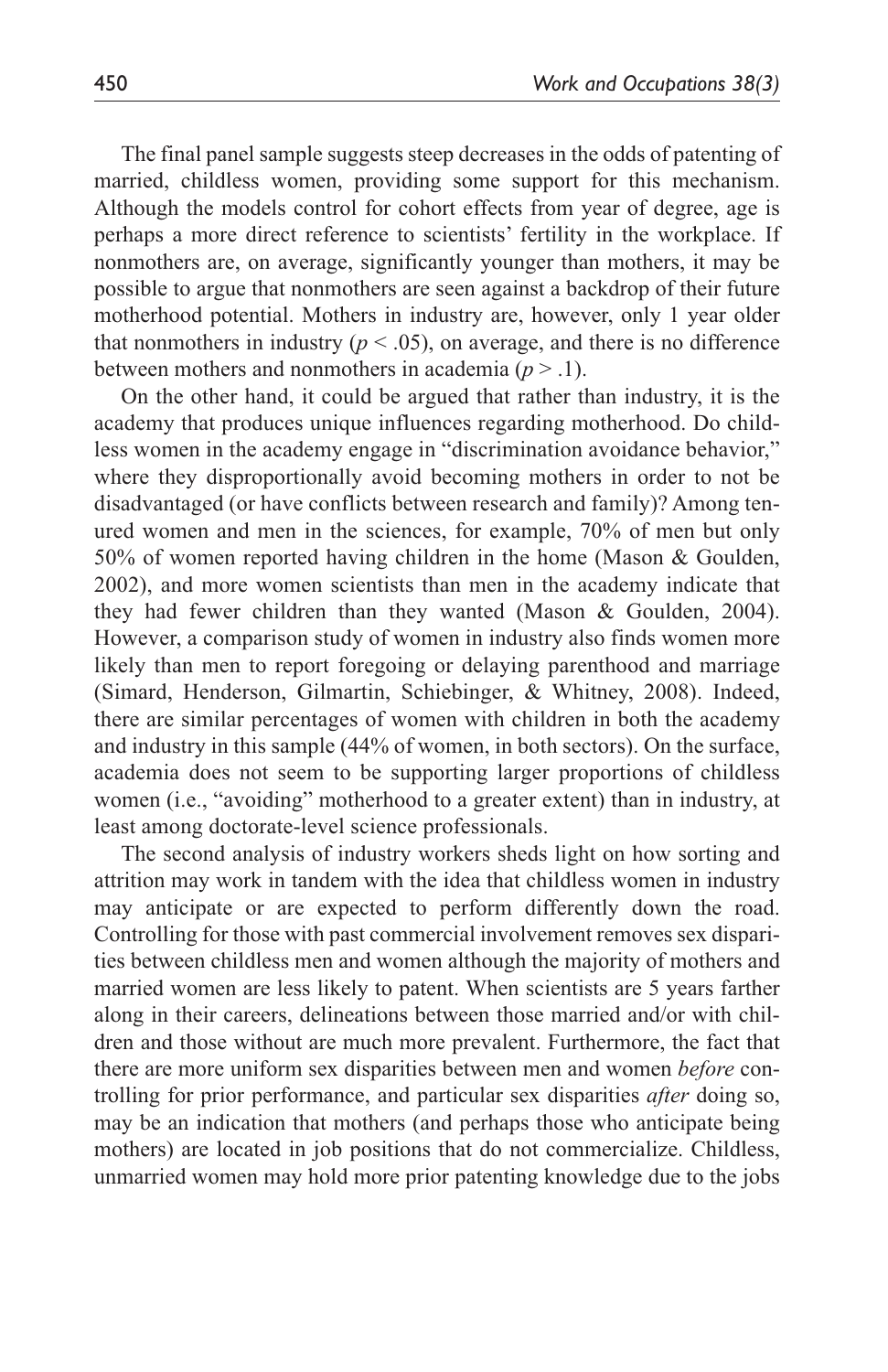they are in, for example. Like the academy, motherhood effects in industry may be particularly influential, contributing not only to attrition along the way but also to involvement among those on the job.

Without further data it is difficult to know what specific influence marriage and parenthood have on the work choices or placements of industrial women in science. We do not have extensive data on the distribution of men and women science professionals across industry positions. In addition, we do not know to what extent status penalties for characteristics like motherhood apply to those who *might* be likely to make that choice in the future. Future qualitative or experimental data on scientists and engineers across sectors could provide detail about how these mechanisms inform work outcomes for scientists.

In addition, any analysis of gender differences among those employed in science must reference the unique standpoint of the women in the sample. As doctorate holders, they have already overcome barriers of sample selection by obtaining advanced degrees in science and continuing to postgraduate employment in academic or industrial science (Fox, 2001). All sex disparities in this sample are above and beyond those in a gendered attrition process that persist across the scientific career trajectory, and thus may represent a low estimate of actual sex differences. Furthermore, the *types* of scientists that work in each sector may also be relevant. Although the percentage of women with children is similar in each sector, the backgrounds, decisions, and focus of industry versus academic scientists may stem from different employment drives and motivations.

At the heart of this research is the goal of gaining a better understanding of how work environments and changes in the context of the profession of science may influence the known sex disparities between scientists. The study findings reinforce the notion that the structure of science remains a gendered structure, wherein the formal and informal advantages and disadvantages in the profession run along gender lines. And as the job activities of academic and industrial science increasingly overlap, it becomes relevant to consider both sectors when studying sex disparities among science professionals. As commercialization becomes more common, these trends have considerable implications not only for science as a profession, but the wider pursuit of knowledge as well.

#### **Acknowledgments**

Thanks to Woody Powell, Cecilia Ridgeway, Justine Tinkler, and several anonymous reviewers for helpful advice on earlier drafts of this research.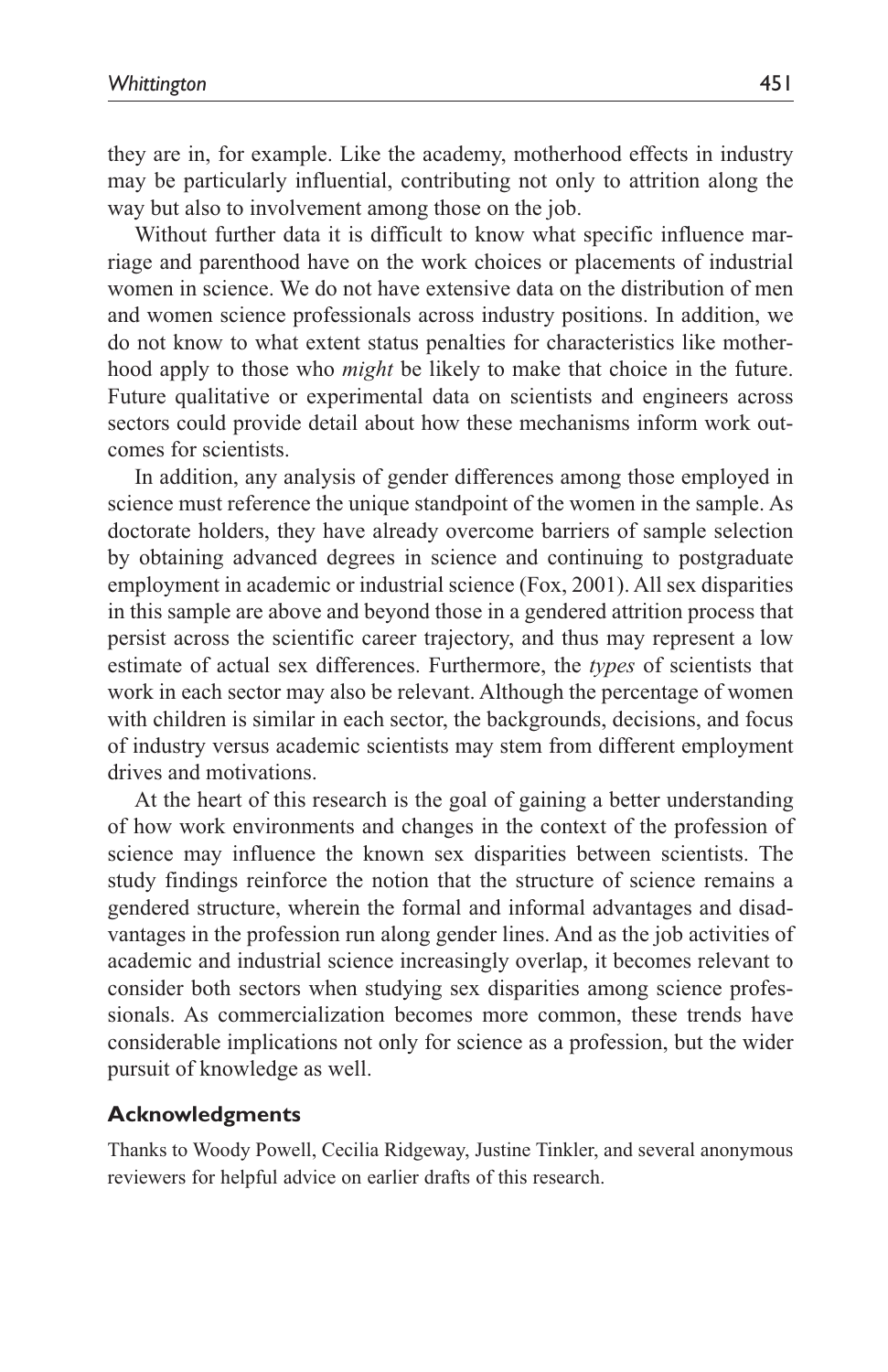### **Declaration of Conflicting Interests**

The author declared no potential conflicts of interest with respect to the research, authorship, and/or publication of this article.

### **Funding**

The author disclosed receipt of the following financial support for the research, authorship, and/or publication of this article: This material is based on work supported by the Association for Institutional Research, the National Center for Education Statistics, and the National Science Foundation under Association for Institutional Research Grant Number 04-304. The analysis utilizes NSF restricted SESTAT data. The use of NSF data does not imply NSF endorsement of the research methods or conclusions contained in this report. Furthermore, any opinions, findings, and conclusions or recommendations expressed in this material are those of the author(s) and do not necessarily reflect the views of the Association for Institutional Research, the National Center for Education Statistics, or the National Science Foundation.

### **Notes**

- 1. Status expectation theories would suggest that mothers would continue to be held to higher standards than others despite the presence of disconfirming evidence, however (Correll & Ridgeway, 2003). In this case, mothers may still be "running faster to stay in place."
- 2. Patenting questions were also asked in 2003, but the reference period of the question does not align with that of the 1995 and 2001 data.
- 3. Proportional weights refer to sampling weights, and the inclusion of weights in the analysis corrects for the sampling design of the survey. All conclusions drawn from weighted models are substantively similar to those found when calculating unweighted models.
- 4. The SDR also contains data on social scientists and those in "nonscientific" occupations.
- 5. Scientists could choose from the following work activities: (a) accounting, (b) applied research, (c) basic research, (d) computer applications, programming, or system development, (e) development, (f) design of equipment, processes, or models, (g) employee relations including recruitment, training, or personal development, (h) managing and supervising, (i) production or operations, (j) professional services, (k) sales, purchasing, marketing, customer service, or public relations, (l) quality assurance, (m) teaching, or (n) other.
- 6. While the reference periods differ by 1 year, my use of the variable as an indicator likely introduces less bias to model interpretations across waves than other configurations, such as a count measure.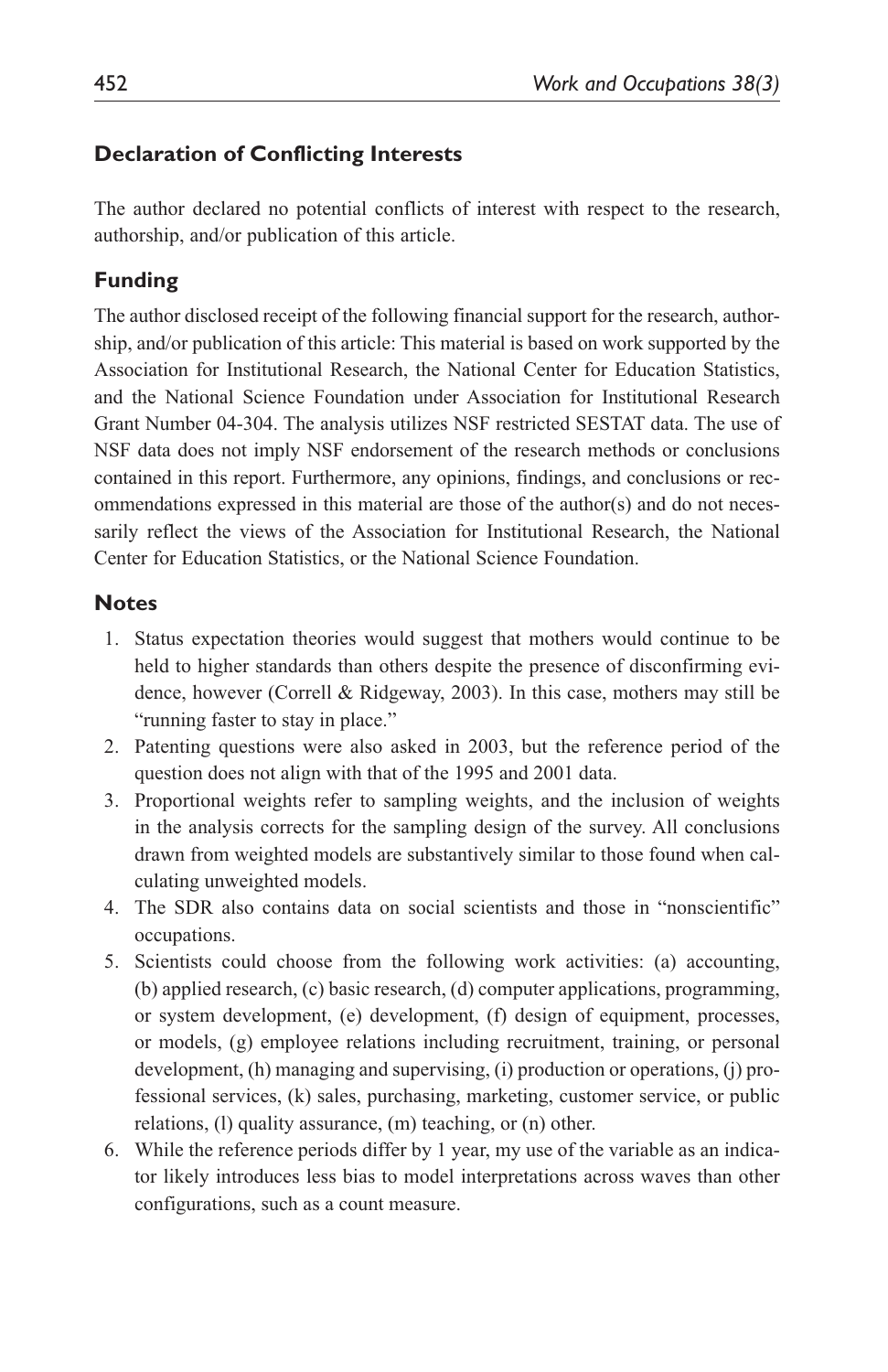- 7. I find similar substantive results in models that contain a continuous variable for the number of children in the home. In addition, models with age sets reveal consistency between categorical groups of parents versus nonparents.
- 8. Although government grants represent the majority of academic scientists' (and many industrial R&D labs') outside funding, information on any additional, nongovernmental, funding is not available in this data set.
- 9. Although the NRC reported ratings in 1982, 1995, and 2009, the 1995 ranking is the only crosswalk available to pair with the SDR data. Regarding measure construction, there is remarkable coherence across programs within institutions. In tables not reported here, I also examined models that included this measure as a categorical variable ("top tier," "middle tier," and "lower tier") to address whether basic classifications subsume continuous variation. All substantive and statistical implications remain the same.
- 10. Models of the combined sample of university and industry scientists (which contain only common overlapping variables) that include three-way effects between sex, parenthood, and sector reveal significant interaction effects ( $p < .01$ ). In addition, results reveal significant differences between the direct sex effect across sectors ( $p < .05$ ) as well as for sector and parenthood ( $p < .01$ ).
- 11. Similar results are achieved when the interaction between sex and parenthood is added to the models individually and in different sequence from that presented here.
- 12. Indeed, there is no significant improvement to the fit of the model between Models 4 and 5 ( $p > 0.1$ ).
- 13. Calculations were conducted using the "prvalue" procedure in the statistical analysis program, Stata. Prvalue computes the predicted outcome of designated indicator variables and interactions for men and women parents and nonparents while holding constant all other model values at their mean.
- 14. About a third  $(N = 533)$  left the workforce entirely and about 50%  $(N = 926)$ changed work priorities. A further site of attrition may come from those who were surveyed in 1995 but did not respond after being resampled in 2001.The precise amount of this type of attrition—while likely small given typical SDR response rates (>78%)—is unknown.
- 15. Models that include prior patenting behavior by itself render sex disparities insignificant as well and those that include a control for interactions between sex and prior performance show the same results and implications but with an insignificant interaction effect.
- 16. I am appreciative of the anonymous reviewer who brought this point to my attention.

### **References**

Benard, S., & Correll, S. J. (2010). Normative Discrimination and the Motherhood Penalty. *Gender & Society*, *25*, 616-646.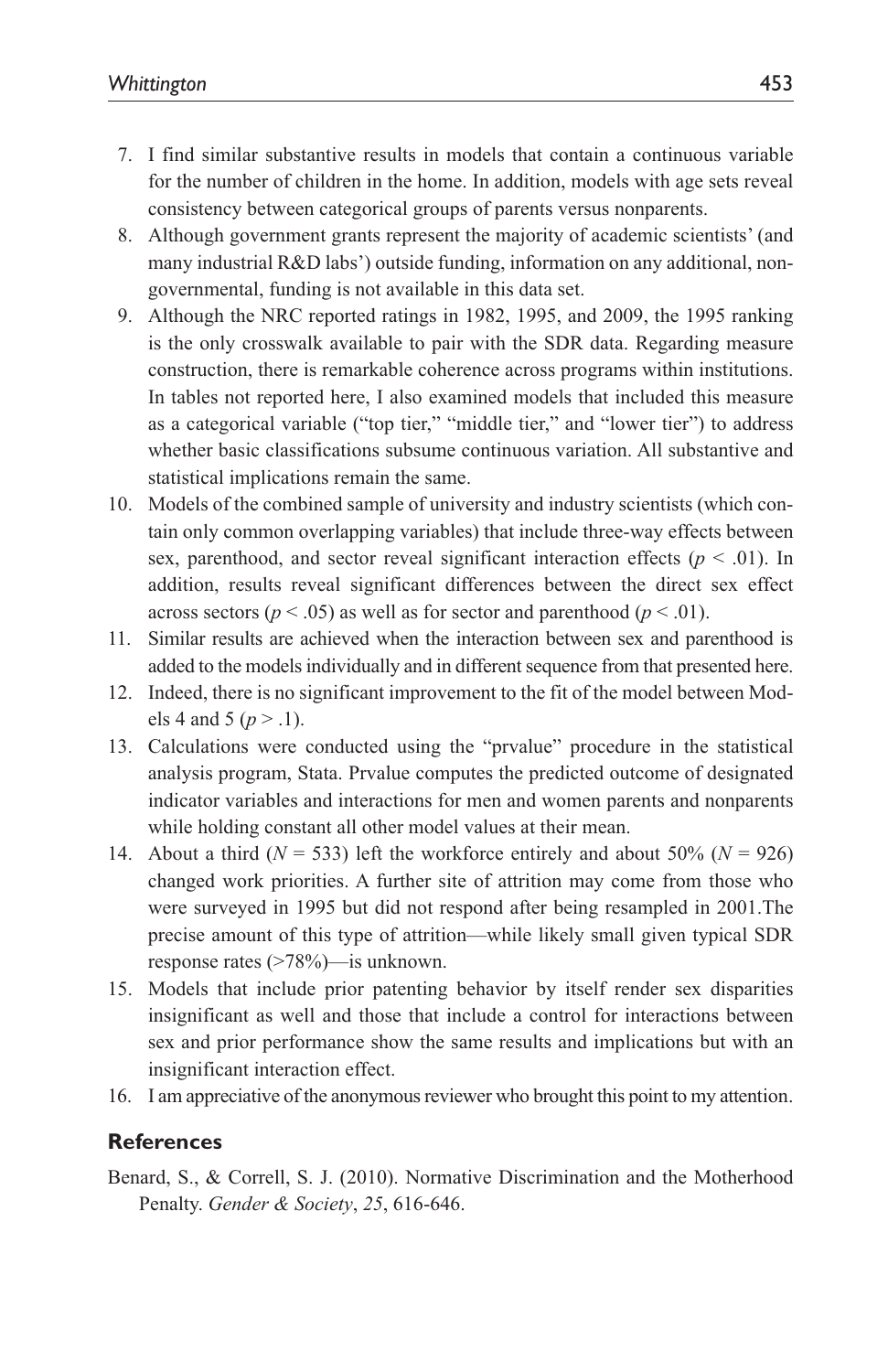- Cole, J., & Zuckerman, H. (1987). Marriage, motherhood, and research performance in science. *Scientific American*, *256*, 119-125.
- Correll, S. J., Benard, S., & Paik, I. (2007). Getting a job: Is there a motherhood penalty? *American Journal of Sociology*, *112*, 1297-1338.
- Correll, S. J., & Ridgeway, C. (2003). Expectation states theory. In J. Delamater (Ed.), *Handbook of Social Psychology* (pp. 29-51). New York, NY: Kluwer Academic Press.
- Crittendon, A. (2001). *The price of motherhood: Why the most important job in the world is still the least valued*. New York, NY: Metropolitan Books.
- Cuddy, A., Fiske, S., & Glick, P. (2004). When professionals become mothers, warmth doesn't cut the ice. *Journal of Social Issues*, *60*, 701-718.
- Ding, W. W., Murray, F., & Stuart, T. E. (2006). Gender differences in patenting in the academic life sciences. *Science*, *313*, 665-667.
- Fox, M. F. (1995). Women and scientific careers. In S. Jasanoff, J. C. Markle, J. C. Peterson, & T. J. Pinch (Eds.), *Handbook of Science and Technology Studies* (pp. 205-223). Newbury Park, CA: SAGE.
- Fox, M. F. (2001). Women, science, and academia: Graduate education and careers. *Gender & Society*, *15*, 654-666.
- Fox, M. F. (2005). Gender, family characteristics, and publication productivity among scientists. *Social Studies of Science*, *35*, 131-150.
- Glass, J. (2004). Blessing or curse: Work-family policies and Mother's wage growth over time. *Work and Occupations*, *31*, 367-394.
- Hersch, J., & Stratton, L. S. (2000). Household specialization and the male marriage wage premium. *Industrial and Labor Relations Review*, *54*, 78-94.
- Hill, C., Corbett, C., & St. Rose, A. (2010). *Why so few? Women in science, technology, engineering, and mathematics*. Washington, DC: American Association of University Women. Retrieved from http://www.aauw.org/research/whysofew.cfm
- Kleinman, D. L., & Vallas, S. P. (2006). Contradiction in convergence: Universities and industry in the biotechnology field. In S. Frickel & K. Moore (Eds.), *The new political sociology of science: Institutions, networks, and power* (pp. 35-62). Madison: University of Wisconsin Press.
- Kleinman, D. L., & Vallas, S. P. (2001). Science, capitalism, and the rise of the "knowledge worker": The changing structure of knowledge production in the United States. *Theory and Society*, *30*, 451-492.
- Kortum, S., & Lerner, J. (1998). What is behind the recent surge in patenting? *Research Policy*, *28*(1), 1-22.
- Kyvik, S. (1990). Motherhood and Scientific Productivity. *Social Studies of Science*, *20*, 149-160.
- Long, J. S. (1990). The origins of sex differences in science. *Social Forces*, *68*, 1297-1316.
- Long, J. S. (2001). *From Scarcity to visibility: Gender differences in the careers of doctoral scientists and engineers*. Washington, DC: National Academy Press.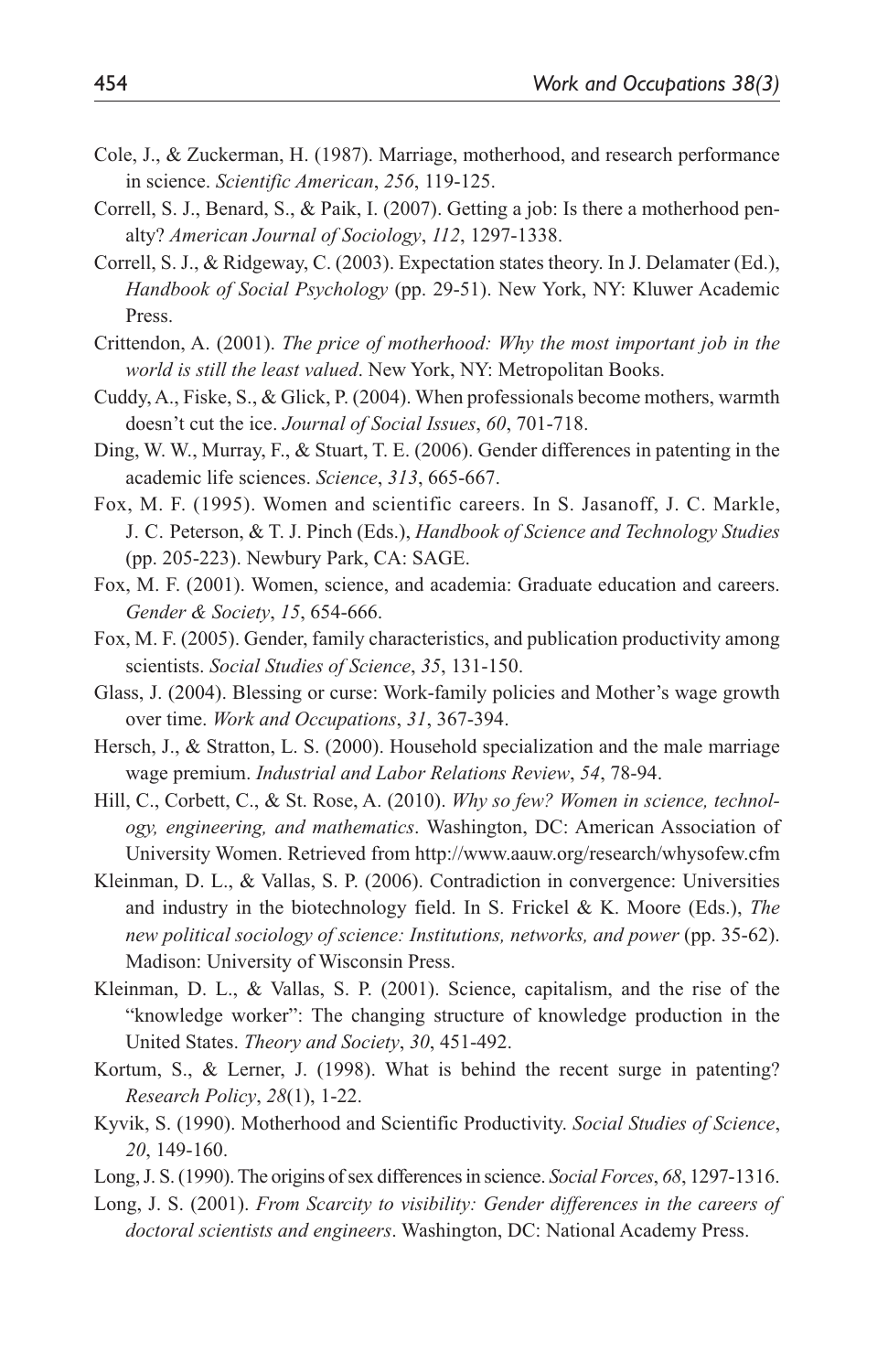- Long, J. S., & Fox, M. F. (1995). Scientific careers: Universalism and particularism. *Annual Review of Sociology*, *21*, 45.
- Mason, M. A., & Goulden, M. (2002). Do babies matter? The effect of family formation on the lifelong careers of academic men and women. *Academe*, *88*, 21-27.
- Mason, M. A., & Goulden, M. (2004). Marriage and baby blues: Redefining gender equity in the academy. *Annals of the American Academy of Political and Social Science*, *596*, 86-103.
- McIlwee, J., & Robinson, J. (1992). *Women in engineering: Gender, power, and workplace culture*. Albany: State of New York Press.
- Merton, R. K. (1990). The normative structure of science. In J. C. Alexander & S. Seidman (Eds.), *Culture and society: Contemporary debates* (pp. 67-74). Cambridge, UK: Cambridge University Press. (Original work published 1942)
- Murray, F. (2010). The oncomouse that roared: Hybrid exchange strategies as a source of productive tension at the boundary of overlapping institutions. *American Journal of Sociology, 116(2),* pp. 341-388.
- Murray, F., & Graham, L. (2007). Buying science and selling science: Gender differences in the market for commercial science. *Industrial and Corporate Change*, *16*, 657-689.
- National Research Council. (1995). *Research-doctorate programs in the United States: Continuity and change*. Washington, DC: National Academy Press.
- National Science Board. (2006). *Science and engineering indicators 2006*. Washington, DC: U.S. Government Printing Office.
- National Science Foundation, Division of Science Resources Studies, Survey of Doctorate Recipients (1995, 2001). Arlington, VA: Author. Retrieved from SESTAT (sestat.nsf.gov).
- Owen-Smith, J., & Powell, W. W. (2001). Careers and contradictions: Faculty responses to the transformation of knowledge and its uses in the life sciences. *Research in the Sociology of Work*, *10*, 109-140.
- Owen-Smith, J., & Powell, W. W. (2003). The expanding role of university patenting in the life sciences: Assessing the importance of experience and connectivity. *Research Policy*, *32*, 1695-1711.
- Powell, W. W., Koput, K. W., & Smith-Doerr, L. (1996). Interorganizational Collaboration and the Locus of Innovation: Networks of Learning in Biotechnology. *Administrative Science Quarterly*, *41*, 116-145.
- Preston, A. E. (2004). *Leaving science: Occupational exit from scientific careers*. New York, NY: Russell Sage.
- Reskin, B. F. (1978). Scientific productivity, sex, and location in the institution of science. *American Journal of Sociology*, *83*, 1235-1243.
- Reskin, B., & McBrier, D. (2000). Why not ascription? Organizations' employment of male and female managers. *American Sociological Review*, *65*, 210-233.